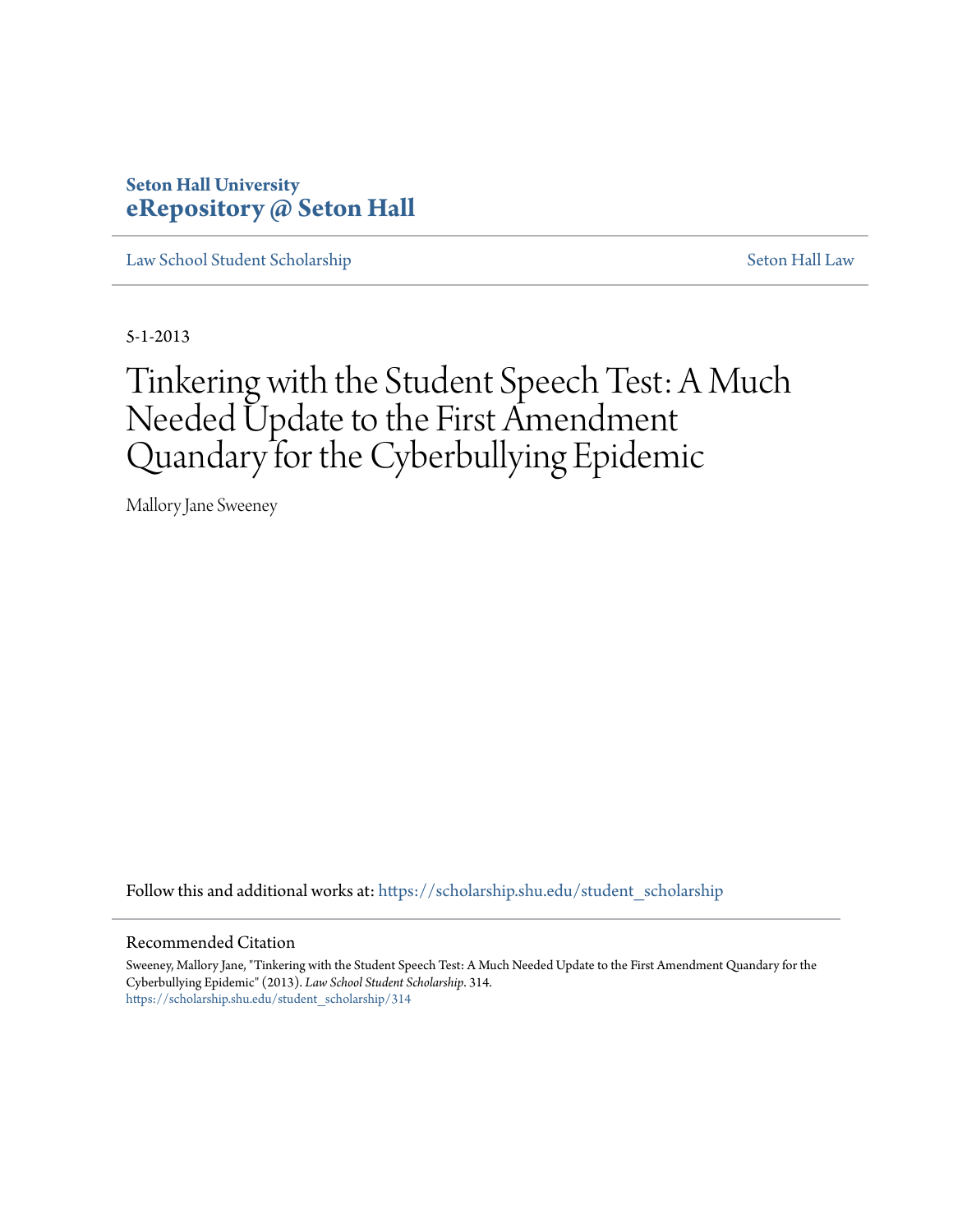## *Tinker***ing with the Student Speech Test: A Much Needed Update to the First Amendment Quandary for the Cyberbullying Epidemic**

## I. INTRODUCTION: "SHE DESERVED TO KILL HERSELF…"

The two minute, five second video, perhaps considered quaint at its actual date of filming, is today, instantly and eerily recognizable. The YouTube embodiment, which has been taken down and reposted numerous times, boasts a monstrous amount of hits, well past the million mark.<sup>1</sup> In a single camera shot, Jamey Rodemeyer's big brown eyes lock focus with his computer camera.<sup>2</sup> His shiny braces reflect off the screen and his dresser mirror behind him as he painfully, yet frequently, smiles through his video-narrative. The Buffalo native had proclaimed himself as openly gay before he reached his teen years<sup>3</sup> and was participating in an online video project called "It Gets Better"<sup>4</sup> when he posted the aforementioned video-diary about his experiences.<sup>5</sup> His peers responded negatively to the declaration and students posted messages of hate on his Facebook wall,  $6$  Twitter account, and blog.<sup>7</sup>

<span id="page-1-0"></span><sup>&</sup>lt;sup>1</sup> Jamey Rodemeyer, *It Gets Better, I promise!*, YOUTUBE (May 4, 2011), http://www.youtube.com/watch?v=-Pb1CaGMdWk. Jamey's YouTube "channel" and profile contains other videos he posted regarding his experiences with bullying and is still operated by his sister. *See* Jamey Rodemeyer, *And This is Jamey's HAUS (xgothemo99xx's Channel)*, YOUTUBE (Last updated Oct., 2011), http://www.youtube.com/user/xgothemo99xx.  $^2$ *Id.* 

<sup>&</sup>lt;sup>3</sup> Carolyn Thompson, *Jamey Rodemeyer's Suicide Leads to Bullying Spotlight, Caution*, THE HUFFINGTON POST, Sept., 28, 2011, http://www.huffingtonpost.com/2011/09/29/jamey-rodemeyers-suicide- n 987054.html.

<sup>4</sup> *See* Dan Savage, *What is the It Gets Better Project*, http://www.itgetsbetter.org/pages/about-it-gets-better-project/ (last visited Dec. 30, 2011). The project, created by journalist Dan Savage and his partner Terry Miller, encourages individuals to personally reach out in support of LBGT youth by posting user-made YouTube Videos and was initially created in response to many young people taking their lives after being bullied by fellow students. *Id*. <sup>5</sup> Thompson, *supra* note 3.

<sup>&</sup>lt;sup>6</sup> See Interview by Anderson Cooper with Alyssa, Tracy, and Timothy Rodemeyer, Sister, Mother, and Father of cyberbullied suicide victim Jamey Rodemeyer, in D.C. (Oct. 3, 2011) (available

http://www.andersoncooper.com/2011/10/02/jamey-rodemeyer-family-speaks-out-about-bullying/). Students responded with comments such as, "Jamey is stupid, fat and ugly. He must die. I wouldn't care if you died. :) No one would – just do it. It would make everyone way more happier." *Id*.

<sup>7</sup> Thompson, *supra* note 3.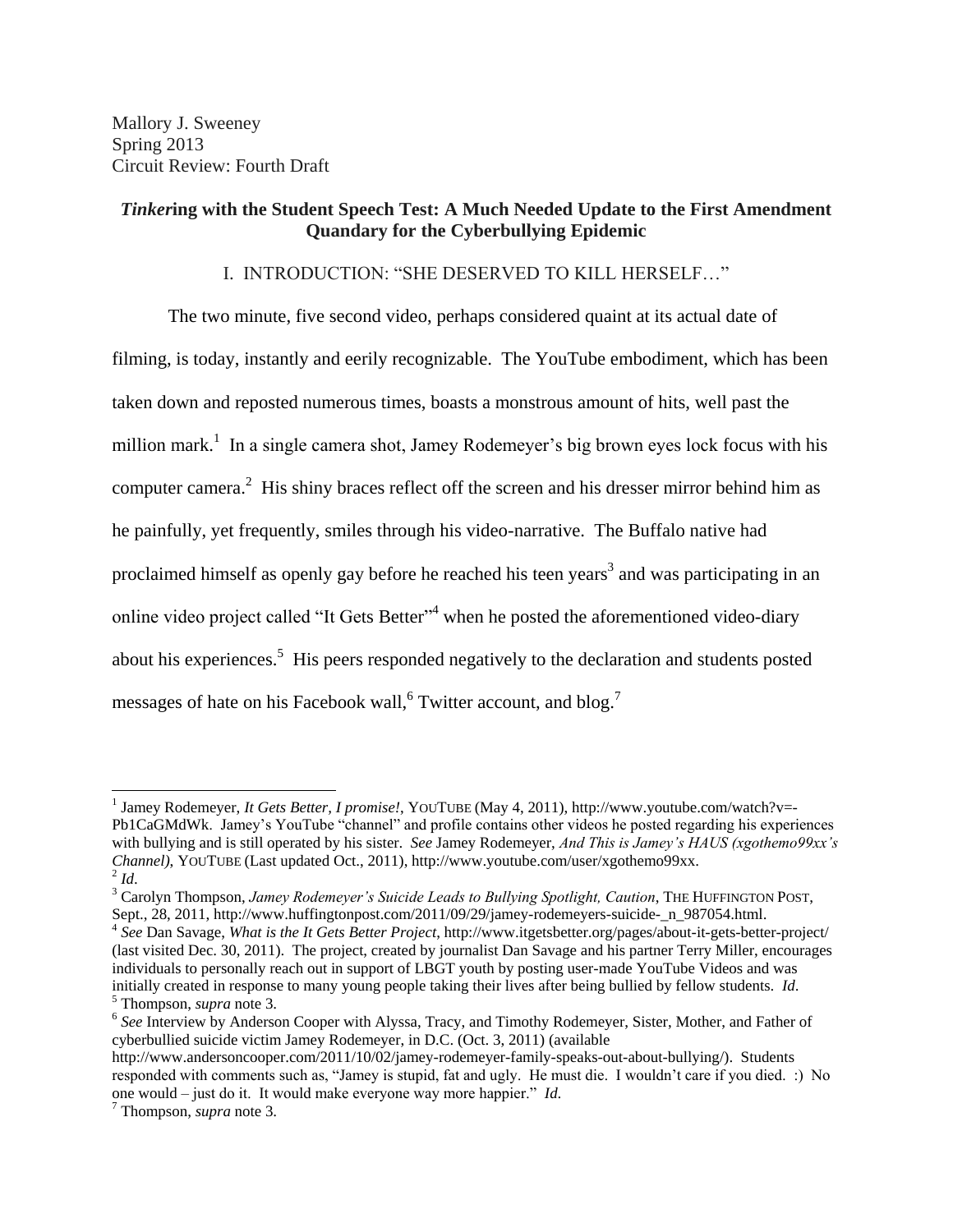In September 2011, 14-year-old Jamey hung himself outside his parents' home.<sup>8</sup> Jamey's 14-year old sister discovered his body on the family swing set, "the same swing set that he was on since he was three years old. That we built special for them," Jamey's mother later reported.<sup>9</sup> At a school dance the day of his wake, while Jamey's friends huddled in groups consoling each other, a Lady Gaga song was played to honor the teen.<sup>10</sup> Other students present, however, yelled they were glad Jamey was dead, simultaneously taunting his younger sister who was present.<sup>11</sup>

<span id="page-2-1"></span><span id="page-2-0"></span>While deaths like Jamey's send shockwaves through communities, they are becoming horrifyingly more common. In 2009, there was the story of Phoebe Prince, a young girl who transferred to South Hadley High School in Massachusetts from Ireland and as a freshman began dating a senior football player.<sup>12</sup> In response, a group of girls began bullying her online, calling her "whore" and "Irish slut" through the social networking media of Facebook, Twitter, Craigslist and Formspring.<sup>13</sup> School officials claimed they could not discipline any of the student bullies and the online harassment quickly gave way to face-to-face bullying.<sup>14</sup> On January  $14<sup>th</sup>$ , 2010, Phoebe hung herself in the stairwell of her home.<sup>15</sup>

Typing any combination of the terms "cyberbullying" and "suicide" into Google reveals a familiar pattern: students bully a fellow peer via the Internet, school officials are unaware or

 8 *Id.* 

<sup>9</sup> Interview with the Rodeymeyer family, *supra* note [6.](#page-1-0) 

<sup>10</sup> Thompson, *supra* note 3.

 $11$  *Id.* Another interesting follow-up question which is increasingly becoming ripe for examination and being highlighted by the media, is whether or not it is within the school districts discretion to punish speech which occurs even after a victim has passed. Arguably it is, as it has great chance of not only be materially disruptive to learning, but also could be construed as cyberbullying towards surviving family members, thereby creating "new" victims. <sup>12</sup> Helen Kennedy, *Phoebe Prince, South Hadley High School's 'New Girl,' Driven to Suicide by Teenage Cyber Bullies*, DAILY NEWS, Mar. 29, 2010, http://articles.nydailynews.com/2010-03-29/news/27060348\_1\_facebook-

town-hall-meetings-school-library. Phoebe's tormentors now face criminal charges for their actions and her case has prompted change to Massachusetts's state laws. *Id.*

<sup>&</sup>lt;sup>13</sup> *Id.* "Formspring" is a social-networking/media site that can be linked to Facebook accounts and is a selfdescribed way to "[f]ind out more about your friends by asking and responding to interesting questions." FORMSPRING, http://www.formspring.me/ (last visited Jan. 3, 2012).

<sup>14</sup> Kennedy, *supra* note 12.

<sup>&</sup>lt;sup>15</sup> *Id.* After her death, Phoebe's cyber-tormentors continued to post messages of hate on her Facebook wall. *Id.*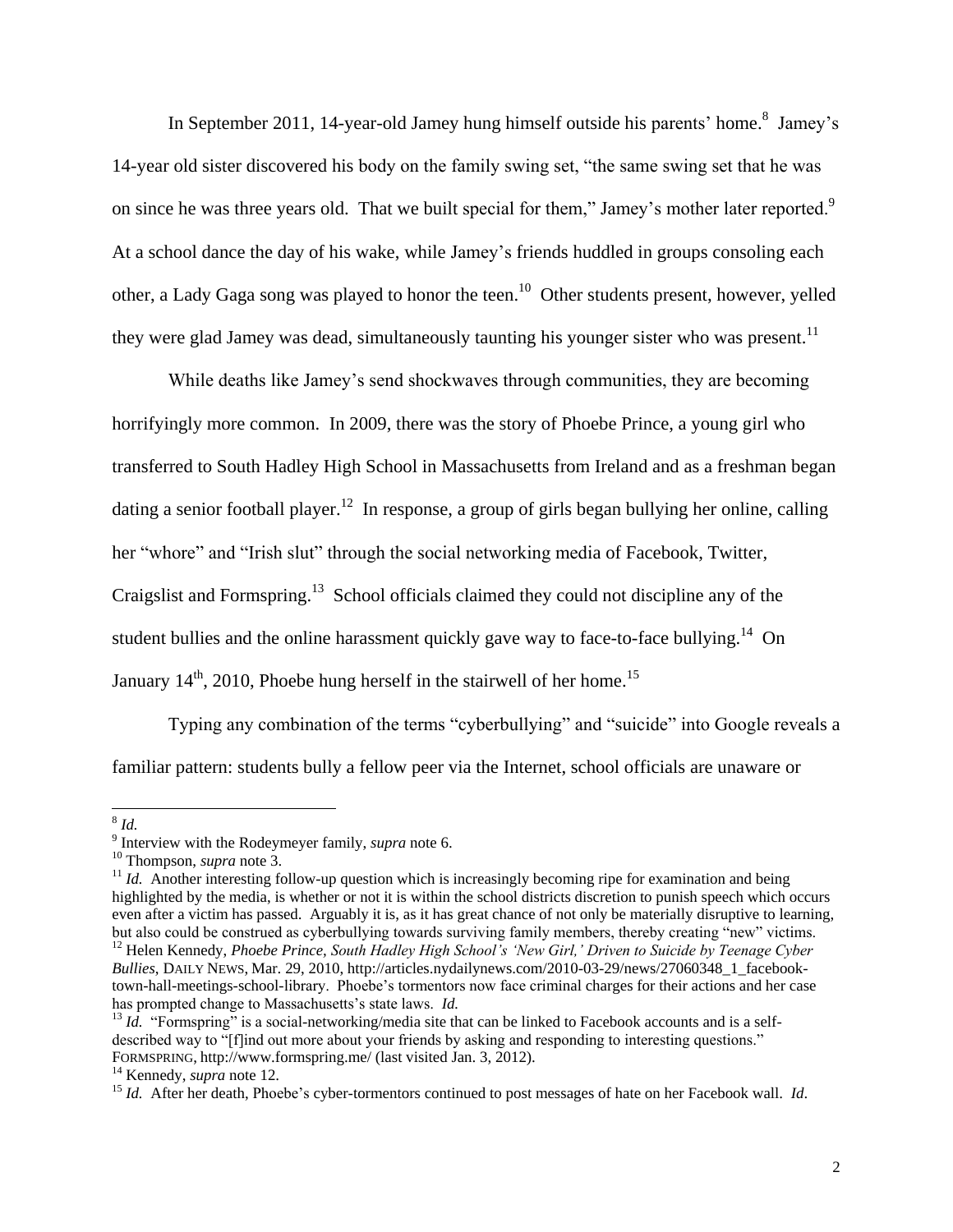powerless, and the teen is eventually driven to suicide. The search results are chilling, listing the names and stories of young, dead individuals, in a haunting cyber-eulogy. Alexis Pilkington— June 17, 1992-March 21, 2010.<sup>16</sup> Like Phoebe and Jamey,  $17$  bullies continued to post messages of hate on Alexis's memorial page after the teen took her own life, with one anonymous comment reading, "She was obviously a stupid depressed [expletive] who deserved to kill herself. she [sic] got what she wanted. be [sic] happy for her death. rejoice [sic] in it."<sup>18</sup>

Some of the following names may be vaguely familiar to you—maybe you heard them on a news clip or saw them in a recent paper. Perhaps you are aware of them because they hit closer to home; maybe you knew someone who knew someone who knew them. But regardless of how you know their names, the fact remains that each name belongs to a victim. "Victim" is a negative term, albeit one with legal significance, yet it is one that conceals a person, an individual, beneath its harsh exterior. In most cases this person—this human being, suffered a dramatic loss as a result of words that were directed at them through a screen, while the author cowardly hid in the refuge provided by the anonymous space.<sup>19</sup> The number of "victims" is growing<sup>20</sup> and will continue to grow if nothing is changed regarding the way the legal system—

<sup>16</sup> Edecio Martinez, *Alexis Pilkington Brutally Cyber Bullied, even After her Suicide*, CBS NEWS, Mar. 26, 2010, http://www.cbsnews.com/8301-504083\_162-20001181-504083.html. The seventeen-year-old Alexis, who had already received a soccer scholarship to attend college, took her life in her Long Island home as a result of continued online harassment. *Id*. Pilkington's parents initially claimed that their daughter had been depressed before the online bullying began, but later admitted that their daughter's death was most likely the ultimate result of the ongoing harassment and threats. *Id.* 

<sup>17</sup> *See* Thompson *supra* note 3 and text accompanying; *see also* Kennedy *supra* note [12;](#page-2-0) *see also supra* note [11](#page-2-1) and text accompanying.

<sup>&</sup>lt;sup>18</sup> Martinez, *supra* note 17. Finally, there was Ryan Halligan—who was only an 8<sup>th</sup> grader. *See* Interview by PBS Frontline with John Halligan, victim's father, found at

http://www.pbs.org/wgbh/pages/frontline/kidsonline/interviews/halligan.html, (Oct. 19, 2007). After being repeatedly harassed for his learning disabilities, frequently taunted as being homosexual, and made to believe that a girl from his class liked him, the Vermont boy took his own life in 2003. *Id*.

<sup>19</sup> *See* Daniel *infra* note [89](#page-14-0) at 623.

<sup>20</sup> *See* Amanda Lenhart, Marry Madden, Aaron Smith, Kristen Purcell, Kathryn Zickuhr, Lee Rainie, *Teens, Kindness and Cruelty on Social Network Sites*, PEW RESEARCH CENTER, FOSI, Nov. 9, 2011,

http://www.pewinternet.org/Reports/2011/Teens-and-social-media/Summary.aspx. The study reports that of the 95% of social media-using teens who have witnessed cruel behavior on social networking sites, 66% have also reported they witnessed others joining the bullying and 21% admitted they joined the harassment as well. *Id*.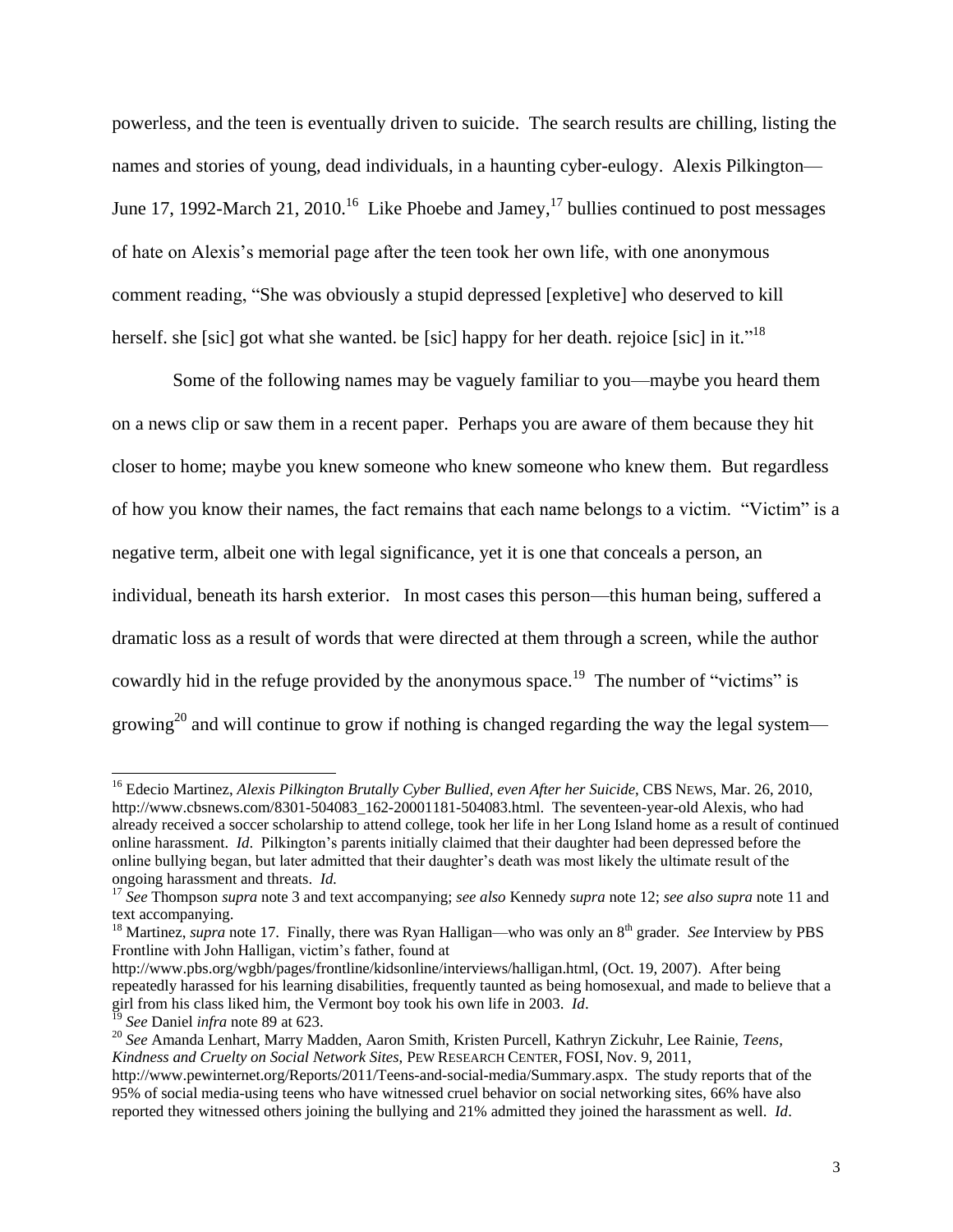both the construction afforded by judicial tests and the legislature currently on the books conceptualizes cyberbullying.<sup>21</sup> The main problem in implementing this "change" however is that school districts frequently claim they are unable to punish students for off-campus internet speech, for fear of infringing on students' First Amendment freedom of speech rights.<sup>22</sup> Where the line should be drawn as to both remedial and preventative action by school districts depends on a redefining of the jurisprudence surrounding student Internet speech. In sum, the discretion that the law affords school administrative procedures in dealing with discipline must ultimately be broadened.

It is the off-campus Internet speech, activity, and bullying that remains a question and an area of heavy debate within the federal circuits.<sup>23</sup> On June 13, 2011 the United States Court of Appeals for the Third Circuit, filed opinions for both *Layshock v. Hermitage School District* and *J.S. v. Blue Mountain School District*, two factually similar cases involving cyberbullying and student-protected Internet speech.<sup>24</sup> In each of these much anticipated decisions, the Third Circuit held that the student-created offensive and derogatory profiles posted on MySpace from home computers, <sup>25</sup> were in fact protected by the First Amendment and the respective school

<sup>21</sup> *See* Daniel, *infra* not[e 89](#page-14-0) at 626–627.

<sup>&</sup>lt;sup>22</sup> *Id.* at 641. Daniel describes students as hiding behind the "First amendment shield," where the law, in some aspects, is unable to reach them. *Id. See e.g.* Emmitt v. Kent Sch. Dist. No. 415, 92 F.Supp.2d 1088, (W.D. Wash. 2000); Beussink v. Woodland R–IV Sch. Dist., 30 F.Supp.2d 1175, (E.D. Mo. 1998); *but see* J.S. ex real v. Bethlehem Area Sch. Dist., 757 A.2d 412, (Pa. Cmwlth. 2000).

<sup>&</sup>lt;sup>23</sup> *See* Daniel, *infra* note 52 at 626. The author continues by noting that, "This First Amendment protection, originally invoked by students wishing to express their political views in *Tinker*, has unfortunately been overemphasized by federal district courts, whose opinions have in turn taught school personnel to be wary of disciplining potential bullies." *Id*.

 $^{24}$  Layshock v. Hermitage Sch. Dist., 593 F.3d 249, (3d Cir. 2010), vacated, rehearing en banc, 650 F.3d 205 (3d Cir. 2011) (Jordan, K., concurring), aff'g 496 F.Supp. 2d 587 (W.D. Pa. 2007); J.S. v. Blue Mt. Sch. Dist., 650 F.3d 915, (3rd Cir. 2011).

<sup>&</sup>lt;sup>25</sup> See Layshock, 650 F.3d at 210 (the parody profile portrayed the principal as often getting drunk, doing steroids, smoking "big blunt[s]," and shoplifting from Kmart); *see J.S*., 650 F.3d at 918 (the female principal's fake profile listed her interests as hitting on students, spending time with her unattractive child, and engaging in sexually deviant acts).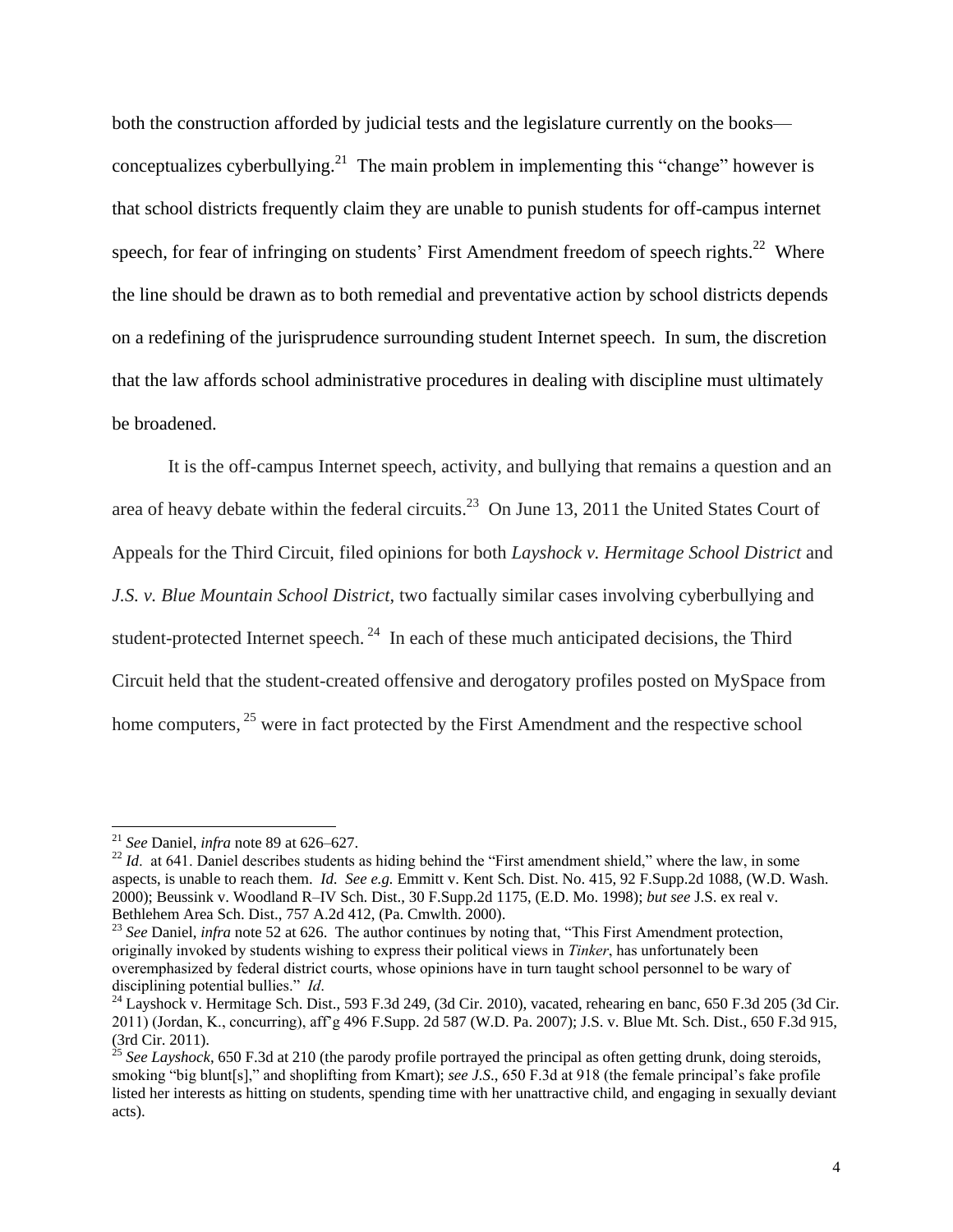<span id="page-5-0"></span>districts had erred in punishing the students for the off-campus speech.<sup>26</sup> These holdings, which produced a split between the Third Circuit and cases already decided by the Second Circuit, $^{27}$  are extremely problematic, providing none of the much needed guidance for students, administrators, or teachers with regard to the growing problem of cyberbullying.<sup>28</sup> Before the Court's June 13<sup>th</sup> holding, scholars and critics alike predicted that the decision would produce a definitive answer as to whether or not school districts could punish off-campus speech in general.<sup>29</sup> Unfortunately, that the Third Circuit's en banc ruling did not provide the much-needed guidance regarding student speech.<sup>30</sup>

Such ambiguities remain and will continue to remain: on January 17, 2012, the Supreme Court denied certiorari<sup>31</sup> in both Layshock and J.S.' cases, as well as another speech case, *Kowalski v. Berkeley County Schools* involving a student suspended for abusing a classmate in a 2005 off-campus-created website, which she then sent to fellow students urging them to comment.<sup>32</sup> Given the broad range of federal court opinions on the subject, many, including the Pennsylvania ACLU attorneys involved in the case, had hoped the Supreme Court would decide the question relating to student Internet speech and cyberbullying sooner rather than later.<sup>33</sup> While the court gave no reason for its decision to resolve the conflict, Francisco Negron Jr.,

<sup>26</sup> *Layshock*, 650 F.3d at 207; *J.S.*, 650 F.3d at 920.

<sup>27</sup> *See e.g.* Doniger v. Niehoff, 2011 WL 1532289, (2d Cir. 2011) (affirming on appeal that the school district had not erred an there was no first amendment violation when a student was punished for off-campus online speech because she intended the blog eventually be viewed on campus).

<sup>28</sup> *See* Thomas Wheeler, Facebook Fatalities: Students, Social Networking and the First Amendment, 31 PACE L. REV. 182, 227 (2011). Many commentators exhibited the impression that the courts rulings in *Layshock* and *J.S.* would end the uncertainty surrounding this problem. *Id.*

<sup>29</sup> *See id*.

<sup>30</sup> *See supra* note 28.

 $31$  Blue Mountain Sch. Dist. v. J.S. ex rel. Snyder, 11-502, 2012 WL 117558,  $*1$  (U.S. Jan. 17, 2012) (denying also the Layshock's case and Kowalski's 4th Circuit Case).

 $32\,652$  F.3d 565, (4th Cir. 2011)(holding the school district did not violate the student's free speech rights in suspending her nor did they violate her due process rights for issuing her suspension without a hearing, for posting the website).

<sup>&</sup>lt;sup>33</sup> Maryclaire Dale, *Online Student Speech Appeals Rejected by Supreme Court*, HUFFINGTON POST, Jan. 17, 2012, http://www.huffingtonpost.com/2012/01/17/court-rejects-appeals-in- 0\_n\_1210399.html.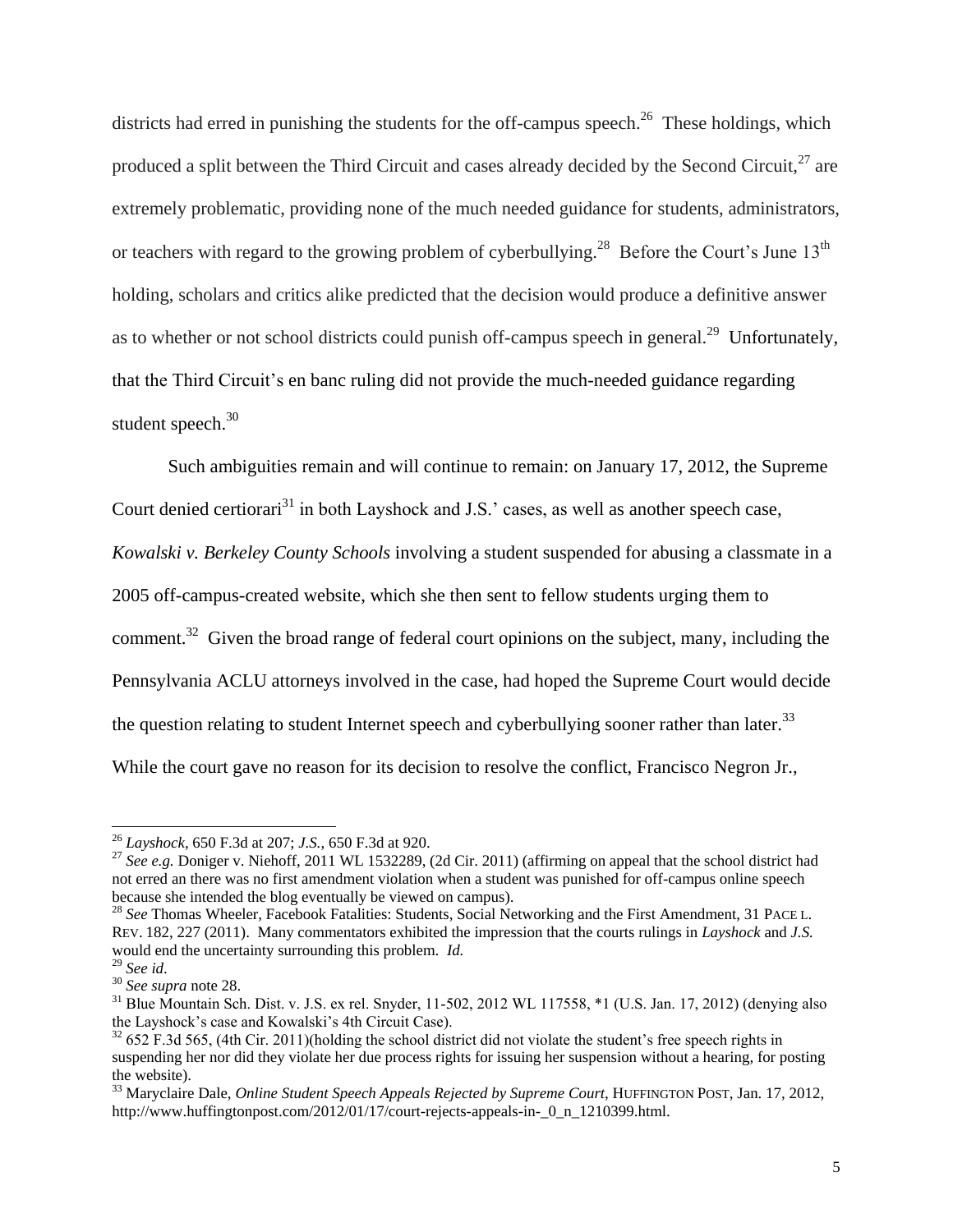general counsel for the National School Board Association, urged the court to reconsider an offcampus Internet speech case as soon as possible.<sup>34</sup> Negron argued that because "technology" blurs the lines between on-campus and off-campus speech, school districts need clear guidance to be able to effectively address extreme off-campus speech that interferes with a safe and orderly learning environment."<sup>35</sup>

## II. BACKGROUND: THE SAME THING OVER AND OVER AGAIN

## *A. The Court's Authority to Control and Ability to Protect*

In determining whether students can be disciplined for off-campus conduct involving the use of the internet, courts first need to ascertain whether the social networking or cyber posts in question are, in fact, protected speech. In doing so, the judiciary turns to a line of Supreme Court cases dealing with student speech in general. As with speech that appears in more traditional educational contexts, an important factor the courts examine is whether Internet postings caused, or had a reasonable potential to cause, a substantial disruption in schools.<sup>36</sup>

The 1969 Supreme Court holding in *Tinker v. Des Moines Independent Community School District* initiated the concept that a student has a right to express him or herself, while at school, so long as the speech does not interfere with the rights of others or the school's disciplinary system.<sup>37</sup> Only when a student's conduct, whether in class or out, "materially disrupts" the classwork or involves a substantial disorder amounting to an invasion of the rights of others, is the speech not afforded any Constitutional protection.<sup>38</sup> Tinker thus set the standard by which all courts begin an analysis in determining whether students can be disciplined for

<sup>34</sup> *See* Bill Mears, *High Court Rejects Appeals on Public Prayers, Student Speech*, CNN U.S., Jan. 17, 2012, available at http://articles.cnn.com/2012-01-17/us/us\_scotus-appeals\_1\_appeals-court-student-speech-highcourt/2?  $s=PM:US$ .

<sup>35</sup> *Id*.

<sup>36</sup> *See* Ronald D. Wenkart, *Disruptive Student Speech and the First Amendment: How Disruptive Does it Have to Be?*, 236 Educ. L. Rep. 551 (2008). Wenkart provides a discussion of related issues. <sup>37</sup> 393 U.S. at 512–513.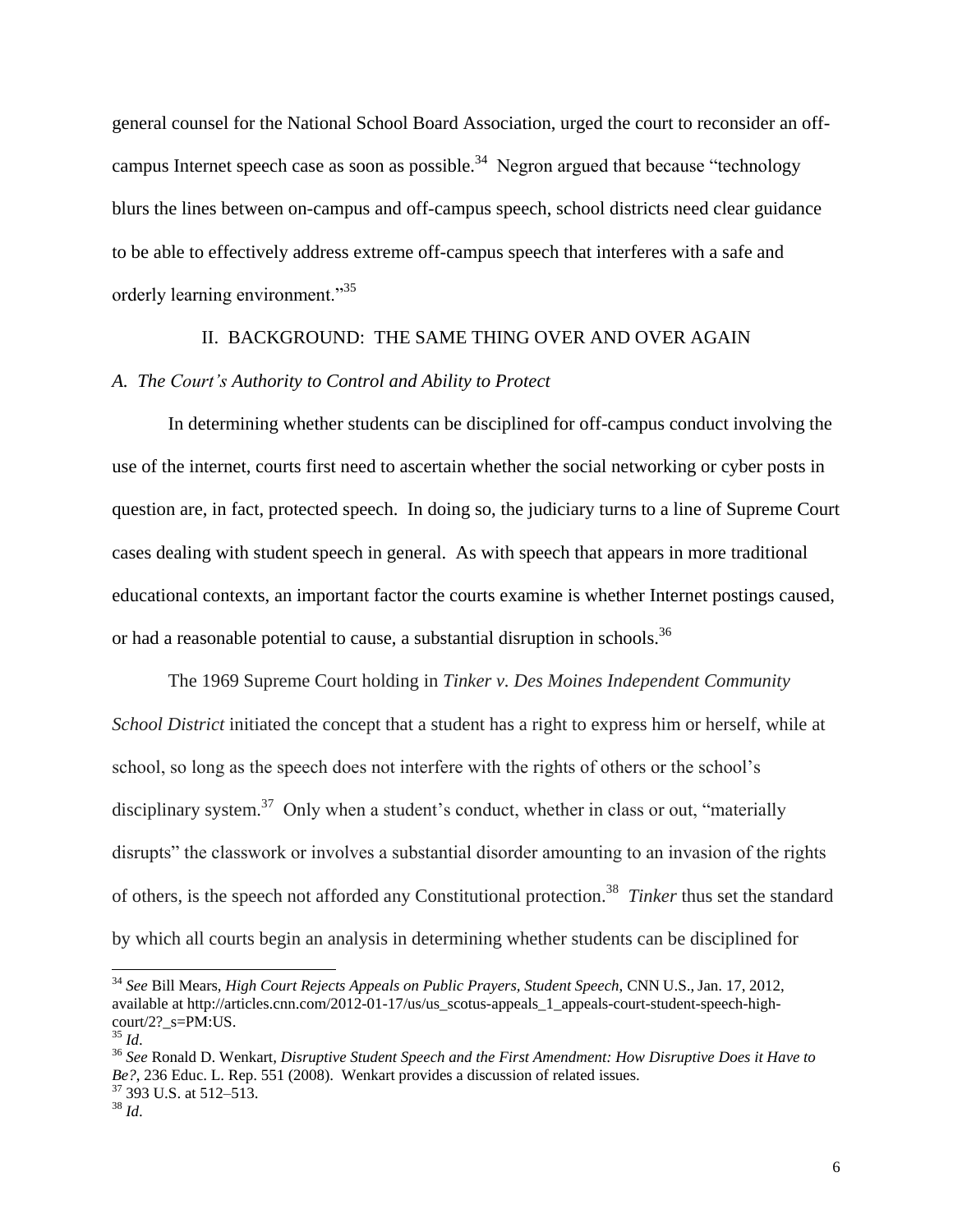expressions either on or off campus. Decided during the political turmoil of the 1960s and the Vietnam War, the Court invalidated the policy of a school board in Iowa prohibiting studetns from wearing black armbands in school to protest the war.<sup>39</sup> Stating that "it could hardly be argued that either students or teachers shed their constitutional rights to freedom of speech or expression at the schoolhouse gate," the *Tinker* Court attempted to balance the rights of students against the previously recognized needs of educators to preserve discipline and order in schools<sup>40</sup>. The Supreme Court viewed the dispute as one "involve [ing] direct, primary First Amendment rights akin to 'pure speech,"<sup>41</sup> rather than one "concern[ing] speech or action that intrudes upon the work of the schools or the rights of other students."<sup>42</sup>

Thus, in order to prohibit the students from expressing particular points of view, the Court was convinced that the school officials must be able to show that their actions were motivated by something more than a bald desire to avoid the discomfort and unpleasantness that always accompany an unpopular view. $43$  Where there is no finding and no showing that engaging in the forbidden conduct would "materially and substantially interfere with the requirements of appropriate discipline in the operation of the school," the prohibition cannot be sustained.<sup>44</sup> Moreover, the Court proclaimed that disciplining students for expression violates the First Amendment unless school authorities can show either a material or substantial disruption occurred or that the potential for disruption was reasonably foreseeable.<sup>45</sup>

About Seventeen years after *Tinker*, the Supreme Court examined the limits of student expression in *Bethel School District No. 403 v. Fraser*, a dispute in Washington state involving a

 $^{43}$  *Id.* 

 <sup>39</sup> *Id.*

 $^{40}$  *Id.* at 506.

<sup>41</sup> *Id.* at 508.

<sup>42</sup> *Id.*

<sup>44</sup> Tinker, 393 U.S. 503 at 509 (citing *Burnside v. Byars*, 363 F.2d 744, 749 (5th Cir. 1966)).

<sup>45</sup> *Id.*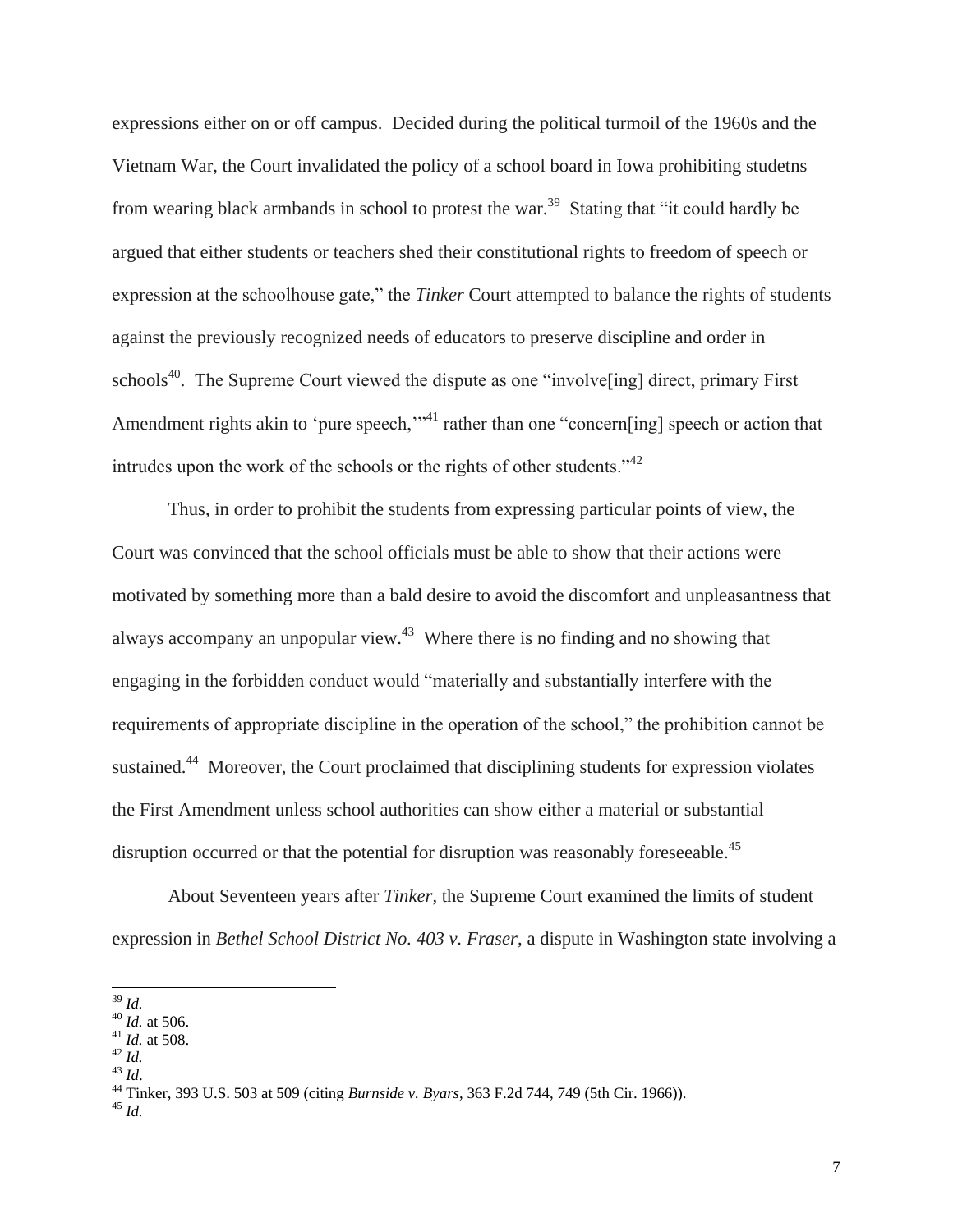student who delivered a vulgar speech at a school assembly prior to student body elections.<sup>46</sup> While the speech did not contain any explicit profanity, it consisted of elaborate, graphic, and explicit sexual metaphors.<sup>47</sup> The speech caused s substantial disruption, as some students in the audience cheered while others exhibited embarrassed behaviors.<sup>48</sup> The student had ignored warnings from two educators not to deliver the speech and was suspended for three days for violating the school's rule prohibiting obscene and profane language.<sup>49</sup>

The Supreme Court, reversing the Ninth Circuit's ruling in favor of the student, held that school officials are not prohibited from disciplining students for offensively lewd or indecent speech under the First Amendment.<sup>50</sup> The Court continued by reasoning that school administrators were justified in disciplining the student for violating school rules because he delivered the speech after being advised against doing so.<sup>51</sup> The Court distinguished the speech in *Fraser* from that in *Tinker*, where the students wearing of armbands were a passive, nondisruptive expression of a political position, rather than an obscene speech incident to a student election, lacking a real political viewpoint and delivered to an unsuspecting captive audience.<sup>52</sup> Recognizing the duty of school personnel to control students habits and instill manners of civility, the Court insisted that "the determination of what manner of speech in the classroom or in school assembly is inappropriate properly rests with the school board."<sup>53</sup>

Additionally, in *Hazelwood School District v. Kuhlmeier*, the Supreme Court addressed an issue concerning school officials' control over school-sponsored publications.<sup>54</sup> In *Kuhlmier*

<sup>50</sup> *Id.* at 685. <sup>51</sup> *Id.*

<sup>&</sup>lt;sup>46</sup> 478 U.S. 675, 678 (1986).

<sup>47</sup> *Id.*

<sup>48</sup> *Id.*

<sup>49</sup> *Id.*

<sup>52</sup> Fraser, 478 U.S. at 684.

<sup>53</sup> *Id.* at 683.

<sup>54</sup> 795 F.2d 1368 (8th Cir. 1986), *rev'd*, 484 U.S. 260 (1988), remanded to 840 F.2d 596 (8th Cir. 1988).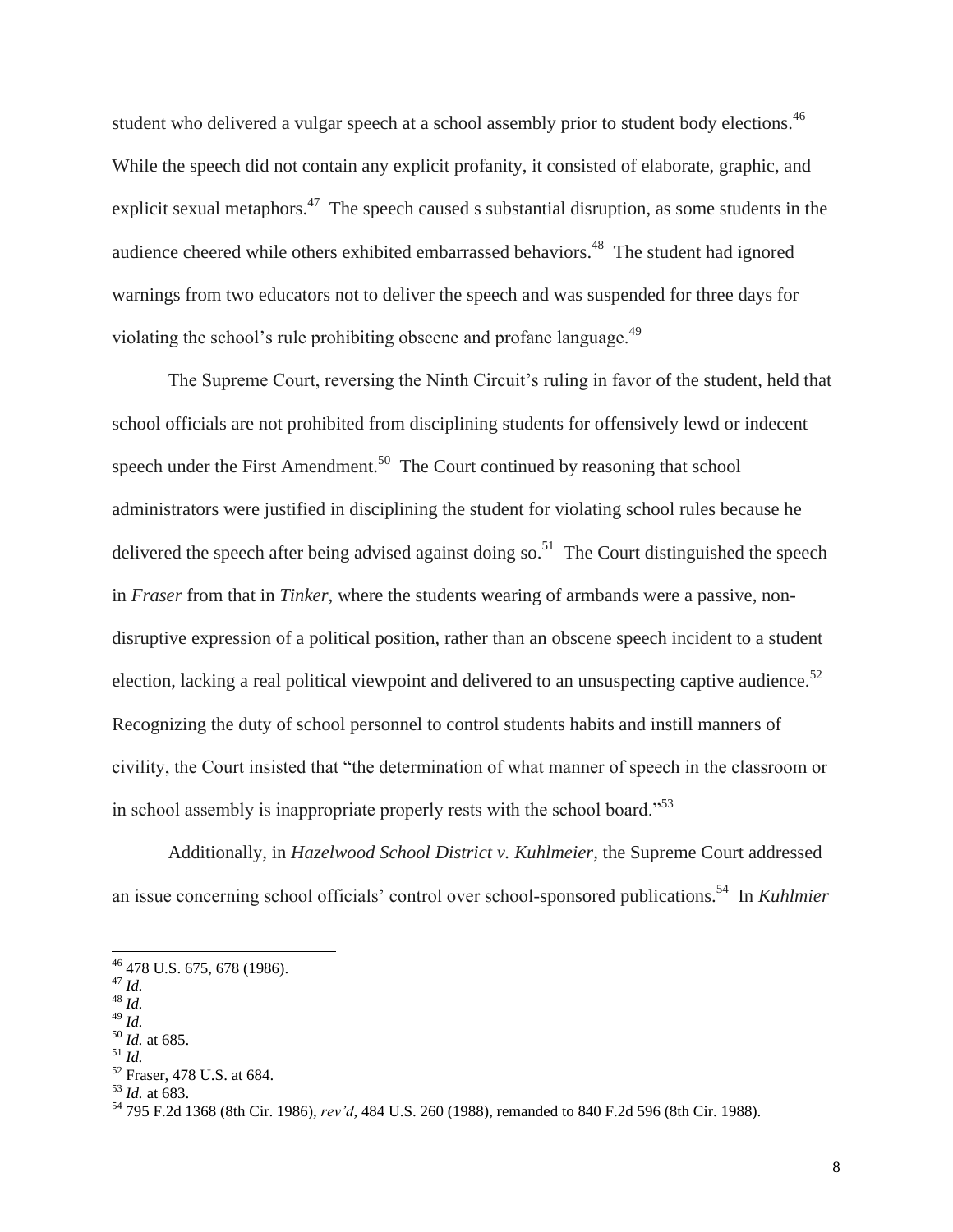a Missouri high school principal deleted two articles from a newspaper written and edited by students in a journalism class; on article was about teen pregnancy while the other dealt with a student's parents' divorce.<sup>55</sup> The Eighth Circuit had held that the student newspaper was a public forum for First Amendment purposes and the school officials were not justified in censoring the articles.<sup>56</sup>

The Court distinguished *Tinker* from *Kuhlmeier* by stating that the issue was not as much the right of students to speak as it was the duty of school personnel to not promote particular student speech.<sup>57</sup> The Court recognized the authority of school administrators over schoolsponsored publications and student activities that could reasonably be perceived to bear a school's "imprimatur."<sup>58</sup> Ultimately, the Court was satisfied that the First Amendment is not violated when school personnel exercise editorial control over the substance of school-sponsored publications if their actions are reasonably related to achieving valid educational objectives.<sup>59</sup>

The *Kuhlmeier* Court added that narrowly tailored, content-neutral regulations as to time, place, and manner of expression *can* be enforced but only if the governmental interest in question is significant and alternative channels of communication are open.<sup>60</sup> The Court, in conceding that the public school a setting is a special context for First Amendment purposes, articulated that school personnel do not need to allow student speech that is inconsistent with the school's basic educational mission when the speech is sponsored by the school or is part of its

 <sup>55</sup> *Id.*

<sup>56</sup> Kuhlmeier, 484 U.S. at 274.

<sup>57</sup> *Id.* at 271.

<sup>58</sup> *Id.* at 281.

<sup>&</sup>lt;sup>59</sup> *Id.* at 260. In its analysis the Court reviewed different categories that it felt delineated free speech. The governmental power to regulate expression is most restricted on public property such as parks, streets, and sidewalks. According to the Court, the government may prohibit speakers from traditional public forums only when it is necessary to serve compelling state interests and only when doing so by the least restrictive means possible. *Id.* at 267.

<sup>60</sup> *Id.* at 267.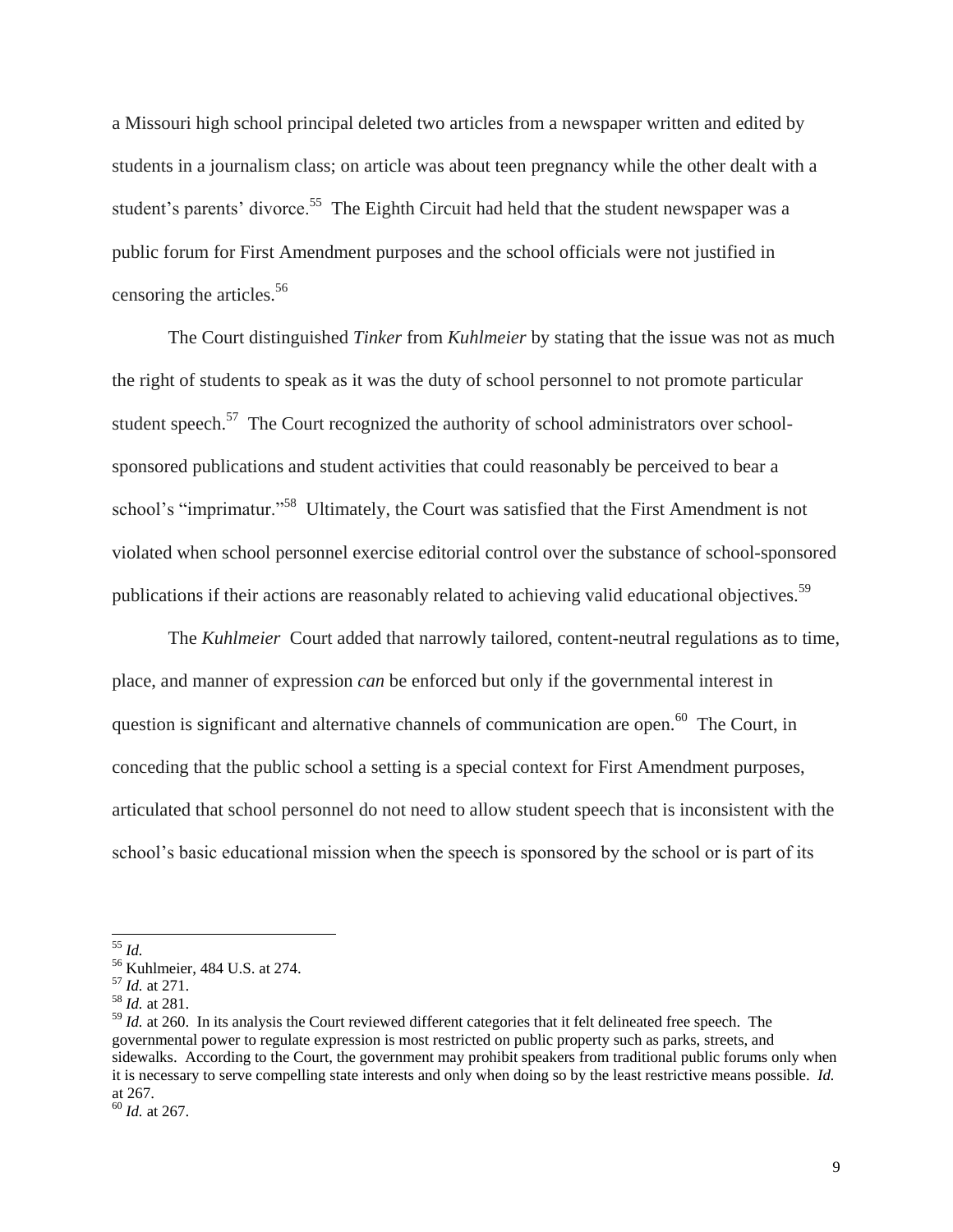curriculum.<sup>61</sup> Finally, the Court made a distinction between the assembly forum in *Fraser* and situations where school facilities and media are open for use by the general public, including student organizations.<sup>62</sup>

Similarly, the Supreme Court definitively held in *Morse v. Frederick* that more traditional off-campus speech can be regulated when a student is off-campus on a public sidewalk, if the student is under the authority of the school at the time and is part of a school sanctioned event.<sup>63</sup> *Morse* arose when a student, during an Olympic torch relay through Alaska, waived a banner with the words "BONG HiTS 4 JESUS," printed on it and was later suspended. $^{64}$  When the student challenged his suspension, the federal court in Alaska granted the school board's motion for summary judgment, but the Ninth Circuit reversed in the student's favor.<sup>65</sup> The Supreme Court, on appeal, reversed the decision and rejected the student's claim that he was not engaged in school speech, noting that the event was sufficiently associated with the school.<sup>66</sup>

The Court first noted that "there is some uncertainty at the outer boundaries as to when courts should apply school-speech precedents."<sup>67</sup> The Court also observed that students' free speech rights must be viewed in light of the "special characteristics" existing in a school environment.<sup>68</sup> Second, the Court ruled that *Tinker* is neither absolute nor the only basis on which student speech can be restricted.<sup>69</sup> Noting that the Court's own Fourth Amendment jurisprudence understood the important, and perhaps even compelling, interest of educators to deter student drug use, the Court agreed that the principal acted properly in disciplining the

<sup>61</sup> *Kuhlmeier*, 484 U.S. at 266.

<sup>62</sup> *Id.* at 267.

<sup>63</sup> 551 U.S. 393 (2007).

<sup>64</sup> *Id.* at 408.

<sup>65</sup> *Id.*

<sup>&</sup>lt;sup>66</sup> *Id.* In finding that the principal's interpretation that students could perceive the banner as promoting illegal drug use to be reasonable, the Court relied on *Tinker*, *Fraser*, and *Kuhlmeier* in conducting the two-part analysis. <sup>67</sup> *Id.*

<sup>68</sup> *Morse*, 551 U.S. at 408.

<sup>69</sup> *Id.* at 405.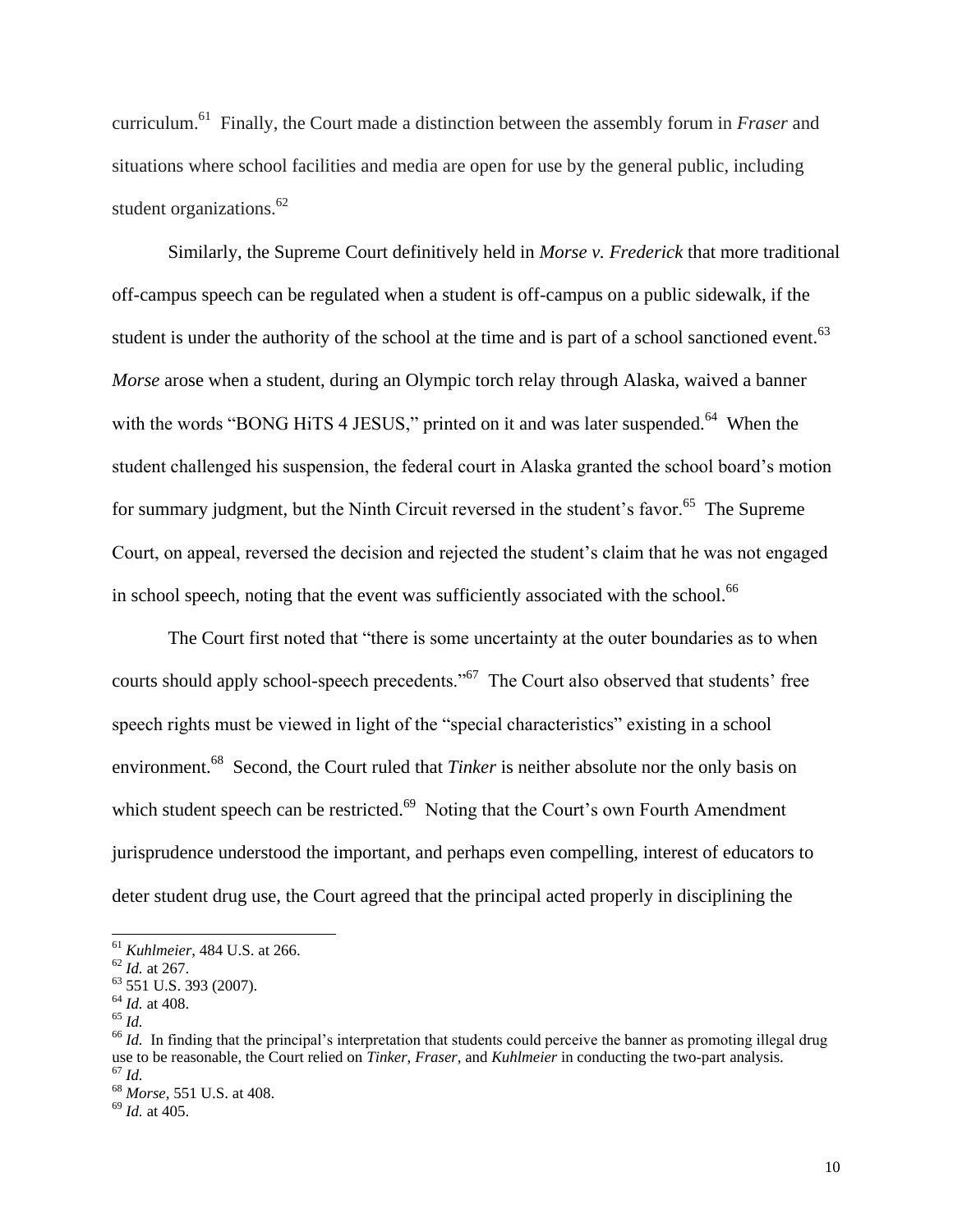student who displayed the banner.<sup>70</sup> The Court, however, did reject the school board's argument that the principal could have banned the sign under *Fraser*'s "plainly offensive" standard, reasoning that doing so would grant school officials too much authority.<sup>71</sup>

<span id="page-11-0"></span>This comment will mainly address the question of whether secondary school administration should be able to punish student's vulgar speech or speech which is construed as cyberbullying through social media websites such as Facebook, Twitter, and their antecedents,  $72$ when it is done off-campus and potentially from a home computer or device that is not connected through a district server. It is well settled that on-campus speech, (e.g. on school grounds or through a campus server) would fit into the traditional frame of the meaning of "within" the schoolhouse gate and would thus be punished like any other disruptive offense that occurs on school grounds.<sup>73</sup> The Court, instead held that the principal acted out of the school's legitimate concern of preventing the student from promoting illegal drug use.<sup>74</sup>

 The main argument of this comment is that secondary school officials should be permitted to punish student Internet speech, *even* when it occurs off-campus. School officials should be afforded this judgment without fearing a First Amendment action brought on behalf of the student,<sup>75</sup> when (1) the speech in question is reasonably related to the school in some way<sup>76</sup> and (2) when there is a likelihood that a "material disruption" will occur or has already occurred,

<sup>70</sup> *Id.* at 407, 409-10.

 $71$  *Id.* at 408.

 $72$  Many of the cases discussed at length/or which have dealt with this issue before are actually cases where the student speech in controversy or sought to be regulated were posted to MySpace, which had more of a rise in popularity in the late 1990s to early 2000s rather than the currently more popular Facebook or Twitter. *See* Ben Bajin, Could what Happened to MySpace Happen to Facebook?, TIME, Jul. 15, 2011,

http://techland.time.com/2011/07/15/could-what-happened-to-myspace-happen-to-facebook/ (the author argues that MySpace failed to innovate and serve its changing population and now is an outmoded form of social networking). <sup>73</sup> *See* Tinker v. Des Moines Indep. Cmty. Sch. Dist., 393 U.S. 503, 505 (1969). Accordingly, school districts have the authority to mete out punishment when the cyberbullying occurs physically "on-campus" or through on-campus

servers.

<sup>74</sup> *Id.* at 410. <sup>75</sup> *Id*. at 627.

 $76$  The speech can be construed as being reasonably related if it is about another student, a teacher, the school itself or the administration.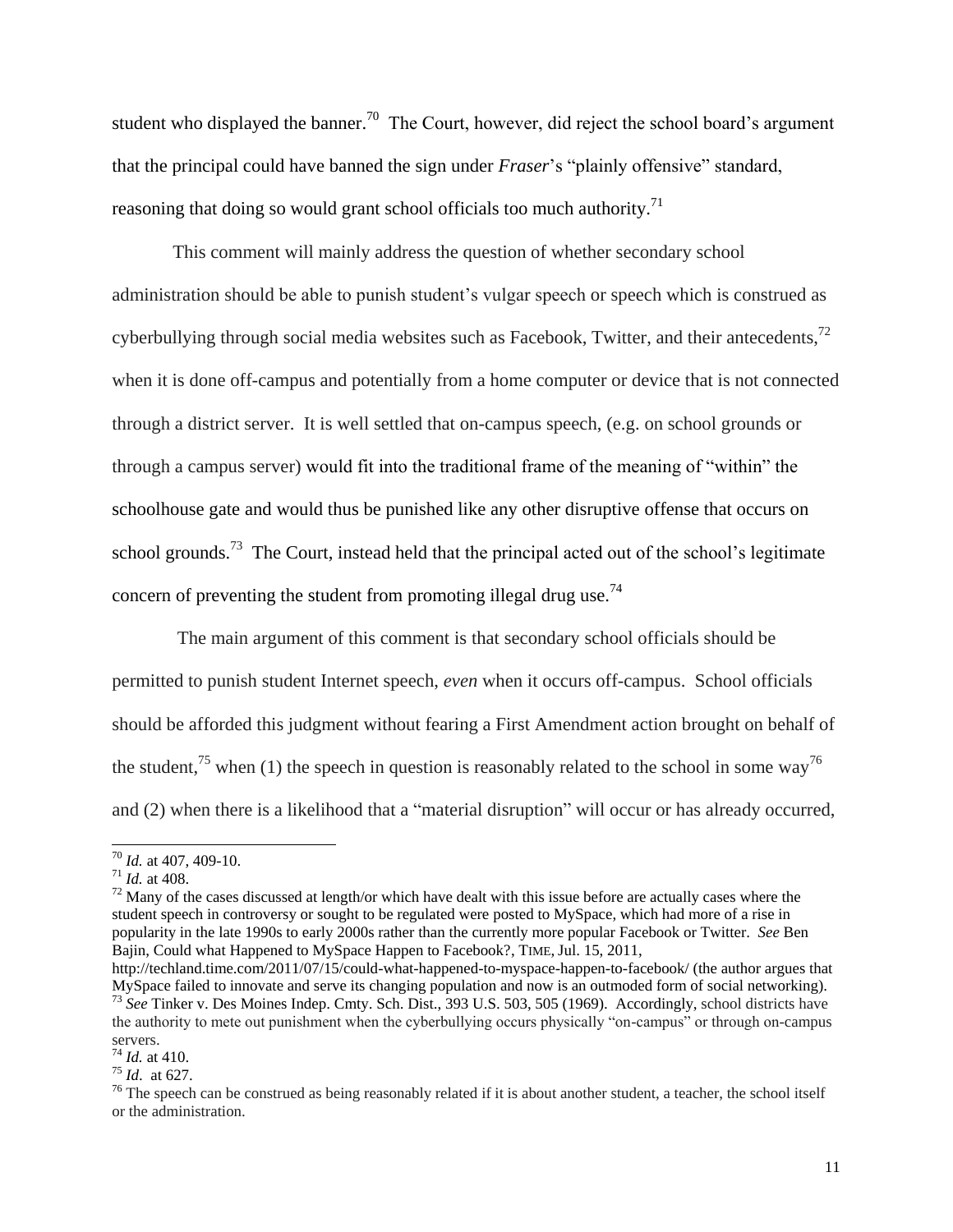under a good faith objective standard.<sup>77</sup> Allowing school officials to decide whether or not a "material disruption" has occurred, further capitalizes on the discretion, judgment and experience of the school administration. While it is true that the view advocated for in the past, detailing a more cognizable solution is to educate student's on responsible technology and restrict speech less,<sup>78</sup> the growing statistics representing cyberbullied youth clearly indicates a need for stronger regulation.<sup>79</sup>

In defining a material disruption, the Court must look at a variety of factors mostly relating to the character of the disruption, but should not be forced to wait until actual harm affects other students, the school, or teachers. In assessing and reformatting how the speech surmounts the "schoolhouse gate" and can be punishable even when originating off-campus, the Tinker test must be re-formatted to be applicable in a changing technological era.<sup>80</sup> Finally, if the action then progresses, the Court should balance the student's free speech interests with the school district's interests in providing an effective learning environment, but with a presumption weighing in favor of the school district.

#### *B. Punishing Cyberbullying and the Need for a New Formulation of the* Tinker *Test*

Once simply just a compound term created to give a name to a new form of Internet abuse, cyberbullying has reached an immense status in the United States. It is no longer a secret that the Internet allows students to both surreptitiously voice and widely disseminate their opinions, tastes, and frustrations to and about their peers. It is also increasingly apparent how the anonymous nature of the Internet can also provide a dangerous veil for students to hide behind as a means to bully not only each other, but also other members of their secondary school

<sup>77</sup> *See infra* Part III.A.2

<sup>78</sup> *See* Papandrea, *infra* note [196.](#page-46-0)

<sup>79</sup> *See infra* not[e 164.](#page-36-0)

<sup>80</sup> *See* Daniel, *infra* not[e 89](#page-14-0) at 625. *See also* Student Comment, UPDATES TO MYSPACE AND THE SOCIAL NETWORKING WORLD, 16 B.U. J. SCI. AND TECH. 14, 18 (2010).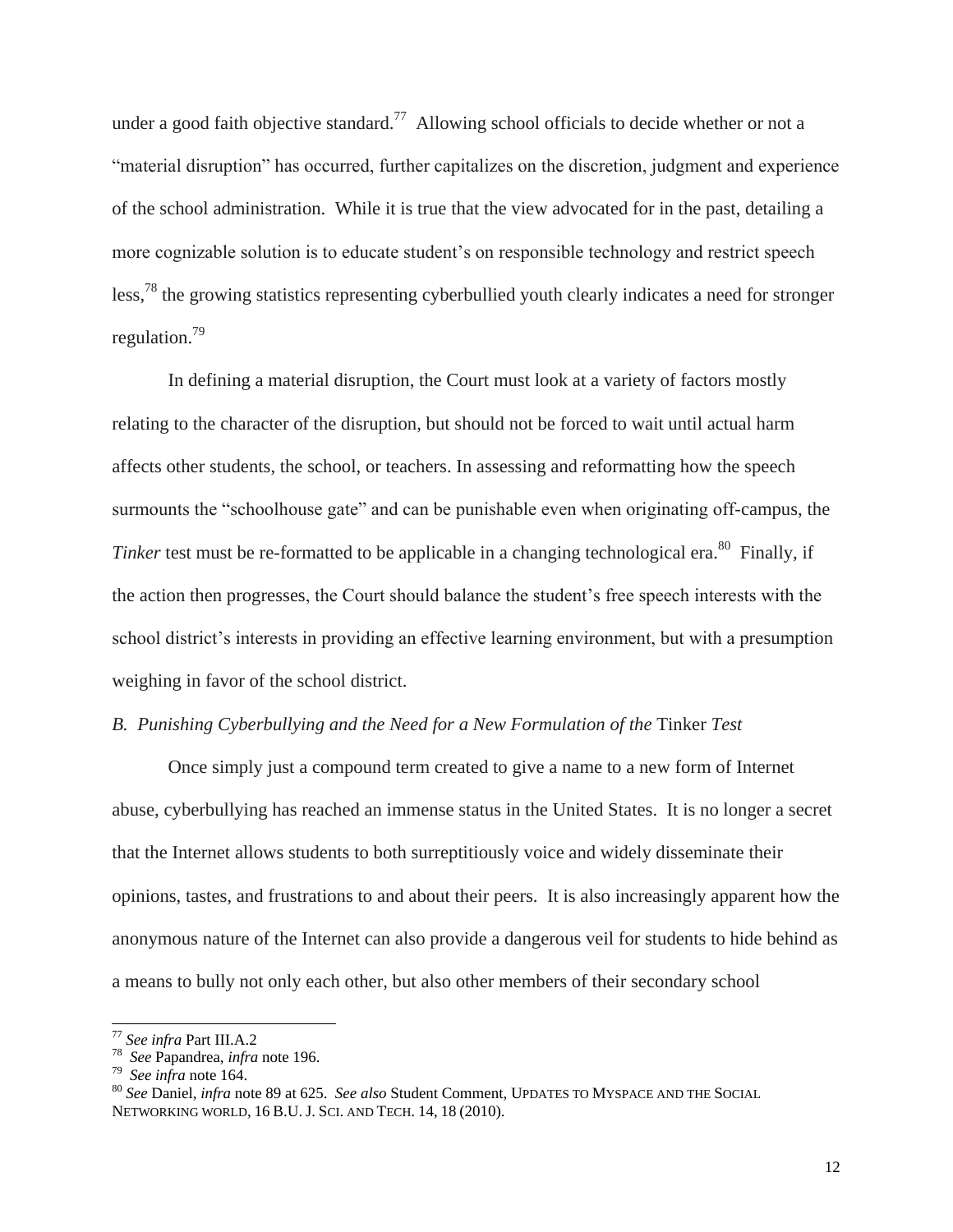community.<sup>81</sup> Similarly, when online abuse is directed toward teachers, it injures students' ability to learn by hurting teacher credibility and effectiveness in the classroom.<sup>82</sup> When students bully and abuse each other, even in a cyber context, this behavior has the ability to distract from learning altogether and becomes a detrimental stumbling block in the way of furthering our nation's educational system.<sup>83</sup>

This comment<sup>84</sup> promotes endowing schools with the authority to punish vulgar Internet speech when done off-campus when it meets certain threshold tests, which must be redesigned and adapted for the present era.<sup>85</sup> Part II will give an over-view of the jurisprudence regarding the right of a secondary school district to discipline student speech and the interaction with the student's first Amendment rights. Section III presents a proposed updated analysis<sup>86</sup> by first setting main recommended "guidelines" outlining when school districts should be allowed to

<sup>81</sup> *See supra* note 20.

<sup>82</sup> *See* Gail Masuchika Boldt, Paula M. Salvio, & Peter M. Taubman, *Classroom Life in the Age of Accountability*, Mar. 2009, Available at: http://www.eric.ed.gov/PDFS/ED505851.pdf. The authors describe the harm that comes from allowing students to post negatively about students, teachers, the school, or the school community as an injury to prestige and community values and thus teaching often does not receive the credibility as a profession in America as it does in other countries. *Id*.

<sup>83</sup> See Michael Ollove, Bullying and Teen Suicide: How do we Adjust School Climate?, THE CHRISTIAN SCIENCE MONITOR, Apr. 28, 2011, http://www.csmonitor.com/USA/Society/2010/0428/Bullying-and-teen-suicide-How-dowe-adjust-school-climate.

<sup>&</sup>lt;sup>84</sup> It should be noted that many of the cases highlighted in this comment seem more about addressing the harm that occurs when a student has "bullied" a teacher or administrator via the Internet. While this seems to summarize an aspect of many of the cases that make their way to trial, it is just as promising to assess student speech in the context of peer bullying because it seems to be the "subset" of most concern. Many times, victims of student-on-student cyberbullying fail to bring or cannot bring suit against their tormentors, thus explaining the lack of documented case examples in some instances. Often, when a student commits suicide as the result of cyberbullying, the school district will have insisted that they could not mete out any punishment prior to the event, such as the case with Phoebe Prince's tormentors and the legal system is only resorted to for purposes of criminal charges or a wrongful death suit. *See* Kennedy, *supra* not[e 12.](#page-2-0)

<sup>85</sup> *See supra* Section A.

<sup>&</sup>lt;sup>86</sup> Because of the general fear of "prevalence" of works written on the topic of cyberbullying and regulation I intend to define the contours of my discussion with precision. Frequently, the articles I came across were written at a much earlier date/before the latest holding on the most recent cases were handed down (on *Layshock* and *J.S.*) and thus their discussions/recommendations are now moot/no longer applicable. My note will only apply to the speech of secondary school students (public/or the public school context in general) and will not apply to college students, dorm activity, or the protection teachers have when they are the party initiating the online speech (teachers will obviously be discussed as victims of cyberbullying as that is what many of the cases turn on).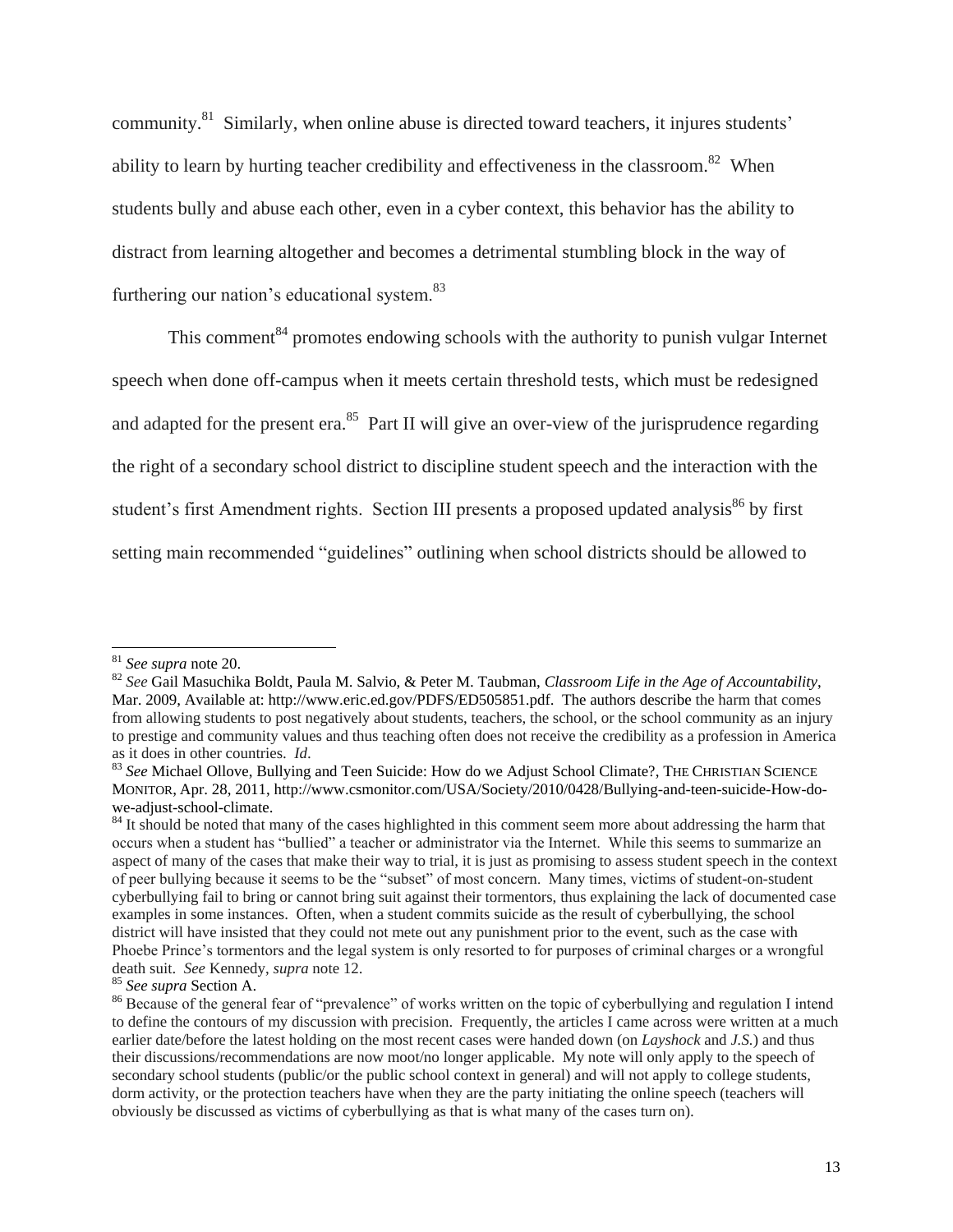punish this speech. It begins with a proposed modification of the Supreme Court "Tinker Test"<sup>87</sup> for Internet speech cases. Section III further discusses how the test in its current form and the proposed re-formulation, affect administrative discretion over students' education.<sup>88</sup> Section IV will consider how the proposed modification to certain "definitional deficiencies" existing in the *Tinker* test could also be implicated or rectified through legislation. Section V provides a discussion of how the Court should rule to redefine the test, should they choose to certify a case. Finally, Section VI will consider how the concept of the need for a new test interacts with the recent "bullying" legislation that is being proposed in various forms. It is lastly of great importance to consider the policy implications surrounding entities which argue for a crackdown with laws that adopt a "zero tolerance" approach and to consider the federal legislation has been proposed in various capacities.

<span id="page-14-0"></span>The reformulation of the *Tinker* test will ultimately prove useful because the current iteration is overly complex<sup>89</sup> and does not provide specific definitions for certain key terms in the balancing test (i.e. material disruption, the schoolhouse gate begins and ends). This causes confusion for both courts in deciding the cases and school administrators in formulating their policies. In examining the reformulation of a student-speech monitoring test, the ultimate goal is to create a rule or law which effectively allows school districts and school officials to punish cyberbullying, while keeping students' first amendment rights in tact. At its core, the purpose of

<sup>87</sup> *Tinker*, 393 U.S. 503, at 507 (holding that a school cannot punish student speech unless a substantial and material disruption occurred).

<sup>&</sup>lt;sup>88</sup> This question, although asked before, comes now again at a very critical time, having even more relevance in the changing school regulatory climate of the present. The discretion and the question of allowing/disallowing punishment plays into an ongoing battle of what parts of education on school-wide/district level should be left to what level of discretion (and whose discretion).

<sup>89</sup> *See* Philip Daniel, *Bullying and Cyberbullying in Schools: An Analysis of Student Free Expression, Zero Tolerance Policies, and State Anti-Harassment Legislation*, 268 Ed. Law Rep. 619, 626 (2011) (providing an overview of cyberbullying attacks in the United States and recent updates in the law, however the piece does not include the Third Circuits most recent ruling on *Layshock* and *J.S.*). Daniel describes the decisions from the U.S. courts as having "constructed a jurisprudence for student free speech rights in the schoolhouse context that can be described as complex, somewhat dissociative, and perhaps contradictory." *Id*.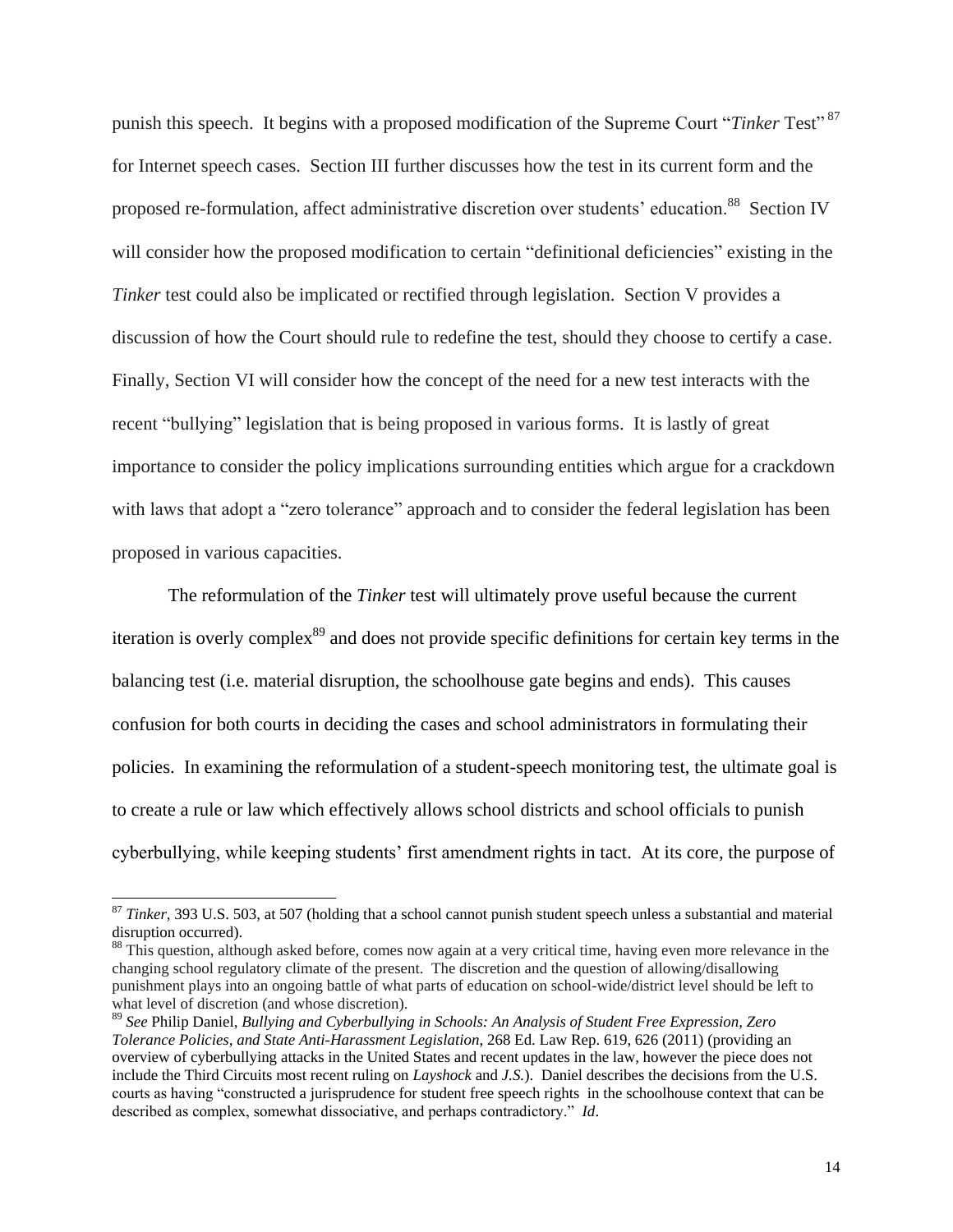any anti-bullying rule is the creation of an intimidation-free (and arguably more effective) learning environment. The formulation of the test as detailed in this comment is ultimately preferable, because it provides the necessary guidance lacking in the current iteration, with regard to the balancing of interests, materiality of the disruption, and the crucial question of the boundaries of the schoolhouse gate, as applied in a modern context. $90$ 

#### *C. What Exactly Constitutes Cyberbullying?: Definitions and Overview*

Bullying is often defined as aggression that is repeatedly targeted toward an individual who has the inability to easily defend himself, with intentionality requiring some element of malice.<sup>91</sup> Traditionally, the concept of bullying (in general) was student on student and punishable when done in an off-campus context.<sup>92</sup> But the evolution of bullying as a power mechanism now reaches past the student-on-student context to include students bullying teachers, their administration, and initiating large scale school-wide threats.<sup>93</sup> Thus, in order to serve the purposes of rules, which can touch off-campus Internet speech thereby surmounting a First Amendment challenge by a student, one must analyze the "means" of bullying and the "place" of bullying to a much greater extent. One constant in the variety of existing cyberbullying definitions, is that the term still remains increasingly difficult to define.<sup>94</sup>

The most comprehensive definition, to date, comes from a Canadian awareness website, articulating cyberbullying as "the use of information and communication technologies to support deliberate, repeated, and hostile behavior by an individual or group that is intended to harm

<sup>90</sup> *See infra* Part III.A.4

<sup>&</sup>lt;sup>91</sup> DAN OLWEUS, BULLYING AT SCHOOL: WHAT WE KNOW AND WHAT WE CAN DO 8 (Judy Dunn, 1993). Olweus goes on to explain that aggression is comprised of a single act, while bullying has the characteristic of repetition inherent in its definition. *Id.*

 $^{92}$  *Id.* 

<sup>93</sup> *See supra* Section A.

<sup>94</sup> Julian J. Dooley, Jacek Pyzalski, & Donna Cross, *Cyberbullying Versus Face-to-Face Bullying: a Theoretical and Conceptual Review*, 217 J. OF PSYCHOL., 182, 184 (2009).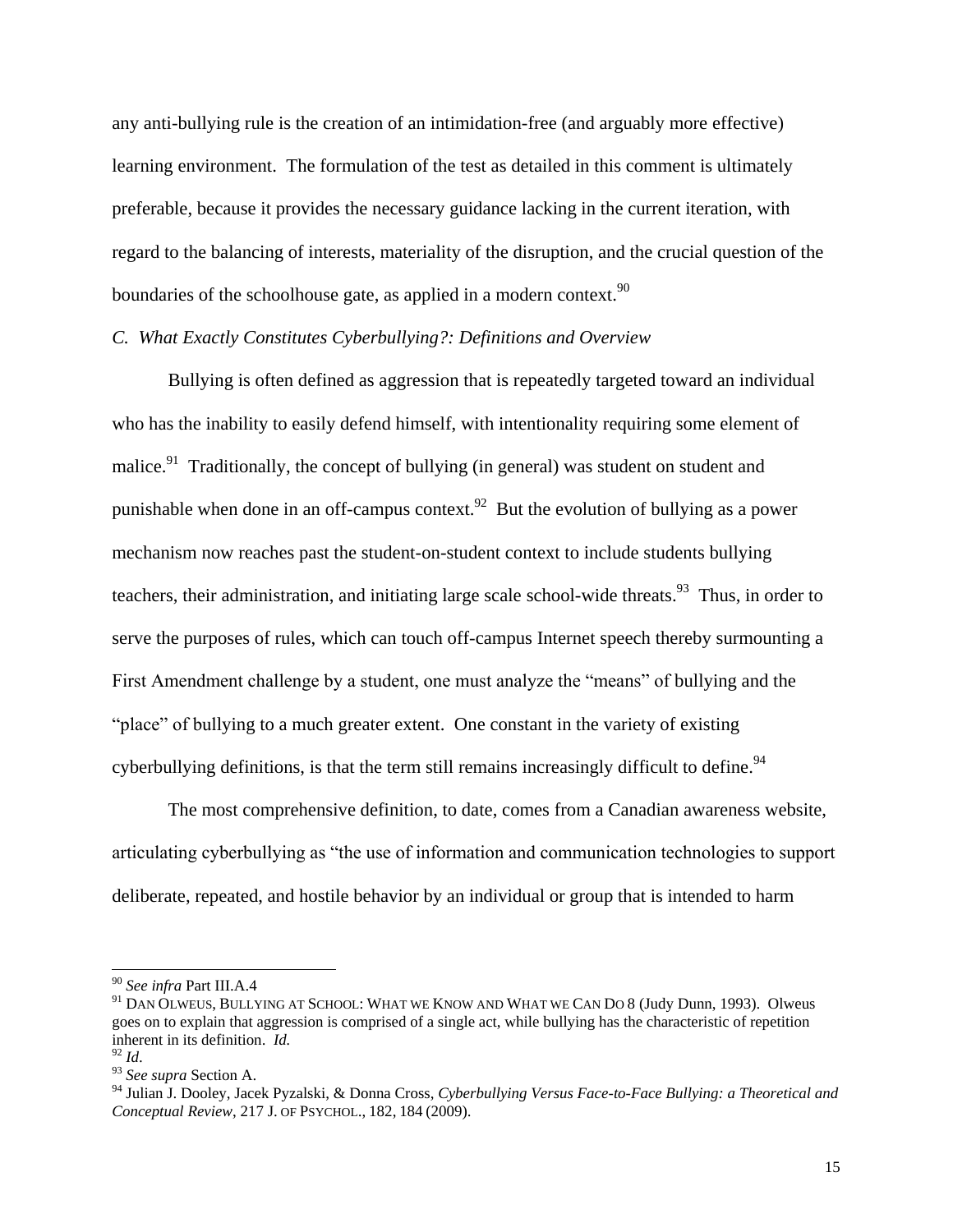others."<sup>95</sup> Because of the breadth of what the internet now contains, cyberbullying can currently include the degrading speech which occurs through social networking spaces (Facebook, MySpace, Twitter), emails, text messages, multi-media messages, instant messaging (AIM, Google Chat, Facebook chat), chat rooms and forum-board postings, and online phone services (such as Skype and video chat functions).<sup>96</sup> The setting for the bullying is therefore key, however imprecise the definition; cyberbullying takes place in cyberspace, a "decentralized, global medium of communication which links people, institutions, corporations and governments around the world."<sup>97</sup>

In both *Layshock v. Hermitage School District* and *J.S. v. Blue Mountain School District*, the Third Circuit ruled that derogatory profiles the respective students created about their principals and subsequently posted on MySpace<sup>98</sup> were protected by the First Amendment, occurring off-campus and thus could not be punished by the school district.<sup>99</sup> One of the issues faced by the court in *Layshock* was the fact that the student, Justin Layshock had used a school resource by lifting a photo of his principal off the school website and then coupled it with content from a survey, with all the "answers…based on the theme of 'big' because [the principal he was insulting] is apparently a large man."<sup>100</sup> The court however, found that Justin's "entry"

<sup>95</sup> Bill Belsey, THE PARTNERSHIP FOR BULLYING PREVENTION, http://www.cyberbullying.ca or http://www.cyberbullying.org (last visited Sept. 30, 2011).

<sup>96</sup> *See* Daniel, *supra* note [89](#page-14-0) at 623. The author goes on to describe how it is the "medium of this bullying [as] what gives cyberbullying its unique name." *Id*.<br>  $\frac{97}{2}$  PAYS Section 2.

<sup>97</sup> DAVID SPERRY AND PHILIP T.K. DANIEL, ET*.* AL., EDUCATION LAW AND THE PUBLIC SCHOOLS: A COMPENDIUM 610 (Christopher–Gordon Pub., 1998) (quoting *ACLU v. Reno*, 929 F.Supp. 824, 831 (E.D. Pa. 1996)).

<sup>98</sup> *See* Layshock v. Hermitage Sch. Dist., 593 F.3d 249, (3d Cir. 2010), vacated, rehearing en banc, 650 F.3d 205 (3d Cir. 2011) (Jordan, K., concurring), aff'g 496 F.Supp. 2d 587 (W.D. Pa. 2007).

<sup>99</sup> *Layshock*, 650 F.3d at 205; J.S. v. Blue Mt. Sch. Dist., 650 F.3d 915, (3rd Cir. 2011). The court in *Layshock* specifically asked: can the court punish expressive conduct, which originates outside the schoolhouse, does not destroy the school environment and is not related to a school-sponsored event. *Layshock*, 650 F.3d at 243. <sup>100</sup> *Id.* at 210.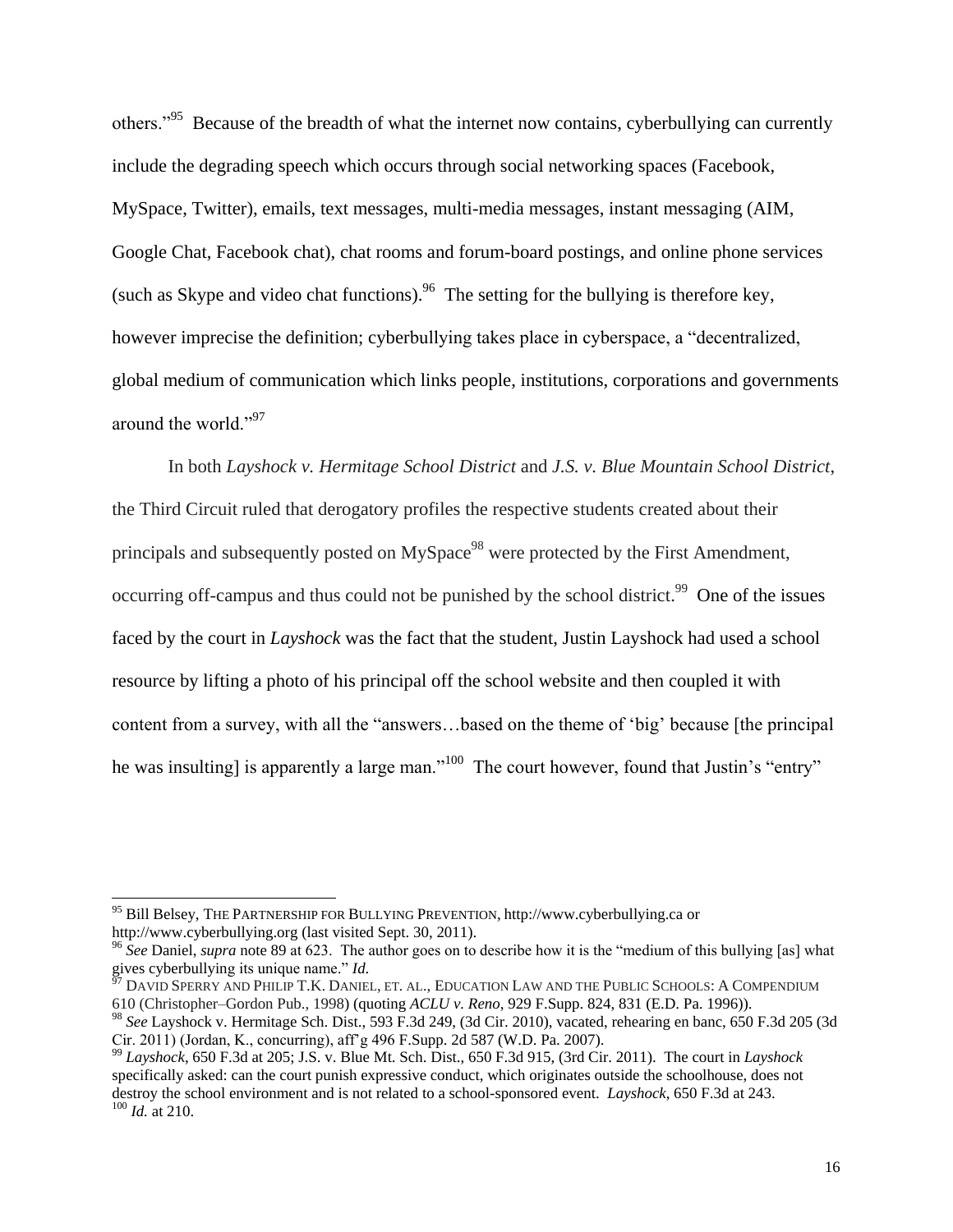onto the website was not enough to be considered within the schoolhouse gates for the purposes of the Tinker analysis.<sup>101</sup>

 The Second Circuit, faced with different facts, however, has (most recently in 2008) allowed a school to punish vulgar Internet speech by a student, even if the speech occurred online/off campus. 102 In *Doninger*, a high school student council member posted a comment on her blog from a home computer, complaining about a school event, which was cancelled "due to the douche bags in central office," and encouraging her peers to do the same. $^{103}$  The school district received various phone calls, some from upset students who had followed the blogs directives.<sup>104</sup> As a result, the student council member who had written the blog was prohibited from running for student council in the future.<sup>105</sup> In her First Amendment challenge, the Second Circuit found that the school district had the authority to punish the student and even though the post was created off-campus, because the post, "foreseeably create[d] the risk of substantial disruption within the school environment.<sup>1106</sup> The result is seemingly incongruous. The Second Circuit has allowed school officials to punish off-campus student speech and thus afforded it no protection, even when only based on hypothetical results. The Third Circuit, in contrast, has refused to punish speech even where, arguably, harm has already occurred.<sup>107</sup>

Both tests derived their essential reasoning by using the original, and oft-challenged, test as set down in the Supreme Court in *Tinker.* As discussed above, while this comment advocates generally for the reasoning set forth by the 2nd Circuit court in *Doninger*, it also attempts to

<sup>101</sup> *Id.* at 232.

<sup>102</sup> Doninger v. Niehoff, 527 F.3d 41, 51 (2d Cir. 2008).

<sup>103</sup> *Id.* at 45.

<sup>104</sup> *Id.*

<sup>105</sup> *Id.* at 50.

<sup>&</sup>lt;sup>106</sup> *Id.* The court went on to affirm that it was, in fact, reasonably foreseeable that "administrators and teachers" would further be diverted from their core educational responsibilities by the need to dissipate misguided anger or confusion over [the event's] purported cancellation." *Id.* at 51-2.

<sup>107</sup> *See* Layshock v. Hermitage Sch. Dist., 593 F.3d 249, (3d Cir. 2010), vacated, rehearing en banc, 650 F.3d 205, 207 (3d Cir. 2011) (Jordan, K., concurring), aff'g 496 F.Supp. 2d 587 (W.D. Pa. 2007); *see J.S.*, 650 F.3d at 920.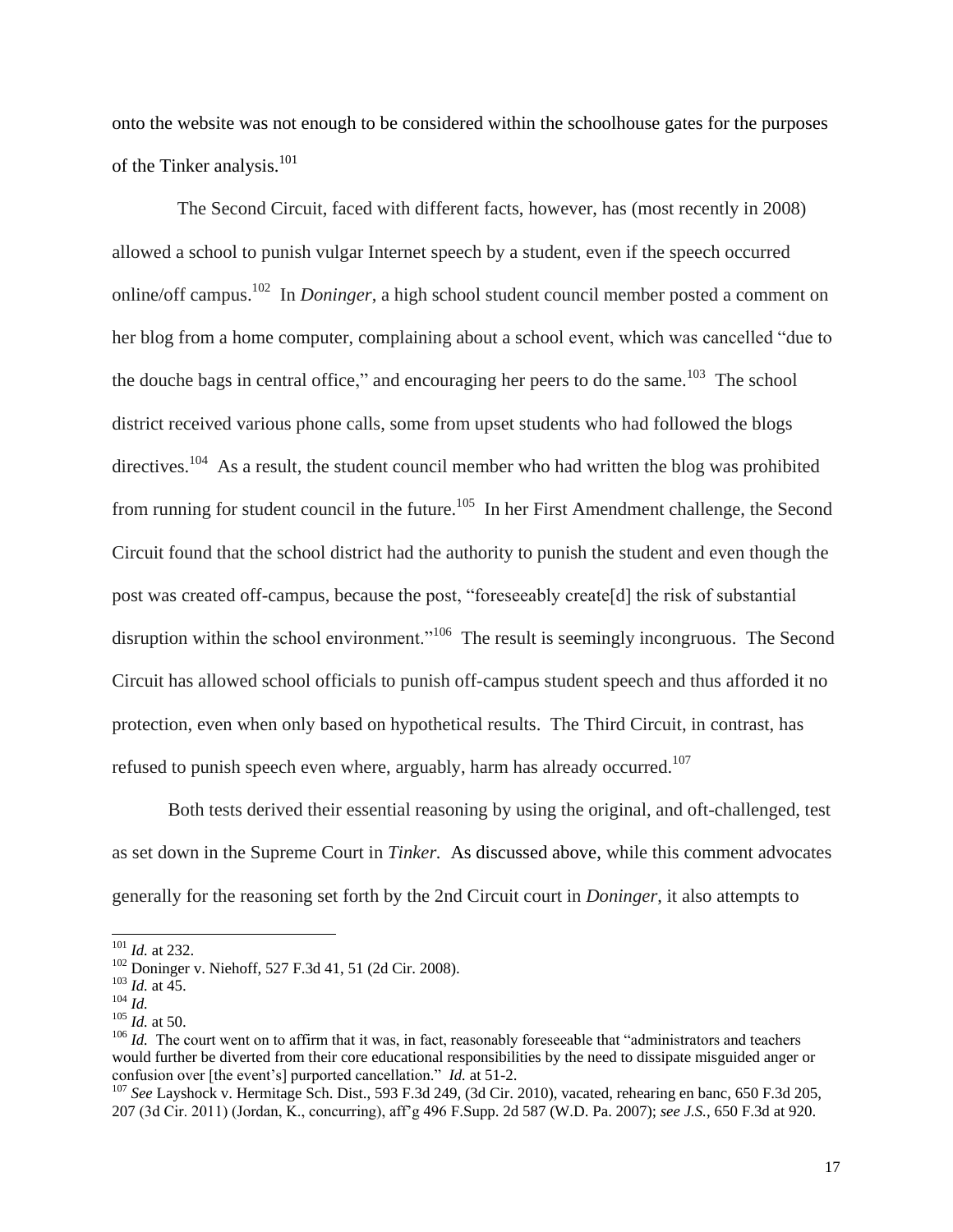advance a more workable, new "test" which focuses on the context and online forum of the students' speech as well as where the speech is directed, driving the reasoning away from any "tests" that may have been suggested before. This comment also delineates how and when certain student speech is no longer considered "protected" and how the courts can effectively surmount the First Amendment challenges that will inevitably arise*.* 

Scholars, student authors, and theorists alike frequently have alleged that a new approach is needed to the underlying problem either through the courts, legislature, or school districts themselves.<sup>108</sup> But few of these theorists have actually even attempted to *articulate* what they feel the new test, law, or school policy should be. One exception to this generality is the view posited by Thomas Wheeler, the author of an article which appeared in the 2011 winter publication of the Pace University's Law Review, which advocated for a "magic bullet theory" to resolve the cyberbullying punishment issue.<sup>109</sup> Wheeler's test, however, is ultimately unhelpful, for a variety of reasons. First, Wheeler argues within his article that the moment of creation of the student speech is irrelevant, and the focus of any new test should be the access, which can be achieved at school.<sup>110</sup> While it may be correct that the speech should be punished if it is accessed at school, one cannot simply disregard the moment of creation. Creation is essential and relevant, considering the speech's eventual on-campus dissemination, in light of the fact that may school's today retain sophisticated blocking applications upon their servers.

The heading of this section refers to this minor phenomenon as "the same thing over and over again," because it is interesting and perhaps even indicative of the need for the solution in

<sup>108</sup> *See* Thomas Wheeler, Facebook Fatalities: Students, Social Networking and the First Amendment, 31 PACE L. REV. 182, 227 (2011); *See also* Clay Calvert, Punishing Public School Students for Bashing Principals, Teachers and Classmates in Cyberspace: The Speech Issue the Supreme Court must now Resolve, 7 FIRST AMEND. L. REV. 210, 252 (2009).

<sup>109</sup> Wheeler, *supra* note 28, at 184. Wheeler argues that across the spectrum of cases, *Tinker* can be properly applied in certain circumstances. *Id.*

<sup>110</sup> *Id.* at 215.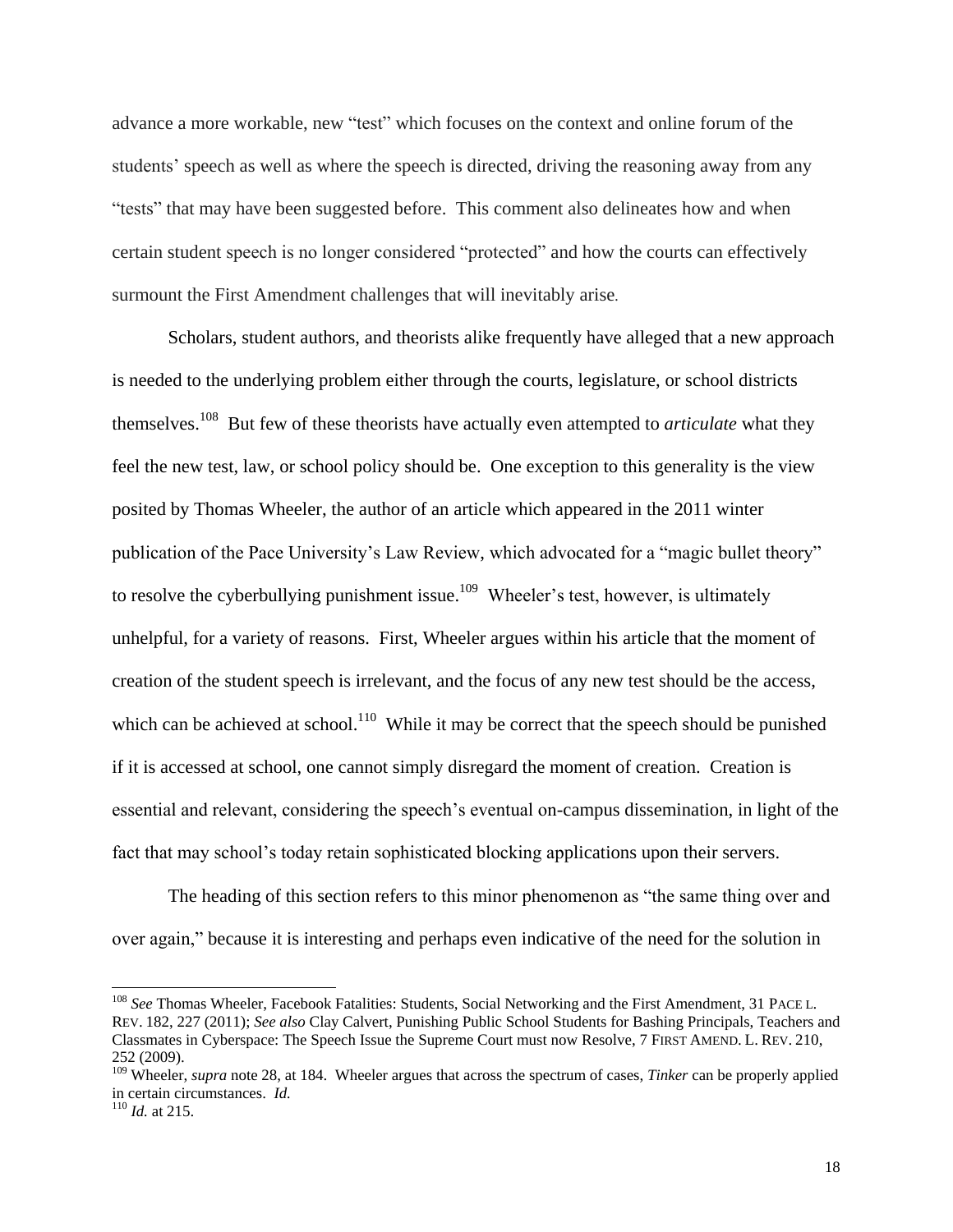this realm of the law.<sup>111</sup> It seems, at least from a distance, that many scholars are willing to openly discuss the fact that the United States educational system has a problem in this area -- and yet no one is willing to propose a more definite solution. Could it perhaps be because theorists and lawmakers alike are afraid to disrupt the delicate balance and supposedly "time-tested" interworking of the *Tinker* test? Or perhaps the fear can be explained through the notion that reducing the protection surrounding student Internet speech as it relates to school-matters has the potential to lead to a slippery slope, where censorship abounds and online privacy for students, teachers and school administrators alike fails to exist. By monitoring Internet activity, are we not reducing cyberbullying, but actually hindering the creativity and minds of our youth? While conceivable, each of these concerns can be addressed and the distress conjured can be allayed through a most careful drafting of a new rule, accompanied by an instructional means of implication. Yet the hesitance and the *Tinker* test remains, leading this author to bluntly ask, what is our legal system afraid of?

#### *D. From* Tinker *Forward: A Progression and Overview of Cases and Terms*

 While a progressive overview of the body of case law surrounding the First Amendment jurisprudence regarding protected student speech has already been engaged in above, a review of the terminology of cyberbullying, forming the background and support for the proposed solutions to the problem of off-campus cyberbullying is also instructive. As was previously mentioned, the court in *Tinker* first promoted the "material and substantial" disruption test, with regard to students wearing black armbands to school in protest of the Vietnam War.<sup>112</sup> But it is indeed highly possible that the Supreme Court Justices, who decided *Tinker* in 1969, could have

<sup>&</sup>lt;sup>111</sup> The pieces frequently begin by citing a recent incident, followed by (in some cases) a discussion of the progression of the cases dealing with the student speech and the progeny of Tinker and finishing with a generalized recommendation that the way the law and society thinks about/deals with cyberbullying needs to change. <sup>112</sup> *Tinker*, 393 U.S. 503, at 507.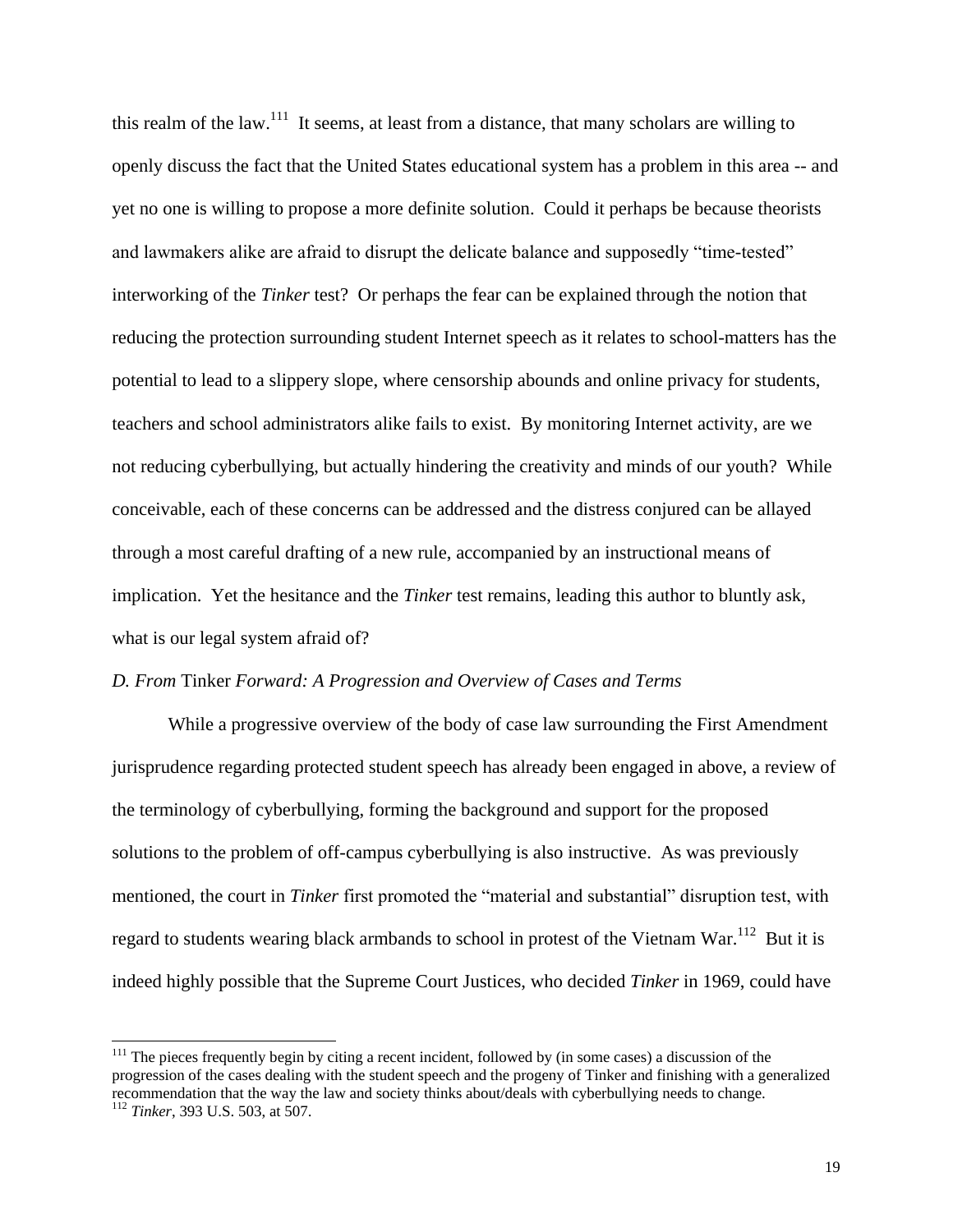never contemplated the growth and change, altering the landscape of what is defined as student speech. Subsequently, the Supreme Court determined that the schools were truly instruments of the state and thus may determine that the essential lessons of "civil, mature conduct cannot be conveyed in a school that tolerates...offensive speech and conduct."<sup>113</sup> Later, the Third Circuit, interpreting the holding in *Bethel*, determined that there is no First Amendment protection for lewd, vulgar, indecent and plainly offensive speech in school.<sup>114</sup>

#### *E. Bullying vs. Harassment: The Subtle Differences*

Janis Wolak's famous 2007 study suggested that it is much more accurate to consider "repeated acts of online aggression as online harassment."<sup>115</sup> Wolak and her research team initially argued that online harassment was far easier to terminate than face to face bullying, as a website is much easier to take down, but later added that there are instances where tracking the bully to a website and then removing the harassment could be extremely difficult.<sup>116</sup> In general, while it might be somewhat early to identify "trends" in this area (as to the character of cyberbullying as an overarching principal), it is at least reasonable and worth noting that cyberbullying differs greatly from normal face to face bullying in its ability to reach large numbers of people. In one notable psychology study, the comparison between cyberbullying and face-to-face bullying was broken down into the categories of the imbalance of power and the repetition of the bullying done over time.<sup>117</sup> In this case, "scope" means that in the past, bullying was done face to face and the maximum audience were those who were immediately present or

<sup>113</sup> Bethel School District No. 403 v. Fraser, 478 U.S. 675, 678 (1986). The court in *Fraser* distinguished a student's high school nomination speech at a school assembly, which included a graphic sexual metaphor as punishable from the black protest armbands in *Tinker*. *Id.* It is possible that this disparity results from the 'who' who is promoting the speech, an adult in one case and a child in the other.

<sup>114</sup> Saxe v. State Coll. Area Sch. Dist., 240 F.3d 200, 211 (3d Cir. 2001).

<sup>115</sup> Janis Wolak, J.K. Mitchell, & D. Finkelhor, *Does Online Harassment Constitute Bullying?: An Exploration of Online Harassment by Known Peers and Online-Only Contacts*, J. OF ADOLESCENT HEALTH, S51, S55 (2007). <sup>116</sup> *Id.* at S57.

<sup>117</sup>Julian J. Dooley, Jacek Pyzalski, & Donna Cross, *Cyberbullying Versus Face-to-Face Bullying: a Theoretical and Conceptual Review*, 217 J. OF PSYCHOL., 182, 184 (2009).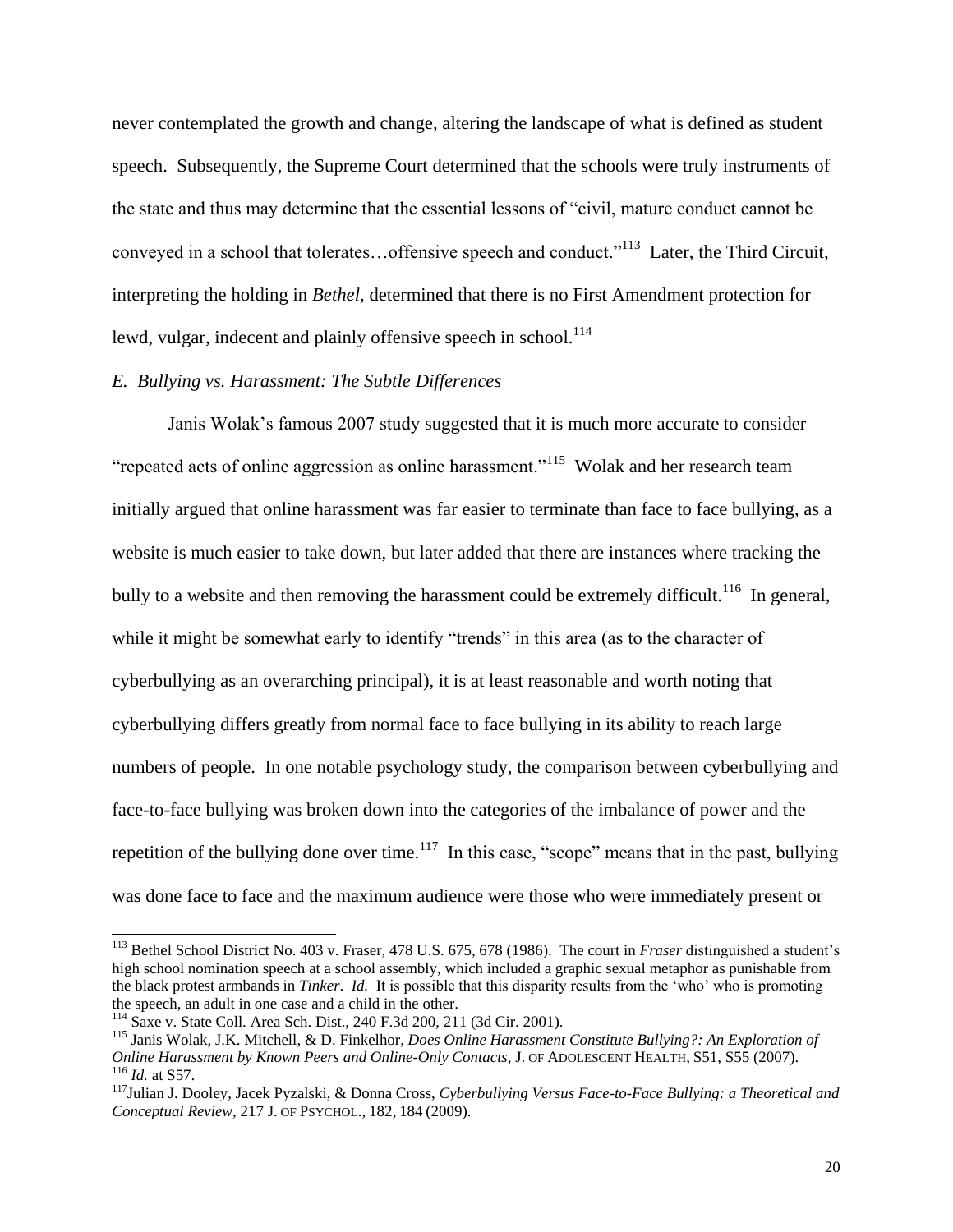who then would be drawn to the crowd or spread rumors. Although it may seem self-obvious, it is clear and must be mentioned how cyberbullying and bullying which takes place through an internet forum has a much broader scope, $118$  can reach more audiences, and can alter a student or teacher's public image within mere moments of its upload. The spreading of the speech then becomes an even more crucial issue. When students not only "tag," post, share links, text, or even in this case as well, share the medium through word of mouth—rapidity gives way to an immediacy of impact.

## *F. The "Point" of School Discipline*

While performing an overview of the law in this domain, it is important to note the extent of a school's ability to discipline its students' off-campus speech/activity as given a grant of authority to punish by state law. Further, what is the *point* of school districts being able to punish off-campus Internet speech when/if it falls within the proper domain of the law? At its core, the purpose of disciplining students for cyberbullying within schools is to promote good citizenship and help foster/create a learning environment with the ability to reach an optimal use of school resources. By reducing threats and hindrances in the form of distractions, educators can promote school communities that are allowing the maximum number of students to learn and grow into the type of "future" leaders and contributors we desire as a population.

## III. COLLISION, DE-INDIVIDUALIZATION, DISCRETION AND BALANCING: WALKING THE TIGHTROPE TO A NEW TEST

The main overarching problem that seems to occur when coping with the cases and legal incidents surrounding cyberbullying, is how the rules, laws, and judicial standards as set by the

 $118$  *Id.* The authors argue that it may be the technology and the "specific features of the content initially published not the initial perpetrator's intentions and behavior," which define the degree of severity of the cyber-bullying. *Id.*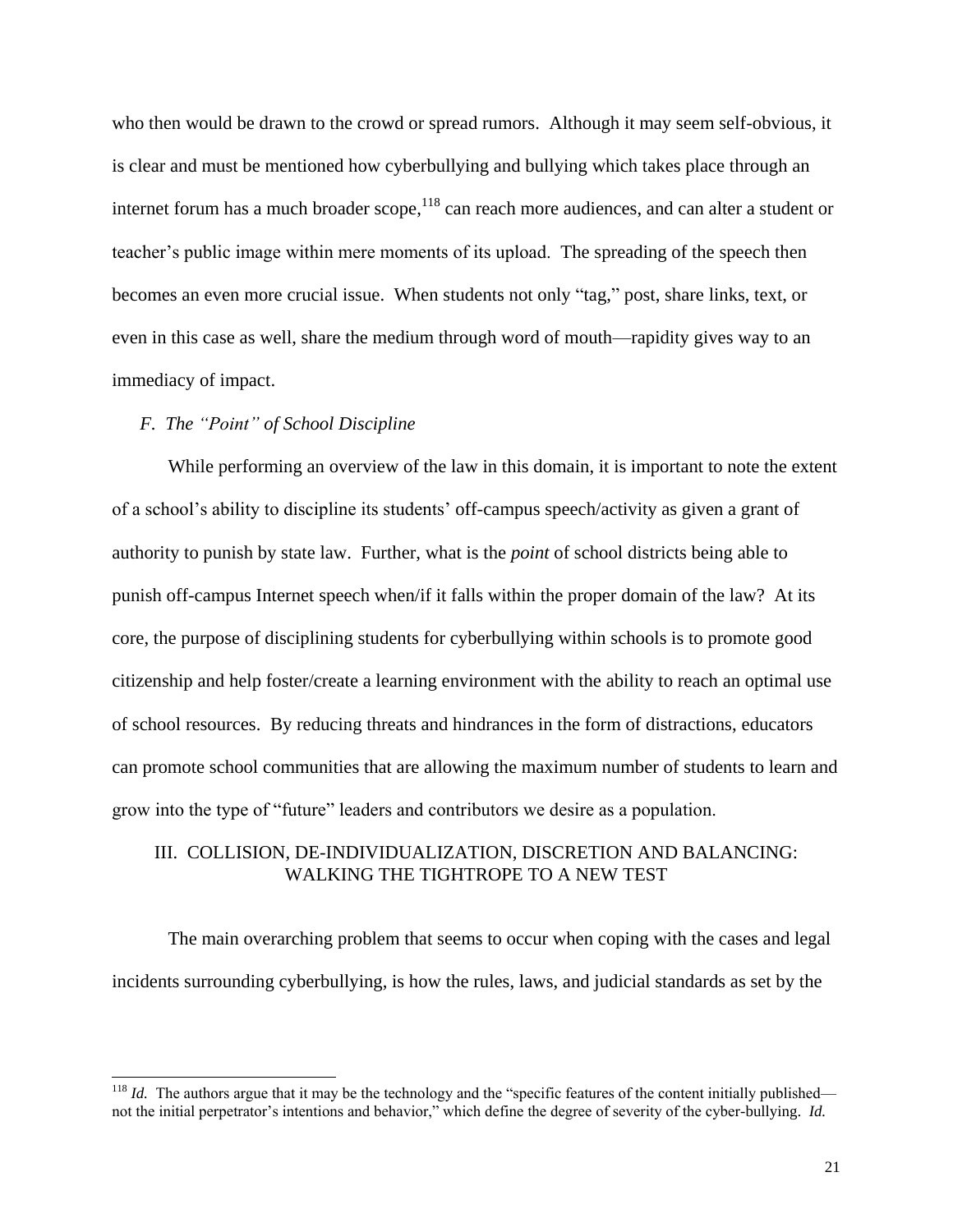federal circuits, either align or collide with a student's first amendment rights.<sup>119</sup> This comment outlines a variety of potential solutions; however they can each be summarized briefly as part of an overview in context of the trajectory of the overall argument.

First, there is the position that the Court need not scrap the *Tinker* test entirely, but update the formula in its next major hearing concerning student Internet speech. This alteration of the test should conform to the growth, which has occurred via technology, changing the nature of the speech in general.<sup>120</sup> In this reformulation, the balancing test of interests (school district and student's) must be updated and certain definitions, which compose the test, must be redefined in light of the present advances in technology.

In contrast to this judicial remedy, there is a second possible solution, involving school districts across the nation taking the initiative to train and educate their students on internet speech and behavior, within the interaction of an anti-bullying program and a fair use policy.<sup>121</sup> Proponents of this alternative see such school-district initiatives as pre-emptive strikes on cyberbullying or student speech. While school administration authored policies are perhaps a step in the right direction, they also could become problematic by limiting student-speech in such a way that students refuse to "sign" the codes of conduct they are embodied in, further giving parents the impetus to sue. A third solution, which may encompass pieces of the pre-emptive attack, is the use of cyberbullying legislation to solve the problem. A number of states have adopted these types of laws, which may operate on a district level; however there is yet to be a federal statute that deals directly with the specific regulation and punishment of cyberbullying.

As a starting proposition, one of the most convincing arguments comes out of Judge Kent Jordan's concurrence in *Layshock*, where the Third Circuit Judge opines, "to the extent it appears

<sup>119</sup> *See* Daniel, *supra* note [89](#page-14-0) at 626.

<sup>120</sup> *See id*.

<sup>&</sup>lt;sup>121</sup> *See* Interview with Bowen and Wehr, *supra* and accompanying text.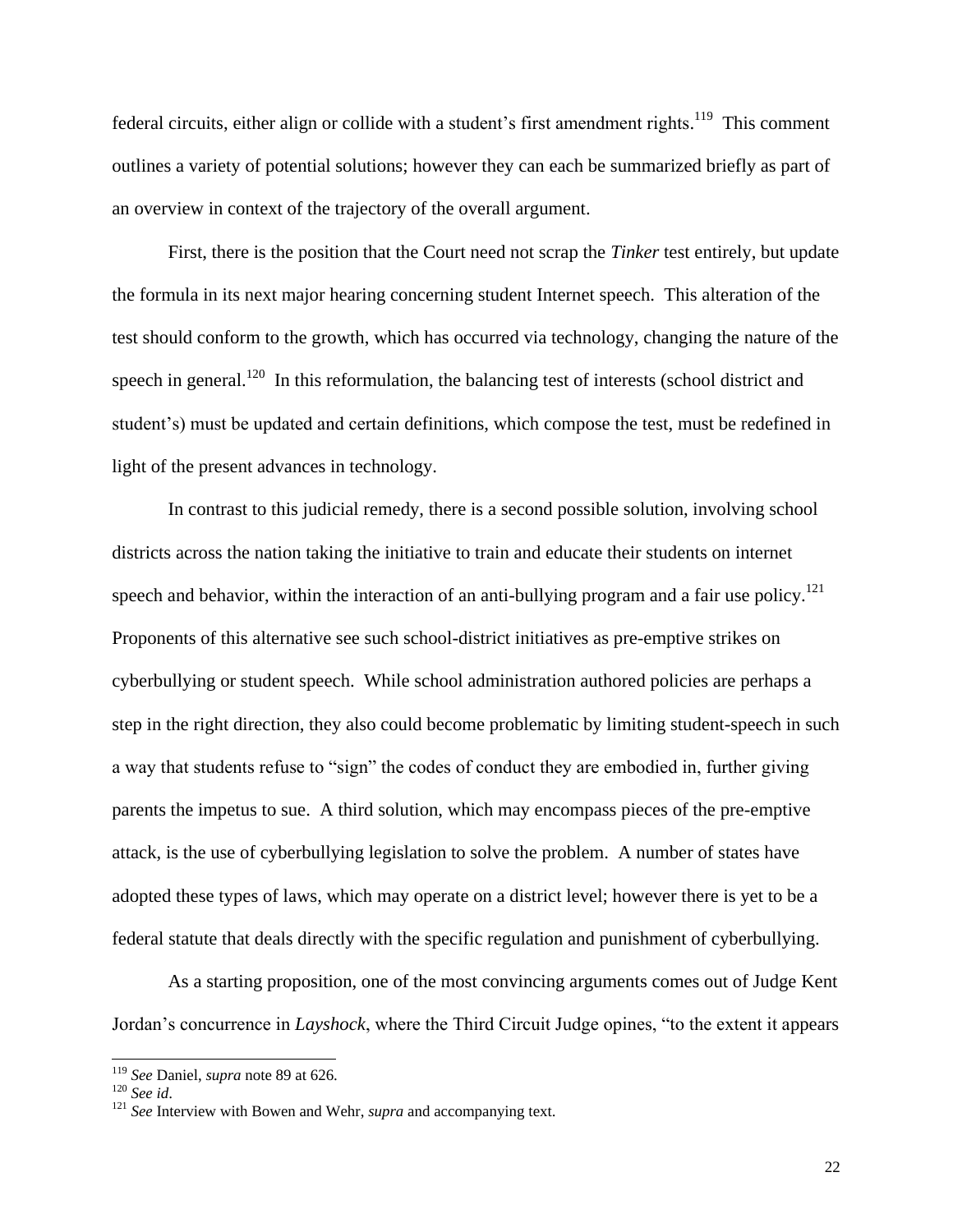we have undercut the reasoned discretion of administrators to exercise control over the school environment, we will not have served will those affected by the quality of public education, which is to say everyone."<sup>122</sup> Jordan goes on to further explain that, although the Third Circuit has not said that *Tinker* is inapplicable to off-campus speech simply because it is done offcampus, he has a fear that the court's decision would send a message, that "anything goes" in terms of non-punishable internet student speech.<sup>123</sup> Proponents of wide discretion for school districts view this specific piece of Jordan's concurrence as his expression of (albeit tentative) support for school administrative efforts to maintain order. Jordan's support only extends though when the student speech gets to the point where it becomes, "a potent tool for distraction and fomenting disruption," as it arguably did in the case of *Layshock*. 124

In agreement with Judge Jordan's rationale, it is arguable that the *Tinker* test should continue to be used as a means to gain order arising out of a balance in schools with respect to student free speech.<sup>125</sup> While it is not plausible that an approach should be taken which allows excessive rigidity and school district discretion, effectively reducing each student to just "Another Brick in the Wall,"<sup>126</sup> courts must be mindful of the challenges that school officials face. Teachers and administrators alike bear the weight of such tasks as promoting a safe learning environment, being mindful of student welfare, and creating a culture, which is most conducive to noticeable gains.

## *A. Rebooting* Tinker *for the Technological Era*

 $122$  Layshock v. Hermitage Sch. Dist., 593 F.3d 249, (3d Cir. 2010), vacated, rehearing en banc, 650 F.3d 205 (3d Cir. 2011) (Jordan, K., concurring), aff'g 496 F.Supp. 2d 587 (W.D. Pa. 2007).

<sup>123</sup> *Id.* at 251–252.  $124$  *Id.* at 252.

 $125$  *Id.* 

<sup>&</sup>lt;sup>126</sup> See PINK FLOYD, Another Brick in the Wall, on THE WALL (Columbia Records 1979).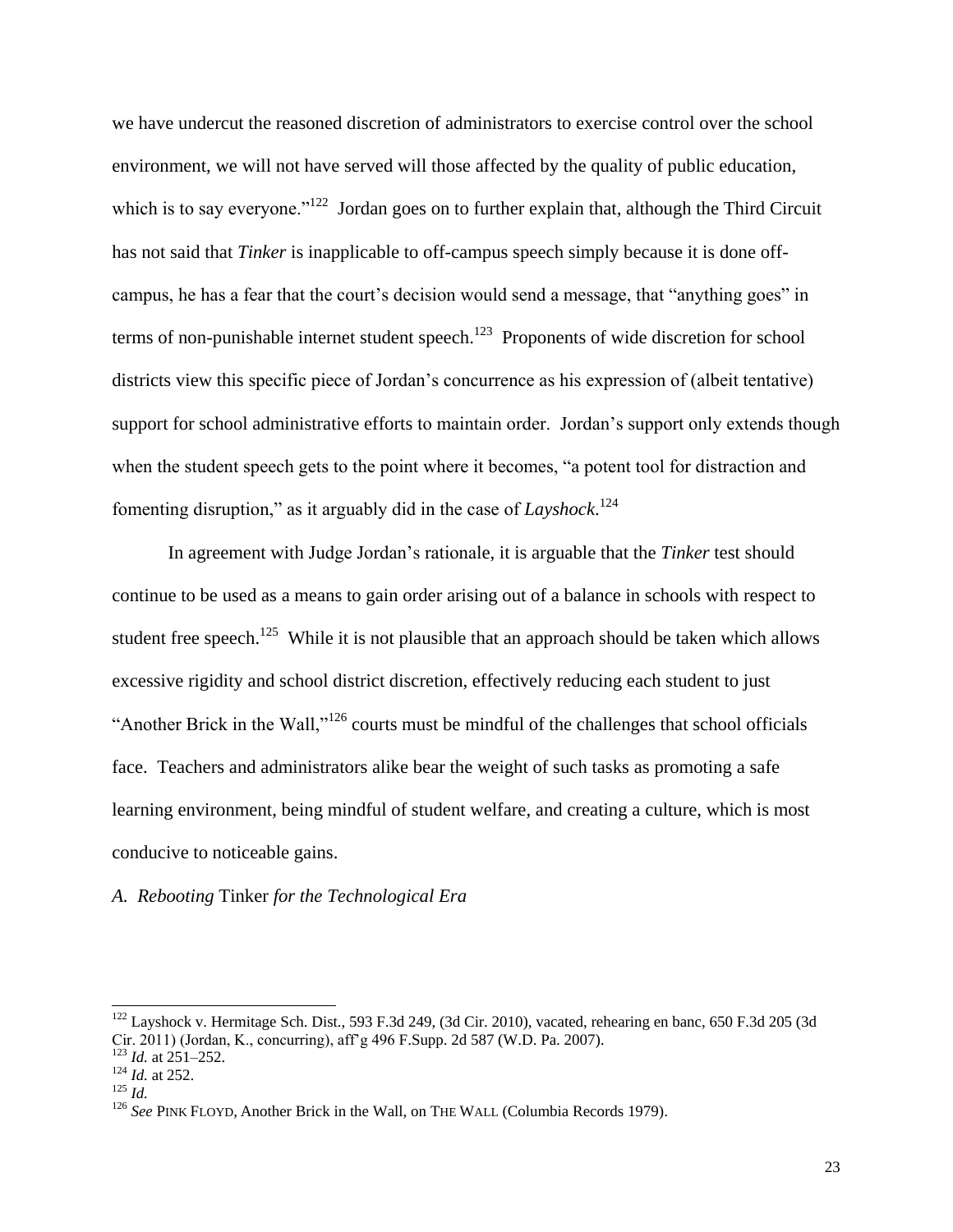The *Tinker* test, which implies a weighing approach,<sup>127</sup> exudes timelessness in some contexts, but truly needs to be re-evaluated for the technological times. This is not to say that the Supreme Court should endeavor (if and when it decides this issue before the legislation tackles it first) to completely over-rule the *Tinker* test. Rather, it should be "updated" and re-evaluated in the next case the Court chooses to hear, with the ultimate goal being an adaptation to the test's parameters in the context of cyberbullying occurring off-campus. Of course there will be dissident voices to this approach, but the technological world is rarely reinvented without such outcries of dissent. $128$ 

## <span id="page-24-0"></span>1. Part I: Update to the Balancing Test

First, the "balancing" element of the test should be ultimately kept, but should specifically include new factors and be restructured as to how the test functions in application. In matters of application, it is instructive to note how the field of employment law applies its own First Amendment tests to the similarly situated matters of employee-protected speech within the workplace. While employment law may seem an unlikely candidate from which to "borrow" instructive legal applications, casebook author and expert on private ordering within employment

 $127$  Tinker v. Des Moines Indep. Cmty. Sch. Dist., 393 U.S. 503, 510 (1969). The opinion specifically describes how "[students] may not be confined to the expression of those sentiments that are officially approved. In the absence of a specific showing of constitutionally valid reasons to regulate their speech, students are entitled to freedom of expression of their views." *Id*.

 $128$  For example, in every instance that Facebook changes its interface/design, there are immediate online outbursts of negative reactions. While this specific social networking sites is a free form of expression that no one is forced to use, the analogy illustrates a point. In the past, federal courts relied on the security and expectations of the Tinker test in deciding bullying litigation on the secondary school level. But this is not to say that if the test were slightly altered to reflect the evolving world that it would render it useless and "users" i.e.: the courts, schools, and the public would abandon it altogether in favor of something else. Generation Y users have had Facebook since 2005 or earlier, just like the courts have had Tinker since 1969. When Facebook changes, we grumble, post our outrage and clumsily learn the new applications, but within months hardly notice the adjustments to this constant presence in our lives. While this analogy may be slightly mismatched to the application of judicial test, the point the author is trying to make is that while there may be a period of adjustment using "Tinker 2.0," the legal community will adjust and find no need to completely abandon something just because the interface looks a little different.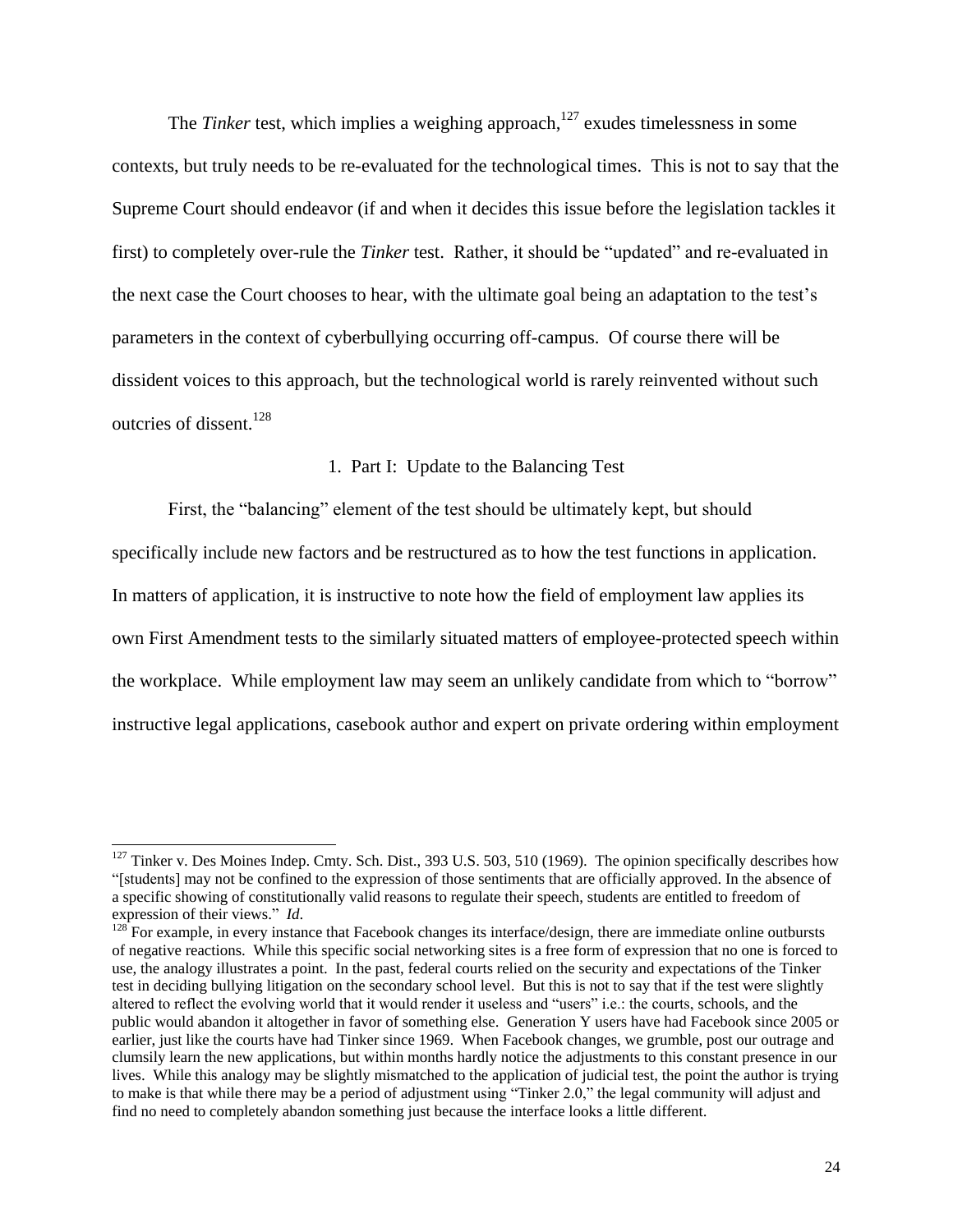Timothy Glynn suggests that similarities exist between the to fields regarding issues of cyberbullying. $129$ 

With that in mind, some analogous employment law formulas have been borrowed in the formation of the proposed test. The balancing test will retain the essential concept of weighing the school's interests with the student's first amendment rights/interests, however, it is apparent that the factors which must be considered in the weighing process must be redefined and in some cases added. On the student side, many of the questions (such as factors 1 and 2), really first ask if the student's speech was actually bullying (regardless if it was toward a school personnel or a student) or of a vulgar nature.<sup>130</sup> The factors will not line-up evenly within the test, as the student's interests have more categories to consider. Accordingly, more weight should be given to each of the school district factors as a general proposition. The purpose of such weighting, is to give the school district the presumption of discretion, unless the student makes a substantial showing and can prove that many of the factors weigh in his/her favor.<sup>131</sup>

## 2. The School's Multi-Factorial Interests

At the outset, it is helpful to consider that the individual schools or the school districts have several interests that must be considered and served, thus creating a multi-factorial aspect of the test. With regards to factor one, the original starting point of *Tinker*, should be kept, with the fact finder asking "Does the speech cause a substantial, material disruption?" A reoccurring

<sup>&</sup>lt;sup>129</sup> Timothy P. Glynn, Professor of Law, Seton Hall Univ. Sch. of Law, Employment Law Class Lecture on Workplace Harassment and Employee Causes of Action (Sept. 27, 2011). In his lecture, Glynn further noted that while workplace bullying has not evolved in its protectionist measures with regard to the workplace, considerable growth had been seen in the adoption of cyberbullying measures in the realm of education, which certain individual workplaces have chosen to adapt internally. *Id*.

<sup>&</sup>lt;sup>130</sup> Although this is a question which seems like a threshold issue, it is the manner and exacting way in which the question is asked which will further this inquiry.

<sup>&</sup>lt;sup>131</sup> Each factor does not necessarily need to be met, and that fact that one is not, is not dispositive of the court still being able to find either a situation where punishment is allowed or in which the First Amendment is protective. It is for the discretion of the court to decide within the new framework as established. It should also be noted that many of the factors overlap and interact, so thus, as of now I see no specific reason to mandate that there must be a specific order in which the court examines them. This may of course, change as my inquiry and research further progresses.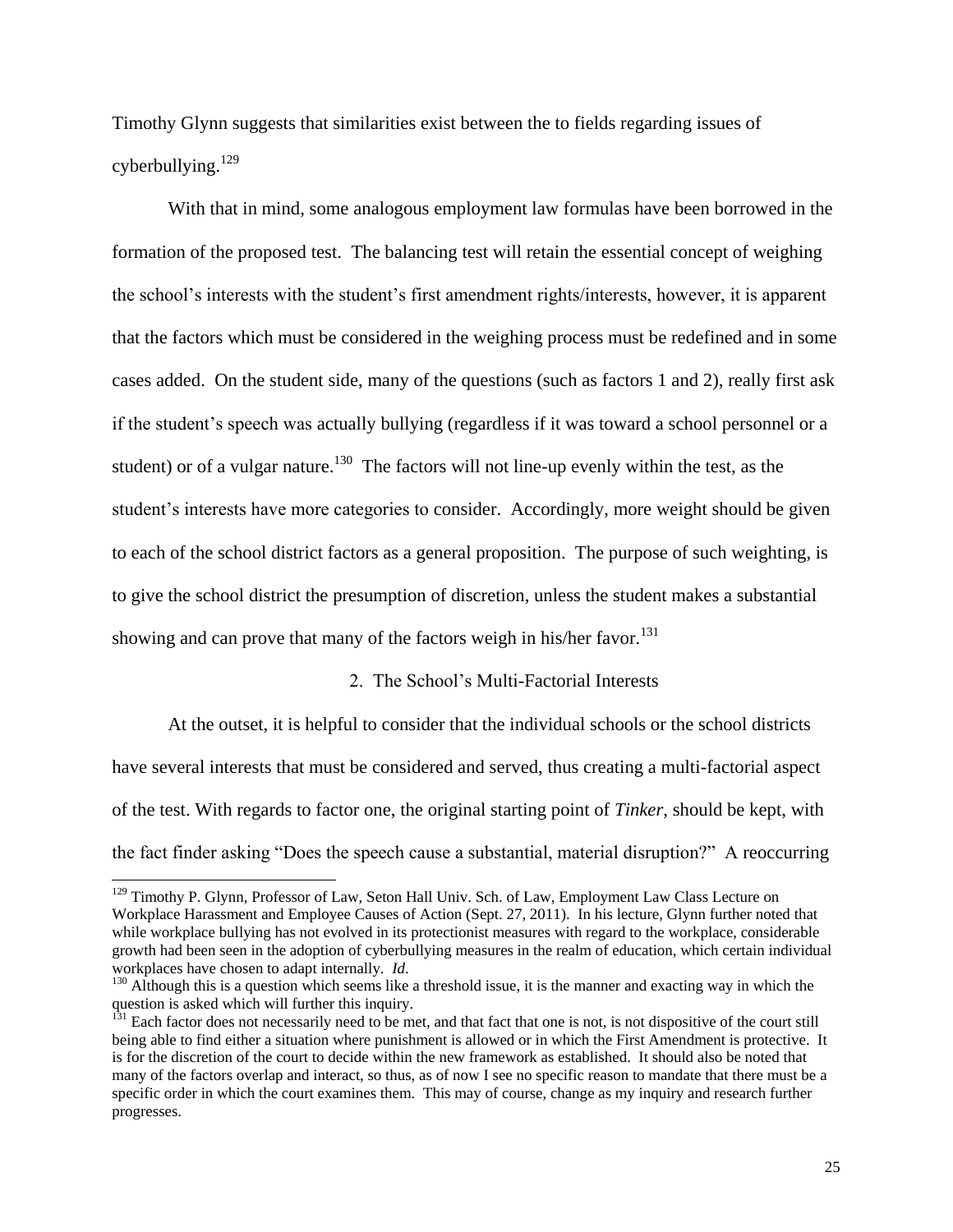issue between the federal courts as to what constitutes a "substantial disruption" of the school environment, $132$  which factors into the struggle of achieving an appropriate and effective balancing test. First, it is imperative that (as factor 3 will also show) a school can and should be able to take action pre-emptively, even before a substantial disruption occurs. School administers frequently "bear the brunt of setting and enforcing their own cyberbullying rules, a daunting challenge given the current breadth and depth of student free speech rights."<sup>133</sup> One main goal of the reformulation should make it clear that this burden is slightly alleviated. If the school officials, in their best judgment, feel that a disruption could be imminent if the Internet student speech becomes widely disseminated amongst the student population, they should have the discretion to discipline the student. Even if it has yet to cross the bounds of the schoolhouse gate, school officials should be permitted to act.

When examining the material disruption itself, one must first consider what the "nexus" is between the speech and the school. Is it such that a reasonable person can easily identify a strong and pervasive connection between the two, so that the school (in general/many facets) could be seen as having been impacted by the speech?<sup>134</sup> In the past, courts have found that simply because students discuss the speech in class or in school, the underlying Internet content

<sup>132</sup> *See* Layshock v. Hermitage Sch. Dist., 593 F.3d 249, (3d Cir. 2010), vacated, rehearing en banc, 650 F.3d 205, 212–213, (3d Cir. 2011) (Jordan, K., concurring), aff'g 496 F.Supp. 2d 587 (W.D. Pa. 2007). After word broke out about the profile, the school's technology department attempted to disable the profile unsuccessfully, whereupon certain computer classes then had to be cancelled, computer labs shut-down, and schedules rearranged for several days. *Id*. It is arguable that this amount of reactionary work by a school district would, in fact, constitute a substantial disruption. The Hermitage School district, however, conceded that Layshock's actions did not cause a disruption and the court refused to allow the school district to punish speech that was made from the creator's grandmother's home computer, a place where he was ultimately protected by the First Amendment. *Id*. Had the school district not made this concession, the outcome may have been drastically different. <sup>133</sup> Daniel *supra* note [89](#page-14-0) at 627.

<sup>&</sup>lt;sup>134</sup> This also will play into "Factor 1" of the student side of the balancing test. In understanding the student's purpose of the speech, the court or lawmaker will need to explore the connection between the speech and the school, with an eye to intended and actual impact and how closely connected the speech may be to the reality of the schoolworld. For instance, if a student is speaking out about something which is actually occurring and is harming students (perhaps such as a dangerous physical condition in a building), the nexus is clear but the speech was not intended to bully, but rather inform and correct.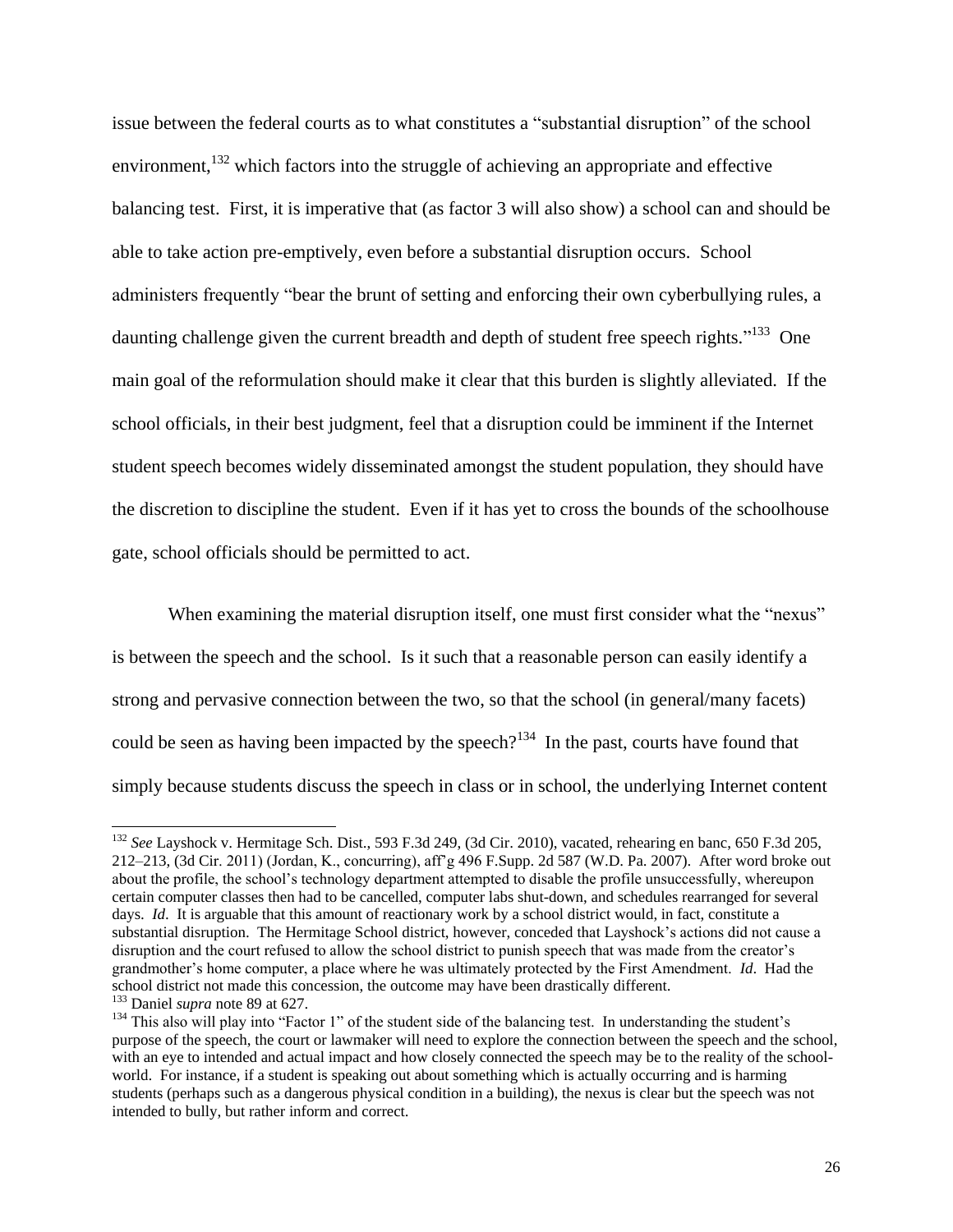<span id="page-27-0"></span>does not constitute a material disruption.<sup>135</sup> Similarly, the disruption must rise beyond merely upsetting the staff due to the content of the speech to be considered "material".<sup>136</sup> While a student's mobile tweet mocking the governor on a school field trip to the capital may be embarrassing to the school district, $137$  it is far less disrupting then invidious comments about race, gender, religion or even personal threats on a teacher. This again presents a difficult stumbling block, which must be surmounted in the proposal of a new test. If it can be proven that the cyberbullying speech is upsetting a student or a teacher to the point that the learning environment is materially impacted, (e.g. the student or teacher is unable to function), would that justify a legal finding of a material disruption?<sup>138</sup> Most likely the answer would be yes, however this query seems to require more of an examination into the reasonableness of the situation on a case-by-case basis.

A third question to be asked: Does the speech create a "reasonable apprehension" (in the best judgment of the school officials, using their experience in education and in their capacity as the initial authorities who have professional knowledge with which best to judge the event of the student speech) that a disruption will occur in the learning environment as a result of the speech? $139$  More simply put, this standard gives the court leave to assess whether or not the school administration had a good faith, objective belief that the speech would disrupt the school environment. This factor has, in the past, been defined as if the student Internet speech could

 $135$  J.C. ex. Rel. R.C. v. Beverly Hills School Dist., 711 F.Supp. 2d 1094 (C.D. Cali. 2010).

<sup>136</sup> *See* Beussink v. Woodland, 30 F.Supp.1175 (E.D. Mo. 1998).

<sup>137</sup> Mara Rose Williams, *Teen's Joking Tweet on Topeka Trip Creates a Capital Fracas*, THE KANSAS CITY STAR, Nov. 23, 2011, http://www.kansascity.com/2011/11/23/3283680/students-joke-creates.html. After listening to a speech by Governor Sam Brownback, high school senior Emma Sullivan tweeted, "Just made mean comments at [sic] gov. brownback and told him he sucked, in person #heblowsalot" *Id*.

 $138$  The other side of this view is that interferences, which supposedly impact the other rights of students, such as the right to a free learning environment, are frequently given too much weight in situations such as this. *See* CAMBRON-MCCABE, N., MCCARTHY, M., & THOMAS, S., LEGAL RIGHTS OF TEACHERS AND STUDENTS 290 (Allyn & Bacon, 2nd ed. 2009).

<sup>&</sup>lt;sup>139</sup> See Saxe v. State Coll. Area Sch. Dist., 240 F.3d 200, 211 (3d Cir. 2001). The Saxe court held that if school officials can point to a well-founded expectation of disruption, a restriction of the speech may pass. *Id.*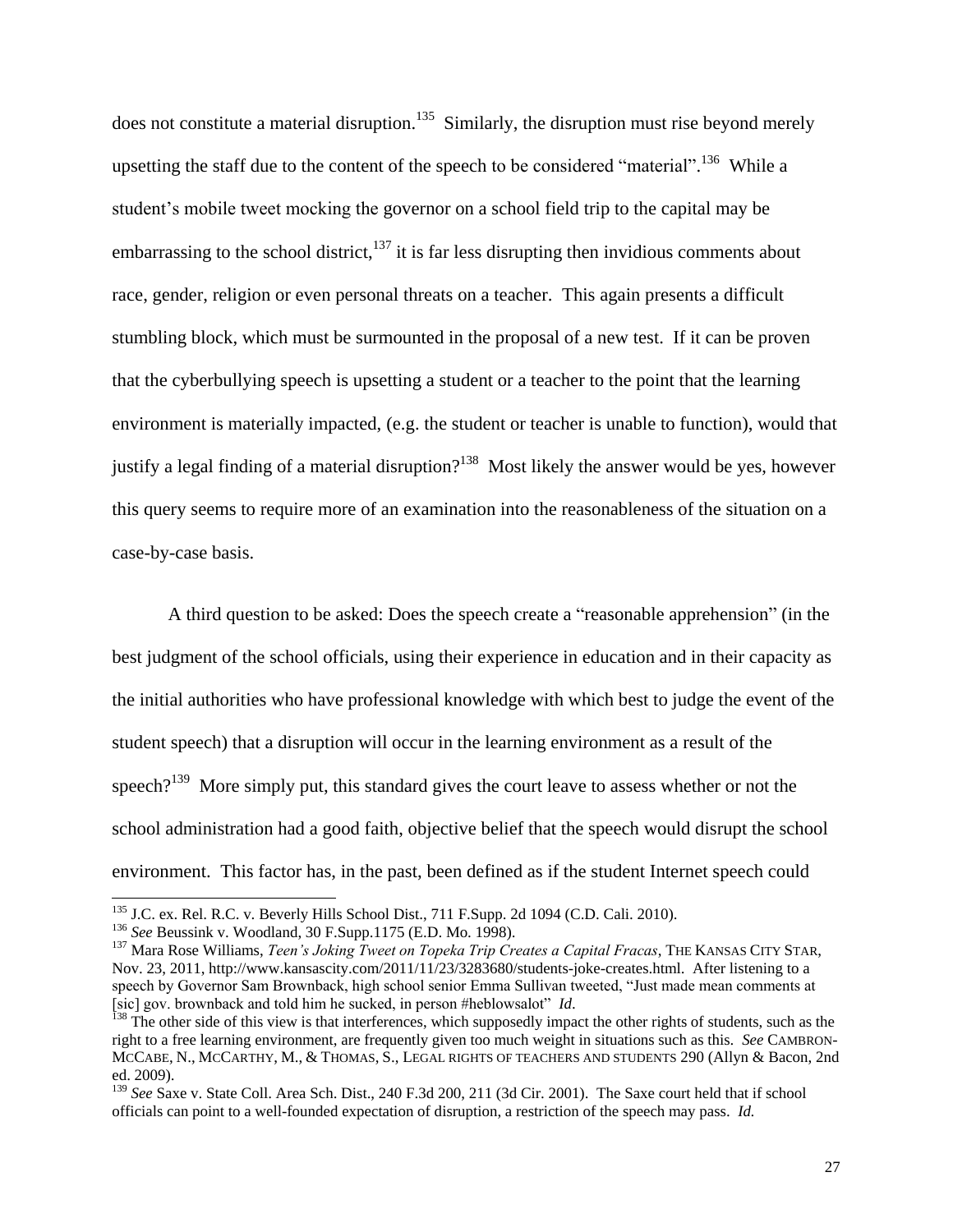potentially make its way to the school campus in a "foreseeable" manner. Again, though, there is a problem of what constitutes "foreseeable" as no court has ever strictly defined the term, only given examples.

The Western District of Pennsylvania and the Central District of California have each found that communicating existence or knowledge of the cyberbullying to another student by the creator off campus, makes it foreseeable that the speech may make its way to the schoolyard and cause a substantial disruption.<sup>140</sup> While common sense notion behind this test for assessing the chance that the speech may cross the "schoolhouse" gate is reasonable, the term "foreseeability" should defined in more definite terms. The threshold question then becomes: Do the school administrators or officials dealing with the speech have a well-founded belief that it will cause a disruption? This prediction or belief may be influenced by past-experiences school administrators have seen or have learned through district and state specific professional trainings that have urged them to target these kinds of behaviors as bullying. In order for the belief to be "reasonable" the likelihood of a disruption needs to pass a certain threshold: it needs to be not just possible, but probable that a disruption will occur.

The court in *J.S.* seemed to promote the idea that student speech could be "so outrageous" that it was essentially easy to detect that it lacked sincerity.<sup>141</sup> This creates a great matter of perplexity, as it becomes increasingly difficult to determine how one would "know" if the student was serious or not. For example, the school district might perceive the speech as an empty threat, a student simply venting his frustrations, or as a vehicle of humor. When Emma Sullivan made the aforementioned tweet about her state's governor, she claims the message "was

<sup>140</sup> *See* Killian v. Franklin Regional School, 136 F.Supp.2d 446, (W.D. Penn. 2001); *see also* J.C. ex. Rel. R.C. v. Beverly Hills School Dist., 711 F.Supp. 2d 1094 (C.D. Cali. 2010).

<sup>141</sup> J.S. v. Blue Mt. Sch. Dist., 650 F.3d 915, 923 (3rd Cir. 2011).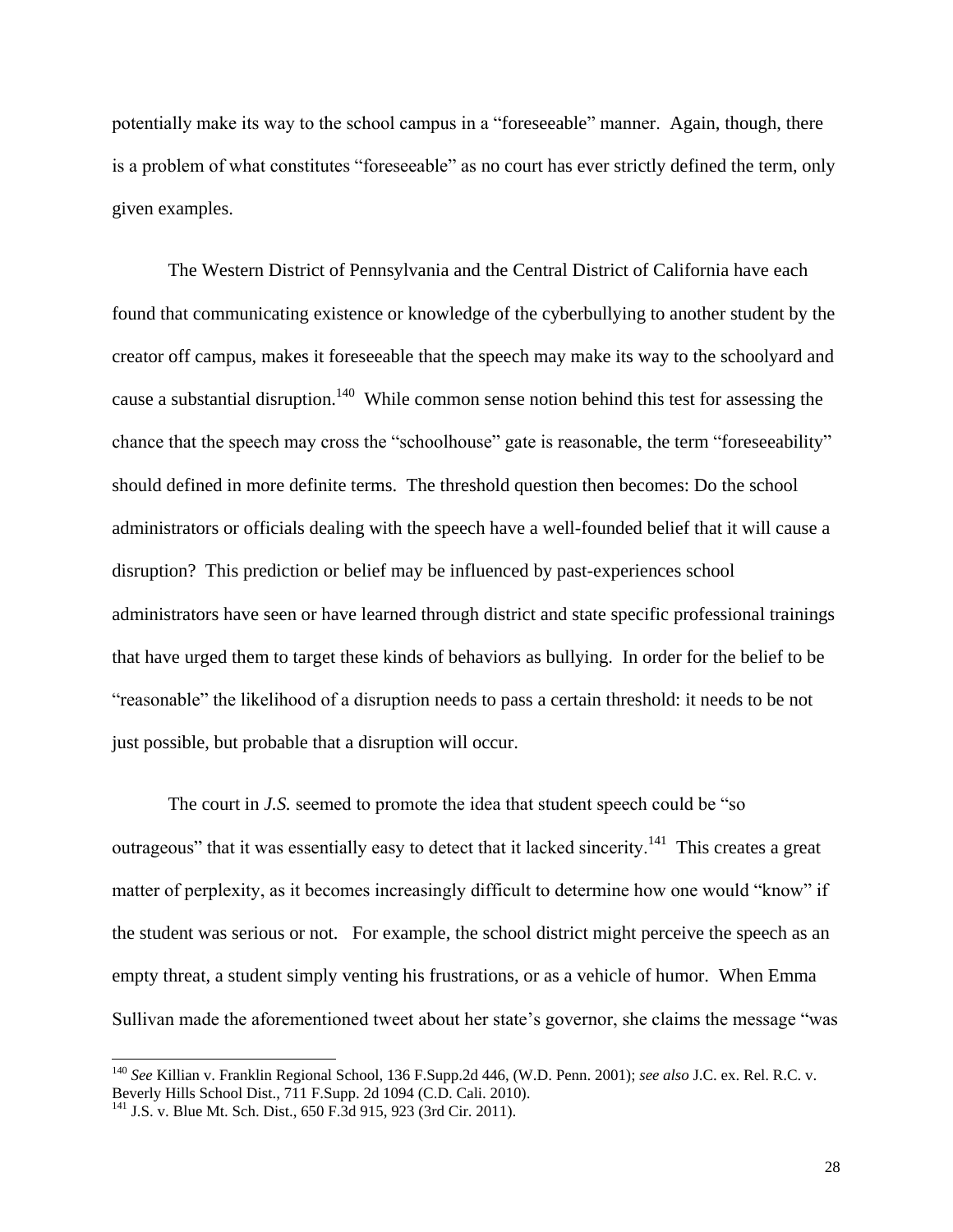harmless... [and that it was] not like [she] was really fired up about anything [Governor] Brownback] said.<sup>142</sup> Accordingly, "believability" within the test should perhaps be tied to the credibility of the threat: it does not matter if the threatening behavior is outrageous as long as it can perhaps be grounded in some fact or is perhaps an action that a student might be reasonably capable of committing. It is most likely best however, that the school administration err on the side of caution, as it is apparent from past tragedies<sup>143</sup>, that students are frequently capable of even the most destructive events.<sup>144</sup>

Finally, as part of the fourth element, the fact finder must ask: does the speech cause an invasion of the rights of others? In summation, the appropriate test is that which was originally laid down in *Tinker*, plus a critical analysis of the facts surrounding the speech, might reasonably lead a school district to foresee material interference with the learning environment.<sup>145</sup>

## <span id="page-29-0"></span>3. Contrasting the Students' Interests

Before even examining the factors to be weighed in the students' favors, One might ask: are there other/better formulations of first amendment rights/incorporative tests out there that can be used to model what should *actually* be considered in this case?First, one must consider the nature and character of the speech, meaning the actual topic the speech concerns. The speech should be particularly flagged as potential cyberbullying if it is critical or disparaging of another student, a teacher, or the school administration in general. Depending on the nature of the

http://www.slate.com/articles/news\_and\_politics/assessment/2004/04/the\_depressive\_and\_the\_psychopath.html. <sup>144</sup> Wheeler, *supra* note [28.](#page-5-0)

<sup>142</sup> Williams, *supra* note [137.](#page-27-0)

<sup>&</sup>lt;sup>143</sup> Specifically, when one envisions tragedies in a school setting, the horror that occurred at Columbine High School is often in the forefront of one's mind. On April 20, 1999, the Colorado high school was the scene of a shooting rampage by the deeply disturbed, and now infamous, student duo of Eric Harris and Dylan Klebold. Although it is theorized today that the pair's rage was fueled by greater psychotic vengeance, peer bullying also factored into the young men's devastating act. *See* Curtis Wilkie, *The Depressive and the Psychopath: At Last we Know Why the Columbine Killers did it*, SLATE, Apr. 20, 2004,

<sup>145</sup> Tinker v. Des Moines Indep. Cmty. Sch. Dist., 393 U.S. 503, 507 (1969).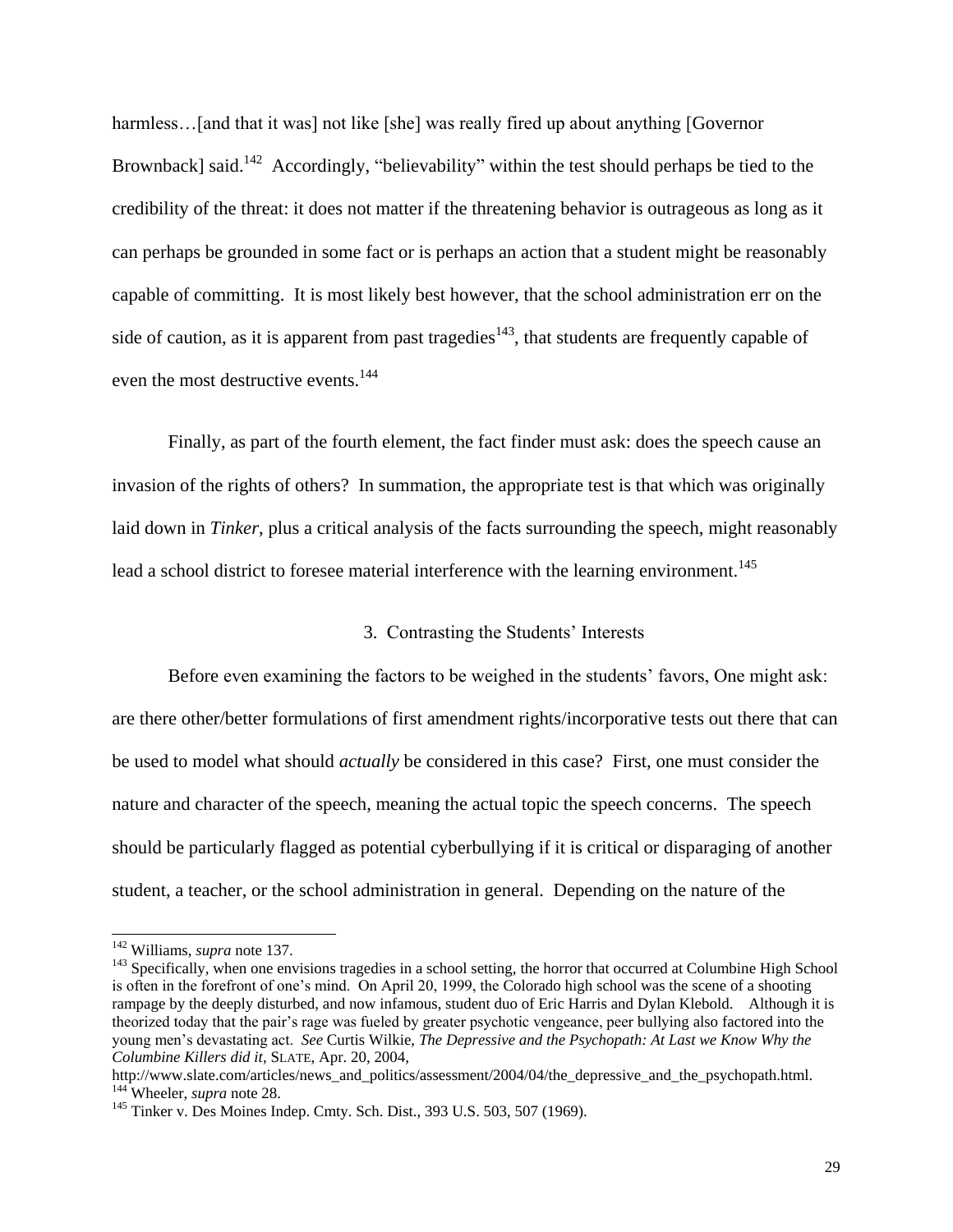criticism, this could rise to the level of a material disruption to the school environment, by drawing attention to the critique or by inviting other students join the "speech" or "speaker" in his views. In assessing the speech, it must be clear to the fact finder that a reasonable student of a similar age (or even a reasonable person of any age) would find the speech insulting. In the alternative, if it was meant in jest, would an individual of a similar age be able to construe it as a joke and the intent was not serious? Furthering the inquiry: what is the forum of the speech and how accessible is it to others? If, for example, speech was created on a Facebook wall, many students may have access to it just by being in the same "network," because they attend the same school. Or is the speech on something akin to a blog, where access can be restricted and only certain selected (perhaps by the author) students can view? What is the quality of the speech? Was time spent detailing specific threats or potential future incidents of bullying or was the speech just a brief outcry against an immediate school occurrence? In addition, to whom was the speech directed? Is there more of a reason to protect against student-on-student cyberbullying as opposed to student-on-teacher/administrator? As between a cyberbullied student versus a teacher, one cannot weigh heavier than the other, in terms of whom the school should provide more protection, as both could have a substantial impact on the school's learning environment. While the focus should, at all times, remain on protecting the students, the court must consider the teachers and administrators safety as well.

In the second factor, the courts must consider the purpose of the speech.In exploring the purpose of the speech, evidence that a student-made website was accessed while at school, through a school server, or that the intended audience was the students of the school, can lead to the finding that the speech is on-campus in nature.<sup>146</sup> If one of the purposes of the student speech was to have an audience of other students, then it should be within the school's discretion

<sup>146</sup> J.S. ex real v. Bethlehem Area S.D., 569 Pa. 638, (Pa. 2002).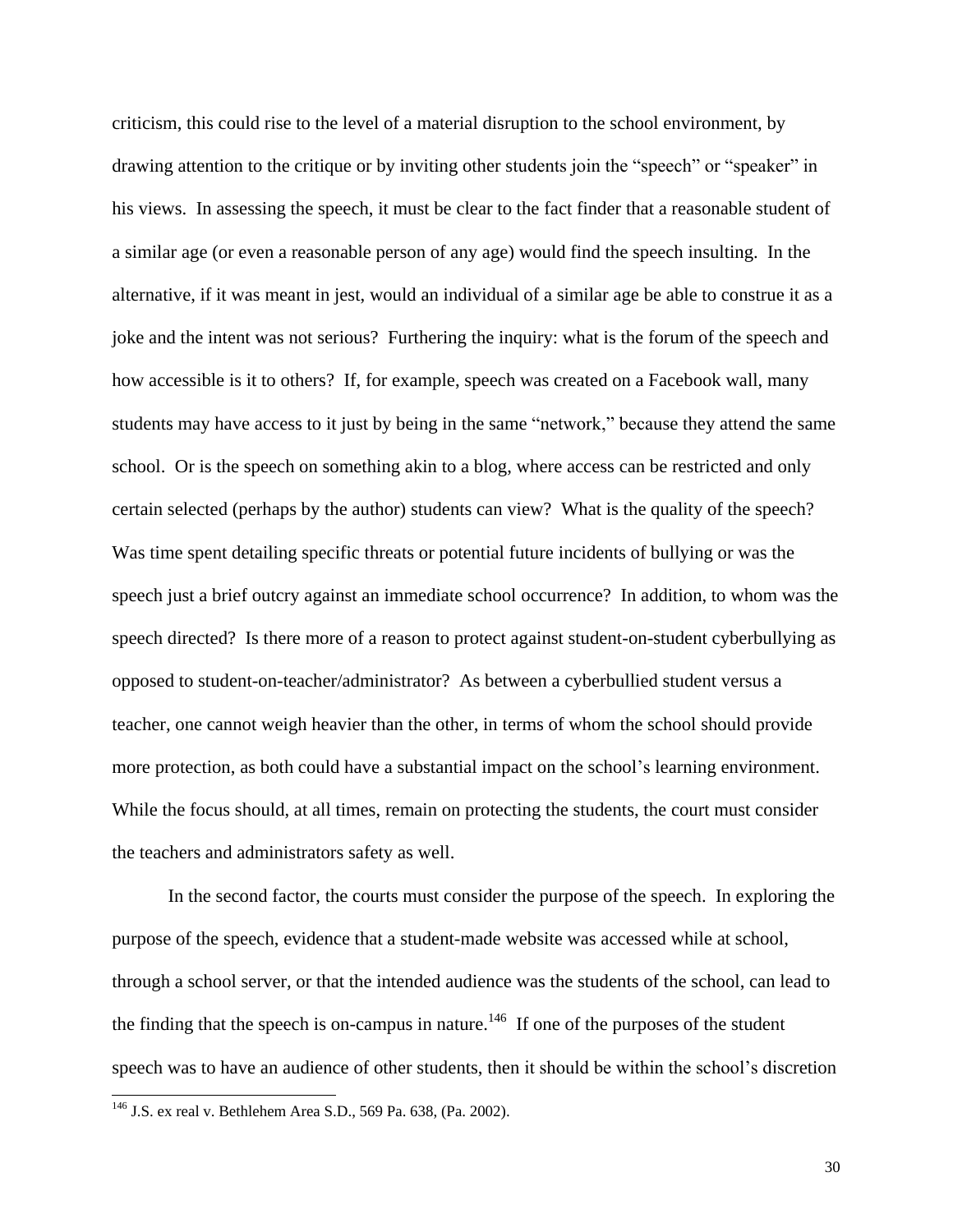to punish the off-campus speech, as it is clear the student intended to disseminate a view with a goal of disruption in mind.<sup>147</sup>

The online publication of the speech on the school grounds may lead to a widespread lack of respect, diminishing the credibility of the learning environment or incite fear and create worry by allowing one student to spread a message of hate and intimidation about another student or teacher. The counter-argument to this will of course be, perhaps that the student was just attempting to share a joke or a point of view.  $148$  The purpose and the true intent behind the speech must be examined within the context of a reasonable person's interpretation, while at the same time continuing to be mindful that no threat should be underestimated given the current state of the educational system and the violence that has occurred in the past.<sup>149</sup>

Next, the court should inquire whether there a causal connection between the cyberbullying and Internet speech to other school issues or behavioral problems rendering speech clearly retaliatory?<sup>150</sup> The purpose of the student speech may also be evinced by the student's intent in creating the speech. The court needs to determine if the speech was posted as a joke, a rebellion, or perhaps a protest against the actions of a peer or the school district. Further, the dissemination as informed by privacy settings and accessibility of the content may also give clues as to the purpose of the speech. The ability of others to have access to the internet speech and the likelihood that others will see, along with the general question of *who* these other

<sup>147</sup> *See e.g.* Layshock v. Hermitage Sch. Dist., 593 F.3d 249, (3d Cir. 2010), vacated, rehearing en banc, 650 F.3d 205, 212 (3d Cir. 2011) (Jordan, K., concurring), *aff'g* 496 F.Supp. 2d 587 (W.D. Pa. 2007). Justin Layshock initially only allowed his friends access to the fake MySpace profile; when word spread others requested to be linked to the site as well, a fact that arguably shows that the student desired an audience for his speech.

<sup>148</sup> *Id.* For example, in *Layshock*, Justin Layshock admitted that he used a school computer to access the fake MySpace profile in an attempt to disable the site. This post-creation action was used as evidence that it was clear Layshock was only joking and he further realized that his "joke" had gotten out of control. <sup>149</sup> *See* Wilkie, *supra* at not[e 143](#page-29-0) and text accompanying.

<sup>&</sup>lt;sup>150</sup> Layshock, 650 F.3d at 212. The school punished the student in question (Justin Layshock) for a dress code violation only months before he made the fake profile at issue. *Id.*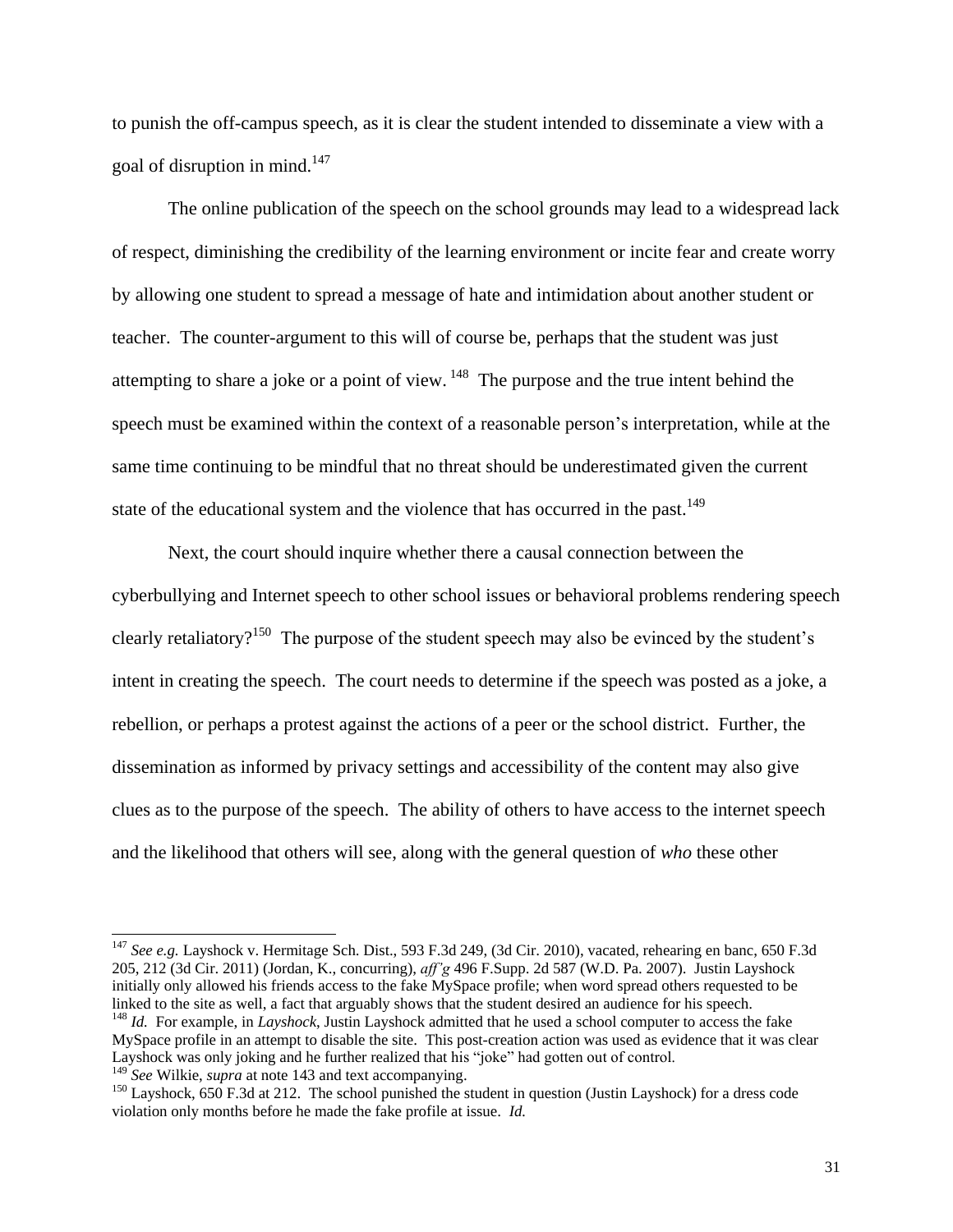individuals are (friends, school officials, the community, or anyone in the world), are critical in answering this question.

Third, one must consider the "voice" of the speech and question from a societal point of view, whether this is the kind of speech the American public deems worth of protection. For example, if the student is acting in opposition to a school district practice,<sup>151</sup> could the speech be construed as a form of political expression or an expression of freedom from some type of oppression? Generally, speech furthering a political expression or an expression of freedom is one that the First Amendment was specifically designed to protect and is entitled to the ultimate protection.

Finally, the finder of fact must consider if stifling this student speech is chilling to First Amendment rights or the essential expressions that fosters the growth of a young mind. This factor also will assess, in part, the negative further-reaching consequences of allowing the student speech to exist in its current form. It would be useful, at this point, for the court to consider the impact of the speech on the community and school moral, or even the credibility of the educational profession in general. Perhaps this is a factor that is best assessed in terms of the societal effects of allowing or disallowing the student speech. The goal of many school districts is to raise and educate good citizens<sup>152</sup>. Thus, the court should consider the importance of that goal, without becoming too far attenuated from the issue (the impact of cyberbullying) at hand.

> 4. Part II: How Should the Court Deal with the Definitional Problem of the "Schoolhouse Gate"?

<sup>151</sup> *See* Doninger v. Niehoff, 527 F.3d 41, 51 (2d Cir. 2008).

<sup>&</sup>lt;sup>152</sup> While possibly farther than the immediate future, it may be important for the finder of fact to consider the potential impact the speech may eventually have on the American workplace as a whole. By setting specific behavioral and speech expectations with students in the present, it may be difficult to attempt to predict how the students will then act and carry these goals over into their adult lives. By instituting the practice of tolerant Interaction early, however, perhaps future generations of Americans will live in a cyberbully-free world or at least one where the consequences of their actions are clearly known not matter the content of the Internet speech or the location of its creation.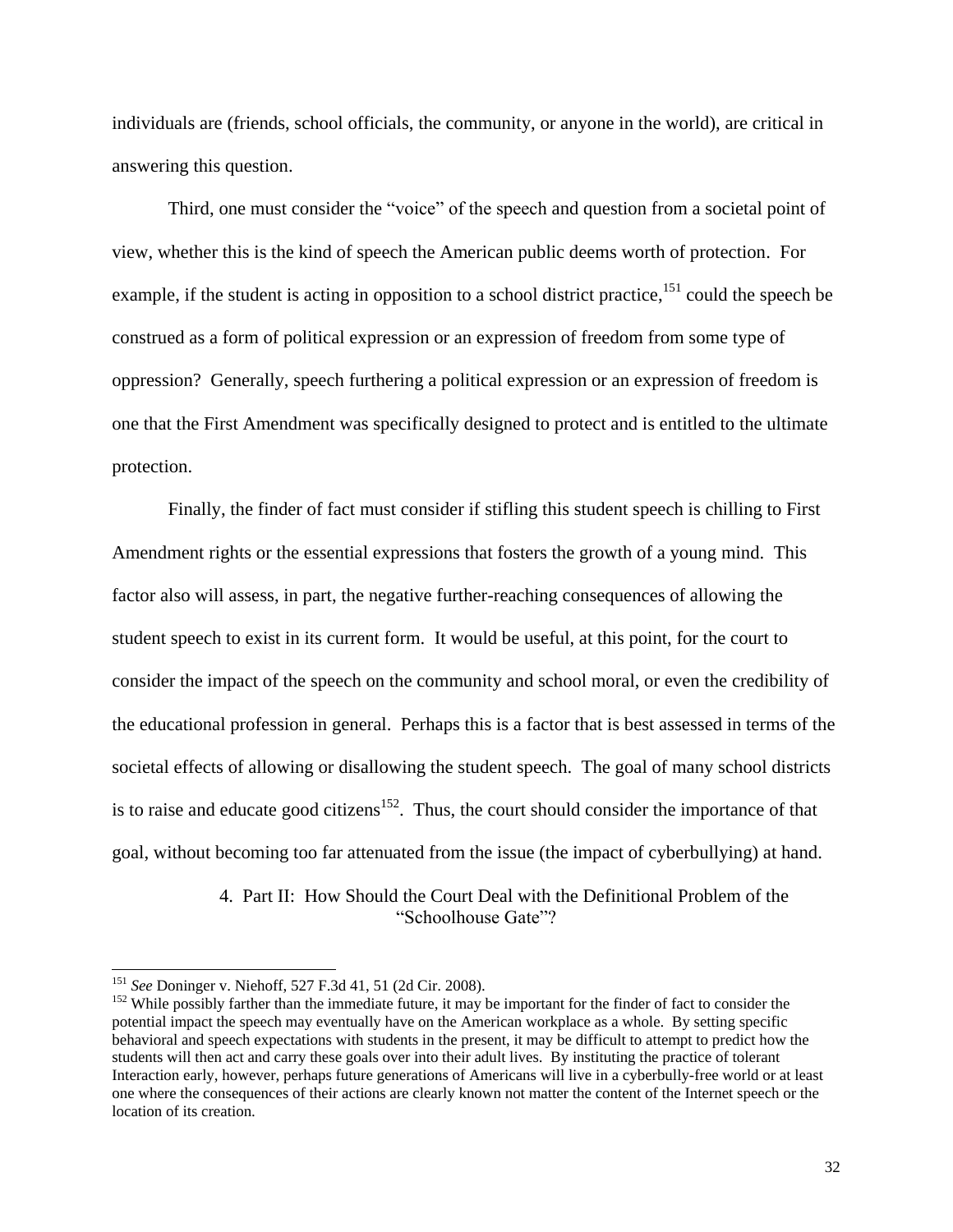Although it now seems that speech occurring outside the schoolhouse gate is no longer barred from the arm of school discipline, some of the reasoning used by the Third Circuit in the recent cases makes it apparent that the location of the speech's creation is a component that the court should consider in making its ultimate decision on whether the speech is susceptible to punishment.The majority in *Layshock* admitted the fact that it is "now well established that *Tinker*'s 'schoolhouse gate' is not constructed solely of the bricks and mortar surrounding the school yard. Nevertheless, the concept of the 'school yard' is not without boundaries and the reach of school authorities is not without limits."<sup>153</sup> The *Layshock* court particularly expressed concern of the "unseeingly and dangerous precedent" which could be created by allowing the state, through the arm of the school, reach into a student's home and control the child to the same extent the child could be controlled at school.<sup>154</sup> Thus, the Third Circuit adopted the position that schools could punish the expressive conduct "that occurs outside the school, as if it occurred inside the 'schoolhouse gate,' under certain very limited circumstances," none of which were identified in the instant case.<sup>155</sup> Given the examples the court cites, the limited circumstances seem only to be categorized as student Internet speech promoting disruptive conduct or issuing threats upon specific individuals.<sup>156</sup>

<sup>&</sup>lt;sup>153</sup> Layshock v. v. Hermitage Sch. Dist., 593 F.3d 249, 276 (3d Cir. 2010), vacated, rehearing en banc, 650 F.3d 205 at 242 (3d Cir. 2011) (Jordan, K., concurring), aff'g 496 F.Supp. 2d 587 (W.D. Pa. 2007). Because Justin was sitting in his grandmother's house at her computer when he created the page, the court found that, "allowing the district to punish [this] conduct . . . violated the First Amendment guarantee of free expression." *Id*. at 277. Simply because the speech "wound up" in the school through other students attempting to access it was not enough, with the court asserting the relationship between Justin's conduct was too attenuated. *Id.* at 276. <sup>154</sup> *Id*. at 277.

<sup>155</sup> *Id*. at 253.

<sup>&</sup>lt;sup>156</sup> See J.S. v. Bethlehem Area Sch. Dist., 807 A.2d 847 (Pa. 2002)(school could punish student for creating website off campus explaining reasons why a teacher should die frightened students and parents and caused the teacher to take a medical leave, 3 substitute teachers called in disrupting the student educational process); *see* Wisniewski v. Bd. of Educ. of Weedsport Cent. Sch. Dist., 494 F. 34 (2d Cir. 2007)(student's off-campus created drawing of a teacher being shot and the words 'Kill Mr. VanderMolen,' which he sent to 15 students through instant messenger, also off campus, was punishable as it was deemed reasonably foreseeable that the image's transmission would substantially disrupt the work and discipline of the school); *See also* Doninger v. Niehoff, 527 F.3d 41 (2d Cir. 2008).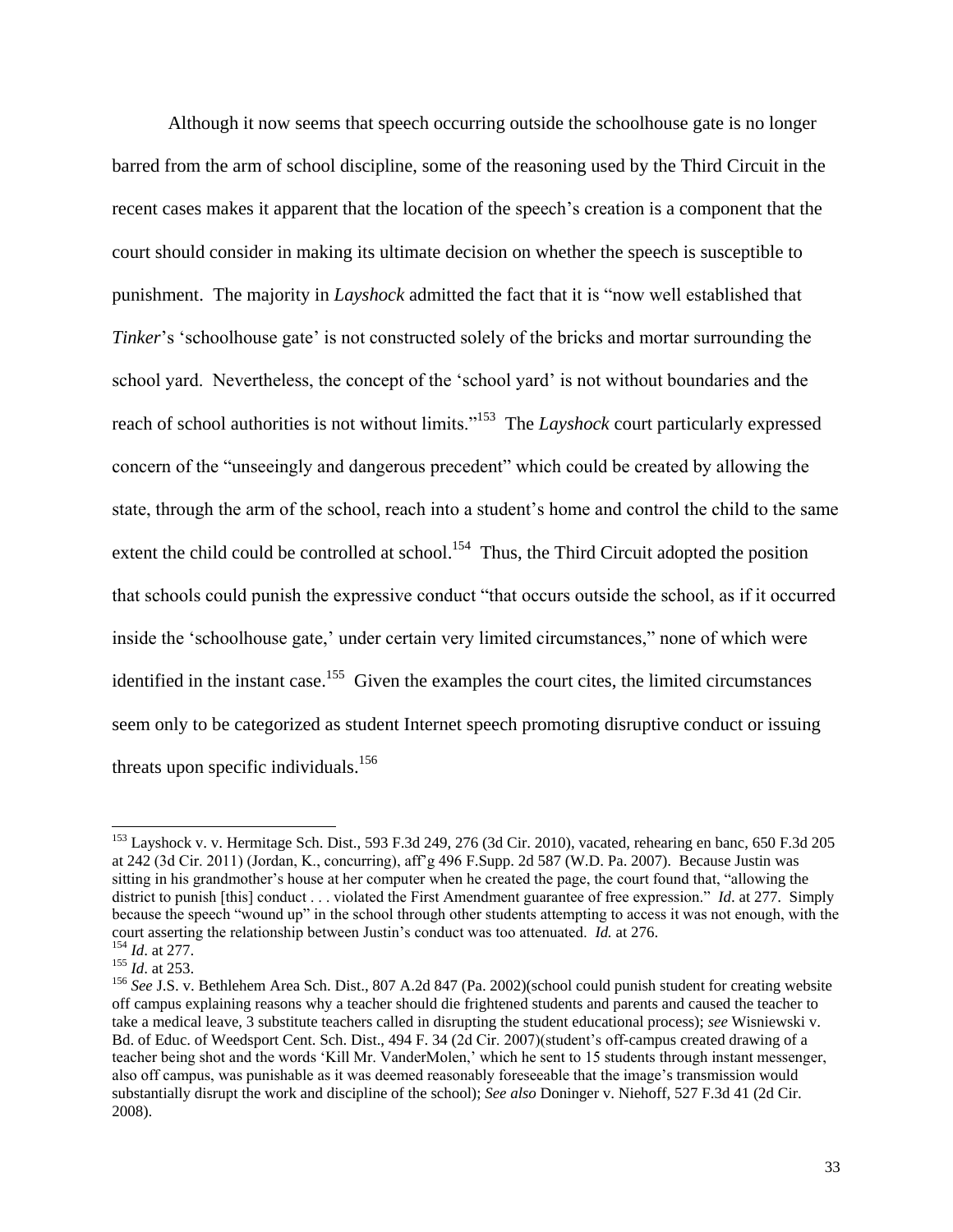Instead, the Supreme Court should update this piece of the test, with the aim of defining the schoolhouse in more modern terms, perhaps even considering what composes the "virtual schoolhouse," moving the boundaries to reflect the modern technological realities that exist.<sup>157</sup> For example, in California, a district court decided that speech-forum (where the speech was created) and who eventually had access to the speech was much more important than the geographic origin of the speech, meaning the location where the speech became "live" in terms of social media access.<sup>158</sup> Next, it is no longer feasible for courts to aver that student speech created at an off-campus computer, but later accessed from a school computer is not punishable. Courts should uniformly recognize that on campus access of off-campus speech creates a fore seeable risk of a substantial disruption to the school environment<sup>159</sup> for two reasons. First, on campus access creates an immediate potential for distraction, disobedience and negative response to the speech-target; and second, because the speech and the cyberbullying it encompasses have *crossed* the school grounds at the precise moment of access.

Similarly, it seem preposterous that when Justin Layshock went on to the MySpace webpage he created from a school computer and changed the settings,  $160$  it did not constitute an action, such as a re-publication, which occurs on-campus and within the schoolhouse gate. This mandates that the test, in light of the digital age, must now examine when a digital action starts or begins in time, potentially almost as if one were examining the action under stimulus-response theory.<sup>161</sup> In a stimulus-response setting, the theory of conditioning deems a response followed

<sup>157</sup> *See* Daniel, *supra* note 28 at 624. Daniel further explains how cyberbullying in certain cases, "yield[s] the power to communicate private aspects of [students'] li[ves] to the entire global Internet community." *Id*.

<sup>158</sup> *See* J.C. ex. Rel. R.C. v. Beverly Hills School Dist., 711 F.Supp. 2d 1094 (C.D. Cali. 2010).

<sup>159</sup> *See* J.S. ex real v. Bethlehem Area S.D., 569 Pa. 638, (Pa. 2002).

<sup>&</sup>lt;sup>160</sup> Layshock v. Hermitage Sch. Dist., 593 F.3d 249, (3d Cir. 2010), vacated, rehearing en banc, 650 F.3d 205, 242 (3d Cir. 2011) (Jordan, K., concurring), aff'g 496 F.Supp. 2d 587 (W.D. Pa. 2007).

<sup>&</sup>lt;sup>161</sup> The core of the "Behaviorism" school of thought espouses the view that learning processes can be studied most objectively when the focus is on stimuli and responses. *See* J.E. ORMROD, HUMAN LEARNING, (Prentice Hall, 3rd ed.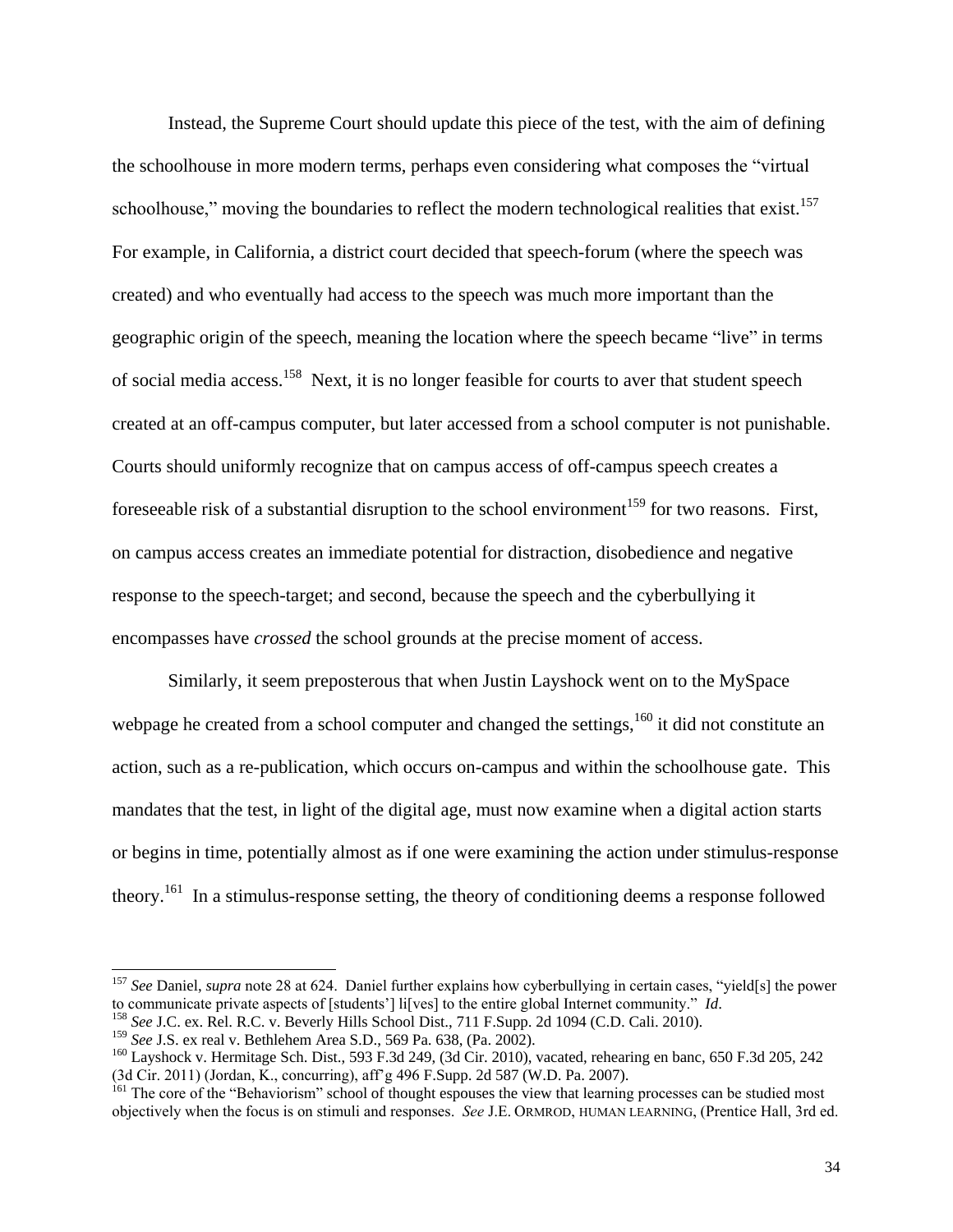by a reinforcing stimulus is strengthened and more likely to occur again.<sup>162</sup> With respect to emails and texts, there is a distinct time of sending and a time of receipt—when, at that moment the specific message "hits" the reader and is absorbed by him or her.

MySpace and Facebook, $163$  on the other hand, are more like the technological equivalent of living organisms—changing, growing, and having the ability to have its user manipulate it to respond. The profile, once formed, changes in a manner that does not fit easily in a stop-and-go schema, unless we isolate each little change, post, tweet, and tag. But even if we do isolate each minute action, the change to the MySpace profile in *Layshock* would then fall within the bounds of *Tinker* as one little piece of creation occurring within the school grounds. The point of a social media profile is not its initial creation, it is what the user then does with the profile: how he or she nurtures it, grows what it contains (photos, comments, posts), and raises it to become a manifestation of him or herself in an online capacity.

The argument that an opponent of this theory, for example, a student challenging a disciplinary action levied by his school administration, may raise in objection to this, is that a back and forth conversation or interaction of wall/blog posts may create individual catalysts for action, abuse and bullying. Thus, Twitter, AOL instant messaging, GChat, Facebook Chat, and messenger programs may fall more in the "middle" of this analysis and the balancing of interests. In other words, each post, re-post and response may be an action having an ending point in time and space, but this might complicate the analysis. After all, an online conversation, although done through wireless channels, is a dialogue none-the-less. These dialogues can last for days,

<sup>1999).</sup> Typically learning is described as a stimulus and response relationship, with the classical expression of this theory being B.F. Skinner's fundamental principle of operant conditioning. *Id*. <sup>162</sup> *Id.*

<sup>&</sup>lt;sup>163</sup> *See* Bajin, *supra* at note [72](#page-11-0) and text accompanying.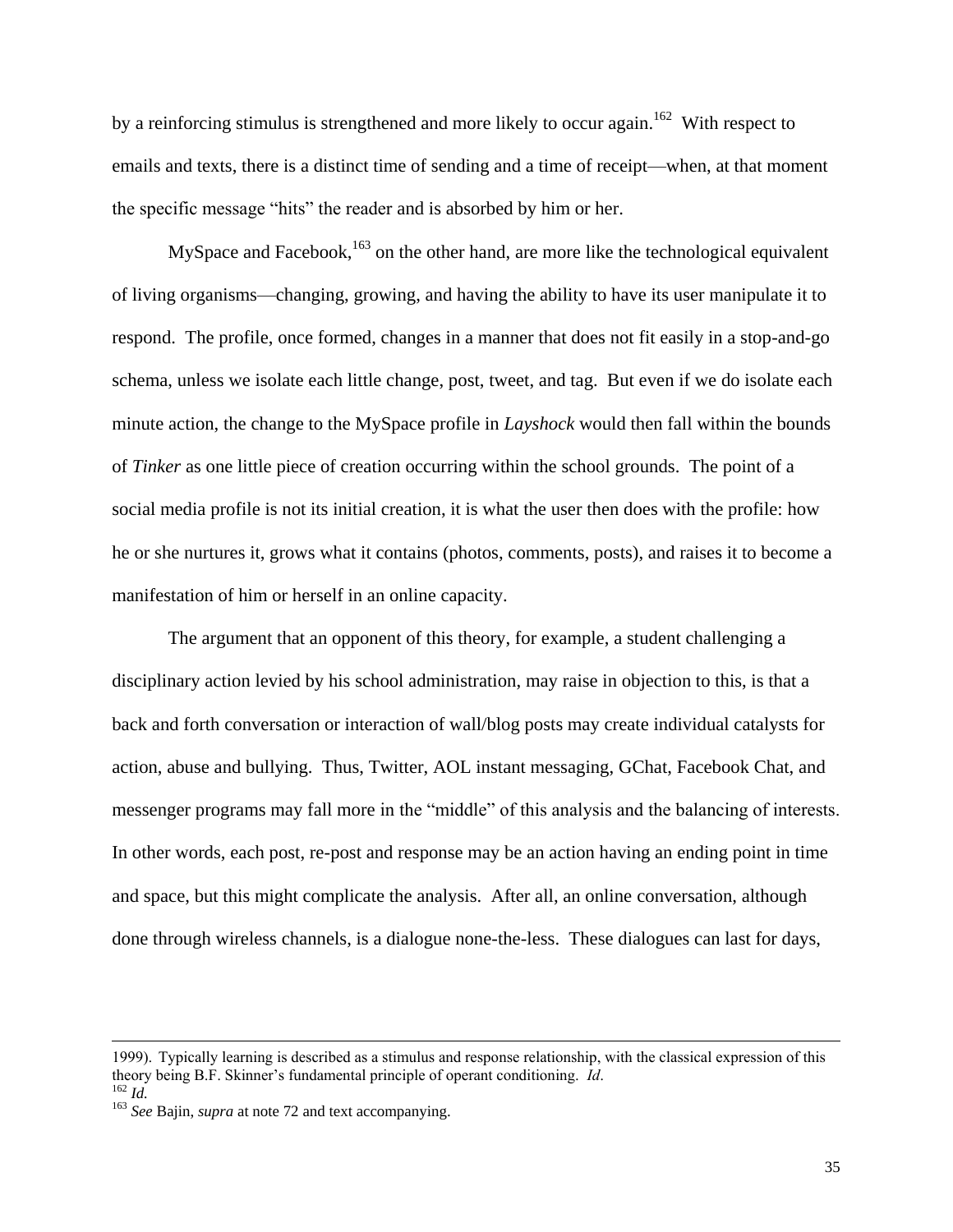months or even years, fostering the environment where some claim to form online "relationships" and even develop online personas.

<span id="page-36-0"></span>Isolation in this particular manner, however, does not seem necessarily feasible or realistic when social networking is considered in a realistic context. Friends frequently urge each other to become parts of social network<sup>164</sup> and upon choosing to submit, an individual creates a profile, which they then grow and raise from its online inception or birth. The point of any social medium is to stay connected, update, change, disclose, give  $TMI$ ,  $^{165}$  and the like as one's interests change and tastes evolve. The online "self" is then projected and permitted to connect with others as a means of keeping up to date and networking.<sup>166</sup> It is possible to isolate every small change, but one must question if it makes sense in the context of the whole online identity and the over-arching purpose of social networking on a general level. The purpose of social networking is to have an ongoing, relevant, living representation of oneself "out there" in the cyber sphere that changes as "you" the individual changes. This broadly phrased concept is something that can be understood by nearly all, especially students who reside in the peer pressured, highly image-driven world of secondary education.

The Court should also consider the causal connection between the time and space of the activity and the school district or student regardless of the "physical space" where the bullying occurs. The court might have its analysis informed by a litany of factors, which may have

<sup>164</sup> *See* ENOUGH IS ENOUGH, FOUNDATION FOR MAKING THE INTERNET SAFER FOR CHILDREN AND FAMILIES, *Cyberbullying Statistics*, http://www.internetsafety101.org/cyberbullyingstatistics.htm, (last visited Jan. 7, 2012). The foundation reports that 85% of the parents of youth aged 13-17 report their children have social networking accounts, frequently signing up because their friends joined. *Id*.

<sup>&</sup>lt;sup>165</sup> "TMI" is a common slang acronym for the words "Too much information." *See generally* http://www.urbandictionary.com/tmi (online definition incorporates the concept that American youth who use social media are now part of a culture of 'over-sharers' who feel the need to necessarily divulge every detail of their personal lives online). Examples of TMI might, on any given occasion include: what someone had for breakfast, their anger at a recent failure of a school exam, a declaration of personal emotions or feelings for a significant other etc.

<sup>166</sup> *See generally* John Suler, *The Psychology of Cyberspace: The Disinhibition Effect*, (Aug. 2004), http://users.rider.edu/~suler/psycyber/disinhibit.html#trueself.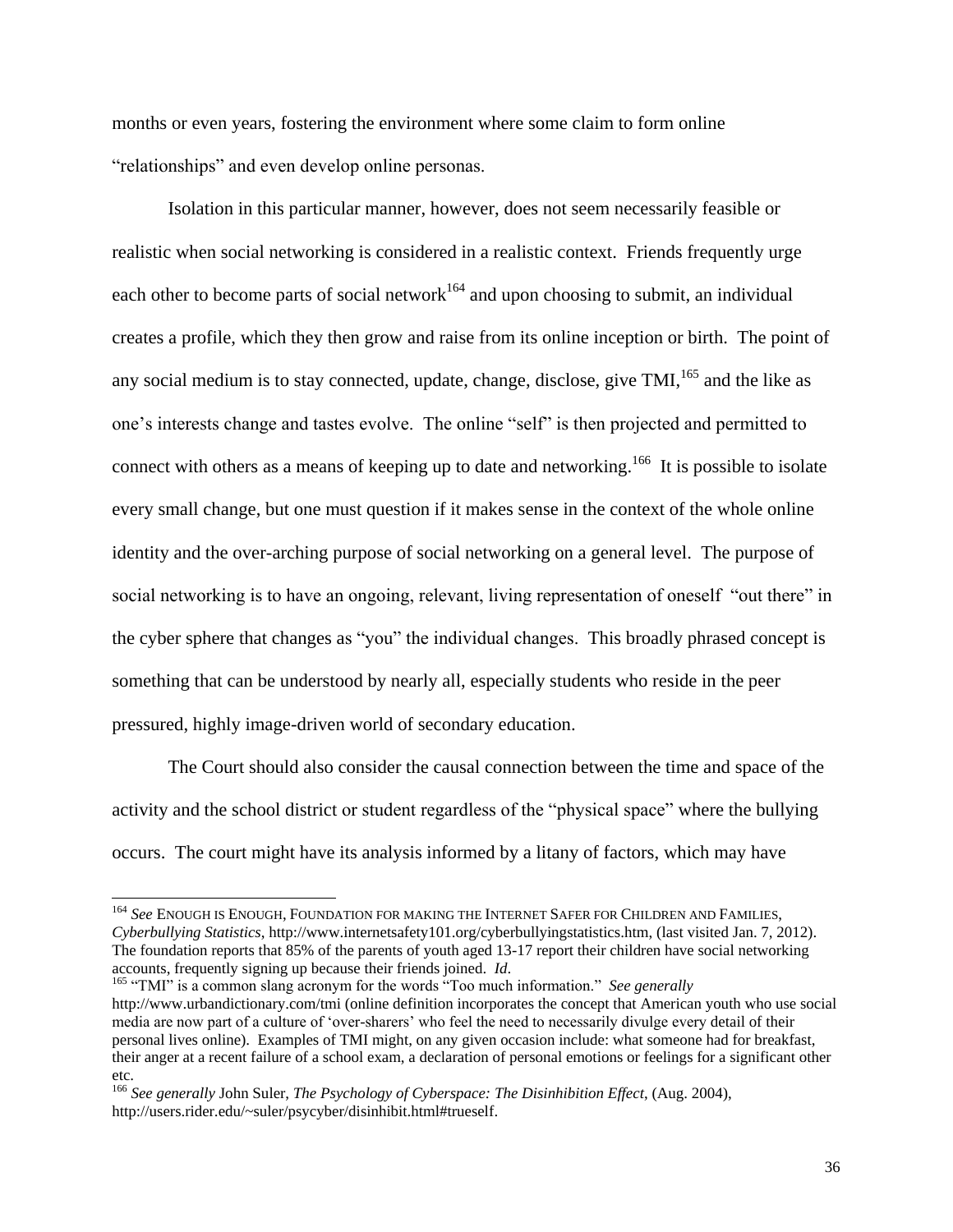recently occurred, for example: did anything happen between the school and the student such as punishment, or a prior disciplinary event?<sup>167</sup> What were the student's actions the date of the creation? The court should take into account whether or not the speech's purpose was in fact to retaliatory, regardless of whether or not it was against another student, teacher, or the school itself. If the purpose was retaliatory, or can be inferred as retaliatory, this clearly implicates a situation where the school district should be afforded the chance to monitor the student's behavior. By allowing a student to lash out at a peer or the school district through an off-campus Internet forum without the fear of punishment, the school in a sense concedes that it will permit students to potentially disrupt the school environment without the fear of punishment. Before long, the students, who may have been using the Internet forum as a means of expressing a form of 1st Amendment protected "political" speech, will simply be allowed to claim and misapply the shelter of this provision, even when the speech serves no legitimate political function or is merely a piece of vulgar, violent, or threatening speech hidden within the guise of a "political" message.

It is important within this categorical analysis to also consider if there was any change to the online content of the speech over time. If the student changed the online content/post/tweet after the dissemination (such as making it private or limiting the audience<sup>168</sup>), the court would need to assess how many students may or may not have already seen the content. For instance, if the student "self-limited" the speech or stopped its spread for fear of punishment, one could argue that this already shows that the environment was affected.<sup>169</sup> Further, an altogether

 167 *See Layshock*, 650 F.3d 205 at 212.

<sup>168</sup> *Id*. at 213.

<sup>&</sup>lt;sup>169</sup> For instance, it seems to follow that a student's fear of punishment must be grounded in their own firsthand knowledge of the school's disciplinary system; the fear of what could happen if the conduct, in this case the speech, were discovered. Because the student's fear is of this punishment, under a system which he presumably understands in operation, it can be inferred that he must then also know that since he anticipates and fears punishment that he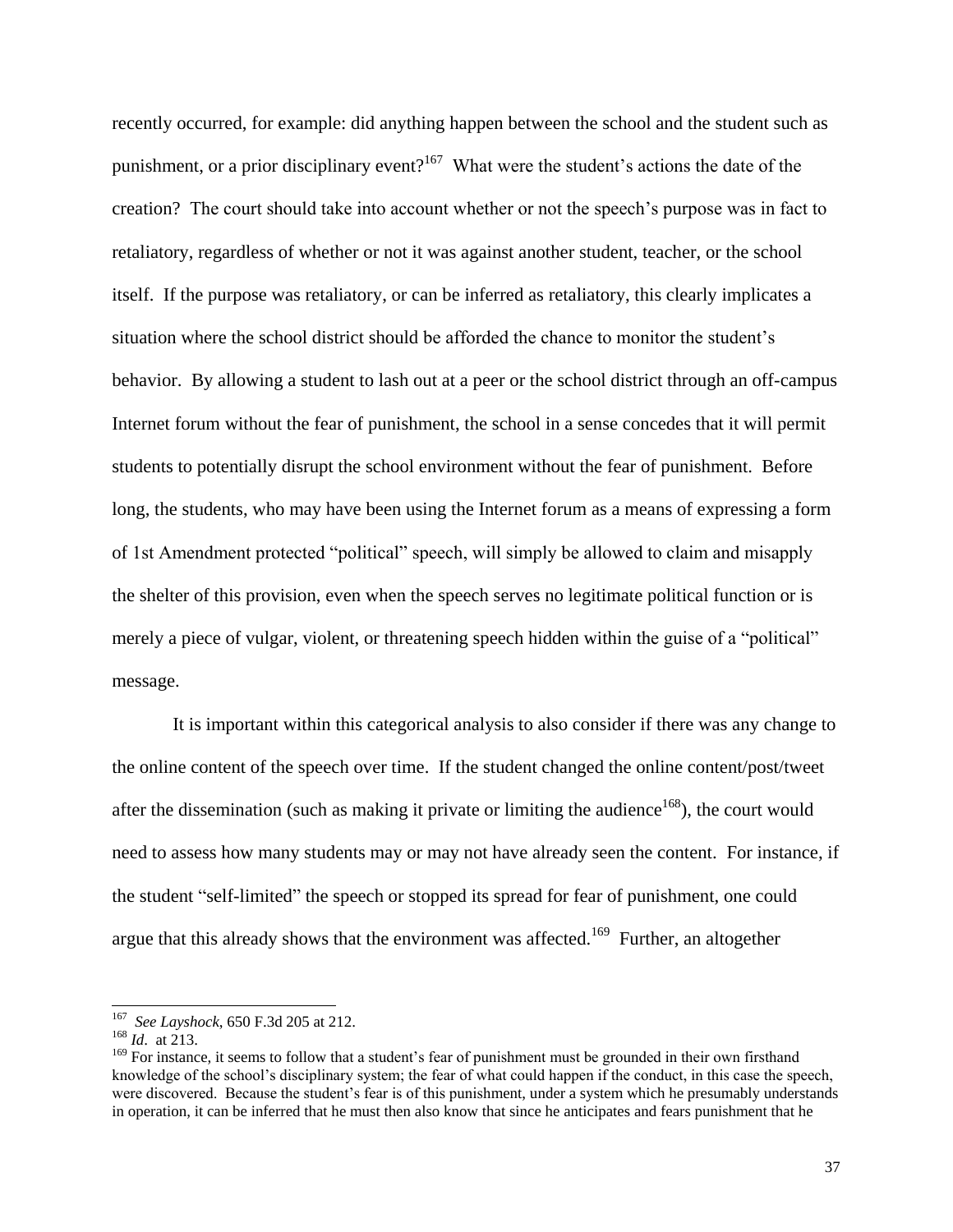removal, although not dispositive of the student exhibiting remorse, could potentially have the evidentiary significance that the fear of punishment coupled with the post "getting out of hand" weighs heavily in the favor of the environment being affected by the speech. Finally, it should be considered when (in time), if at all, the school forces the student to take down the Internet speech, as the removal itself might be considered an event. When Justin Layshock was unable to remove the fake profile, he simply left it available to be viewed on MySpace.<sup>170</sup> Justin's further act, even though beginning as an attempt to correct a wrong, is an act which not only shows a wanton disregard of the commotion he had already caused, but could arguably be seen as an event of "speech" itself. Wanton speech left-posted, adding to a school disruption and done from a computer lab computer, $171$  should be punishable.

In the final outcome of *Layshock*, the court of appeals decided that schools can punish student speech which rises to the level of cyberbullying and which is outside the schoolhouse gate in a limited context.<sup>172</sup> While the court specifically uses the phrasing, "certain very limited circumstances," $173$  it offers no further definition. In order for the Court to provide more guidance to the application of this terminology, these "circumstances" must be explored as part of this test and examples should be provided. Guidance for this piece of the test's inquiry will be supplied by the considering whether or not the lewd or offensive speech was meant to be a "parody,"<sup>174</sup>

has, to some extent, disrupted the school's disciplinary system or materially interfered with the learning environment in a way that precipitates discipline.

<sup>170</sup> *Layshock,* 650 F.3d at 213.

<sup>171</sup> *Id*.

<sup>172</sup> *Id*. at 242.

<sup>&</sup>lt;sup>173</sup> *Id*. The court explains why it seemingly "punts" in this case as to defining the parameters of when the arm of authority can reach past the school house gates, but seemingly only because the school district did not appeal the lower court's ruling. *Id*.

 $^{174}$  *Layshock*, 650 F.3d 205 at 242, n.27 (the court felt the issue turned on whether the school district could punish the student for his expressive conduct outside of school and whether or not it was parody did not matter).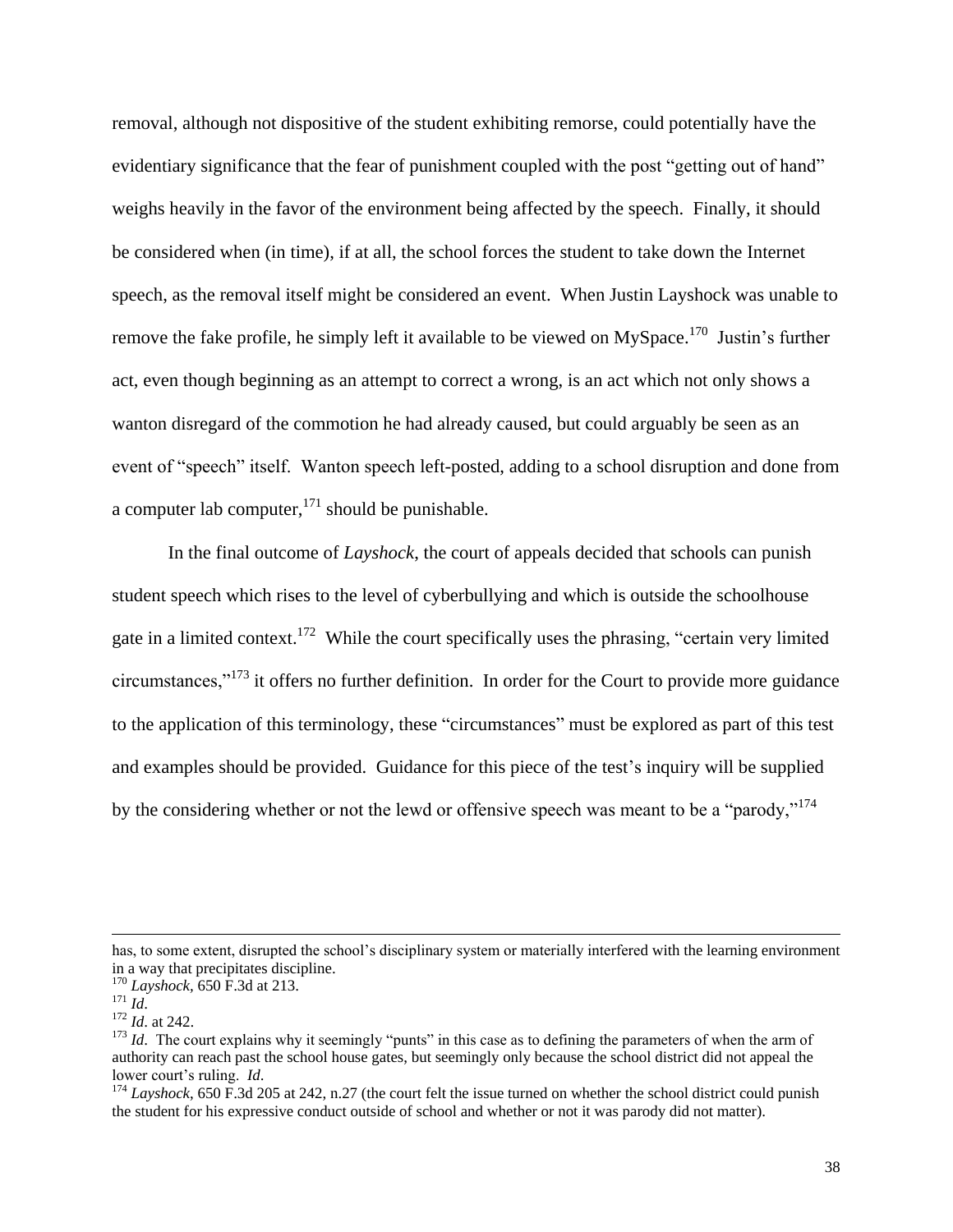however it should be noted that even a parody, <sup>175</sup> if significantly vulgar or seemingly threatening, may be grounds for justified discipline.<sup>176</sup>

Next, another consideration for the "context" of when speech can be punished or not may be able to arise from an examination of the student's first amendment rights, specifically, the protections contained within rights themselves. $177$  One point which needs to be emphasized, is that although this proposed test mandates the balancing of student interests against those of the school district when it comes to online speech, one should remember that the goal of any school district is ultimately to protect its students in such a way that encourages the most positive learning environment. Further, school districts should *also* be viewed as guardians of privacy, in that they have the ability to protect students from bullying and the choices that students may make in response to bullying, especially if the student is a member of what is considered a minority group (legally or within the school district itself). The finder of fact should then, instead, construe the school's ability and discretion to punish as properly interacting with and ultimately safeguarding student rights, not diminishing them.

For example, in a district court case from Wisconsin, an openly gay student was deemed to have a right (grounded in her First Amendment free speech rights) to wear a pro-LGBT shirt to school without fear of the school district punishing her and thereby informing her parents of her sexual preference.<sup>178</sup> While the court did in fact conduct a type of balancing in the *Nguan* 

 $175$  A generally accepted legal definition for parody is "a reproduction or representation of a literary or dramatic work in structure with changes in the names of characters, also in the situations represented, usually for the sake of comedy." 18 Am J2d Copyr § 105. Generally, the reproduction contains changes intended to create humor. BALLENTINE'S LAW DICTIONARY, 3d Ed. (2010).

<sup>176</sup> *See* J.S. ex real v. Bethlehem Area S.D., 569 Pa. 638, (Pa. 2002) (violent parody resulting in absence of teacher rose to the level of something that was punishable).

<sup>&</sup>lt;sup>177</sup> Meaning, what student freedom of speech and expression rights are most consistently recognizes by schools, even outside the context of Internet speech and what affirmative steps do schools take in order to balance the protection of these rights with the school's legitimate interest in a fundamental learning environment.

<sup>&</sup>lt;sup>178</sup> *Nguan v. Wolf*, 517 F.Supp.2d 1177 (W.D. Wis. 2007) (the court held that the student had a right of privacy with regard to her parents knowledge of her sexuality, so long as certain factors were met; for example, that she limited public display of affection with her girlfriend).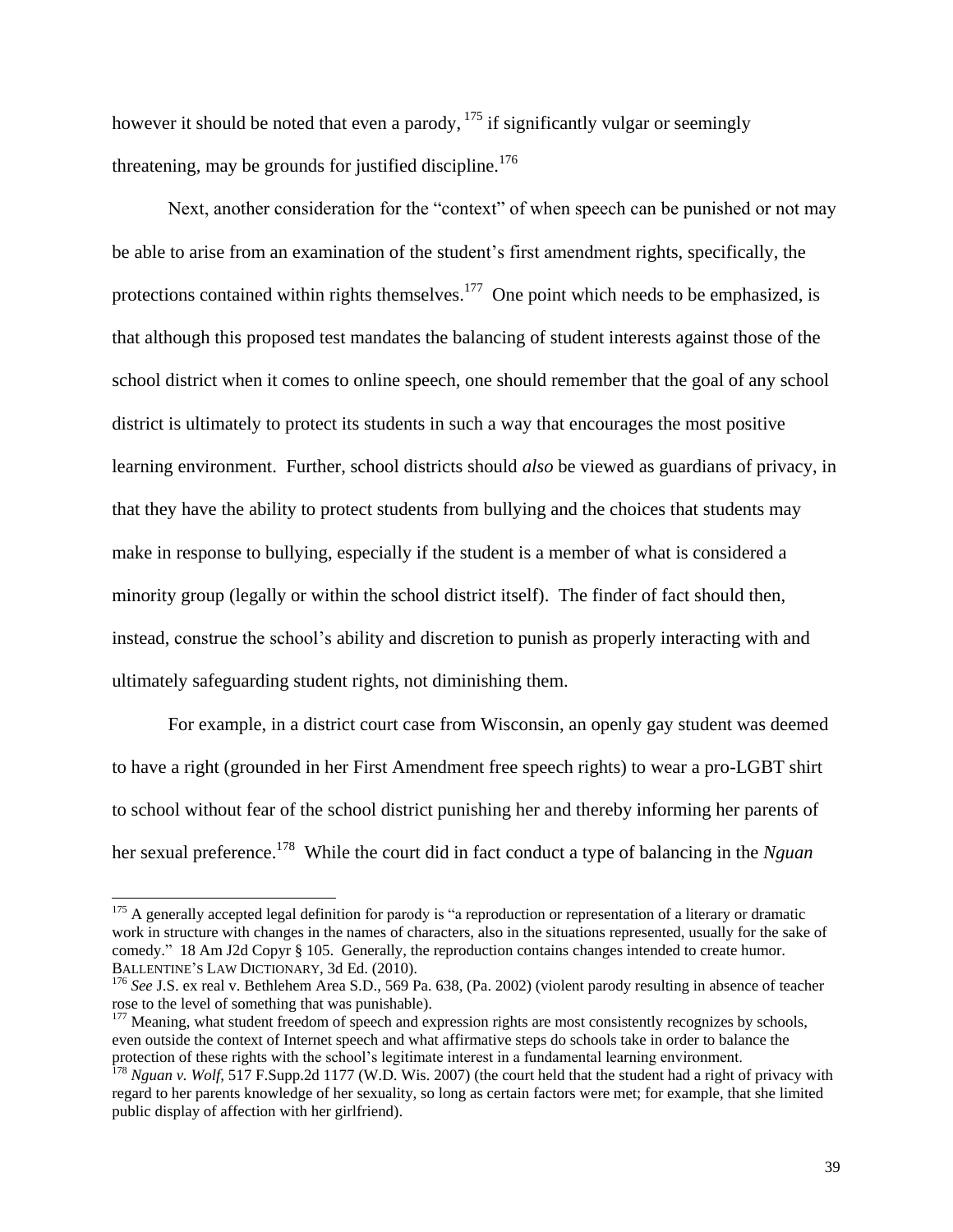case,  $^{179}$  it should be seen as an example of how even though a district might ultimately not have the ability to punish a student, the overall goal is protecting certain vulnerabilities from harm in the most efficient and beneficial way possible.

#### 5. Confronting Problems with Practical Solutions

The proposed solution, while requesting change, should not be construed as if it is urging the Court to overrule *Tinker*. The *Tinker* test, as it exists, is a time-tested means of balancing interests, and serves as the basis for the proposed new formulation. The words and recommendations advocated for herein are simply cautious recommendations and updates and it must be clear that this comment is not advocating for the court to necessarily overrule the test.<sup>180</sup>

Recently, two federal courts have held that a school cannot intervene based on every student's right to a free public education (with the thought being that punishment for off-campus speech deprives students of this right), unless the cyberbullying is truly violent or threatening in nature.<sup>181</sup> Although in these cases, the court in its reasoning found that a substantial disruption could be found if the cyberbullying speech was part of a larger pattern of behavior overtime,  $182$ this reasoning and the resultant ruling are insufficient in justifying punishment and insufficient to protect students from the mental and psychological strain cyberbullying causes. If one adheres to the this line of reasoning, essentially the law is saying that the cyberbullying must be violent in nature or reoccurring frequently before the school will step in. Although this predictive

<sup>179</sup> *Id.* at 1180.

<sup>&</sup>lt;sup>180</sup> It is apparent from the Supreme Court's denial to certify either Layshock's case or Kowlowski's, that the Court has yet to deem the time right to analyze or reformulate the *Tinker* analysis. *See* Blue Mountain Sch. Dist. v. J.S. ex rel. Snyder, 11-502, 2012 WL 117558, \*1 (U.S. Jan. 17, 2012) (denying also the Layshock's case and Kowalski's 4th Circuit Case). Given certain Court preferences for judicial conservatism and the more fundamentally more cautious, incremental changes in the law that necessarily follow, it is the most prudent course of action that the *Tinker* test not be over-ruled, but simply adjusted, updated, or given a new judicially constructed application to fit the internet era.

<sup>181</sup> *See* J.C. ex. Rel. R.C. v. Beverly Hills School Dist., 711 F.Supp. 2d 1094 (C.D. Cali. 2010); Wisniewski v. Bd. of Educ. of Weedsport Central Sch. Dist., 494 F.3d 34 (2d Cir. 2007).

<sup>182</sup> *Wisniewski*, 494 F.3d at 40.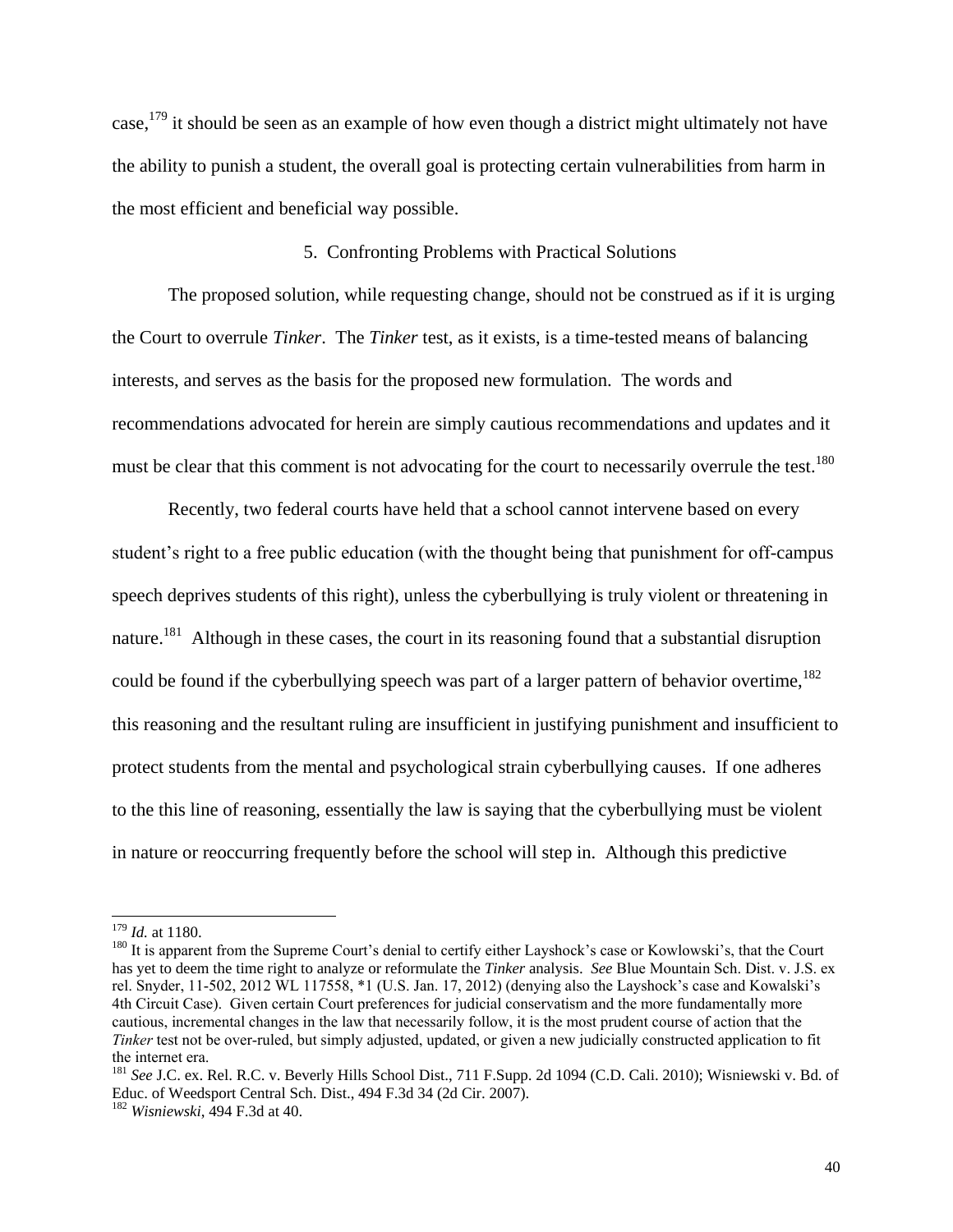construction of the law—as the speech first breaching a threshold of violence before deemed punishable—is a more extreme result, it should not be overlooked as a potential outcome. Given the widespread use of internet media as a means of student communication and cyberbullying it is no longer feasible to adopt a policy of "wait and see," when "wait and see" has too often turned into "too little too late." It is to late for Jamey, Phoebe, Ryan, and Alexis, but their fate need not befall the countless other would-be victims: sitting behind computer screens and contemplating ending their lives because of cyber-torment which school districts are not willing or able to end.

The Court will undoubtedly weigh the speech in favor of a substantial disruption if the speech has the ability to pull a school administrator away from his or her normal duties to address the speech.<sup>183</sup> Due to the growing reports of students affected and harmed by cyberbullying, the stakes are heightened and a school should not have to wait until the online speech crosses the aforementioned threshold.<sup>184</sup> For example, speech has also been found to be a substantial disruption if it causes the absences of a targeted teacher.<sup>185</sup> Although it would be difficult to determine if the speech causes the absence of a student, as an overarching consideration, any speech that is threatening or violent should be considered a substantial disruption, as it has the power to disturb not only the target student, but those around him once the bully's cyber-speech inflicts the student past a certain extreme. Too many students and their respective educations have been negatively impacted, learning environments destroyed, and young lives lost to wait until the speech crosses the threshold into the realm of "punishable."

## IV. IN THE ALTERNATIVE: SOLUTIONS RELYING IN INTERNAL POLICY AND LEGISLATION

<sup>183</sup> *See* Mordis v. Hannibal, 684 F.Supp.2d 1114 (E.D. Mo. 2010).

<sup>&</sup>lt;sup>184</sup> A certain level of the disruption's severity need not be attained if the speech proves to be potentially harmful at the outset.

<sup>185</sup> *See* J.S. ex real v. Bethlehem Area S.D., 569 Pa. 638, (Pa. 2002).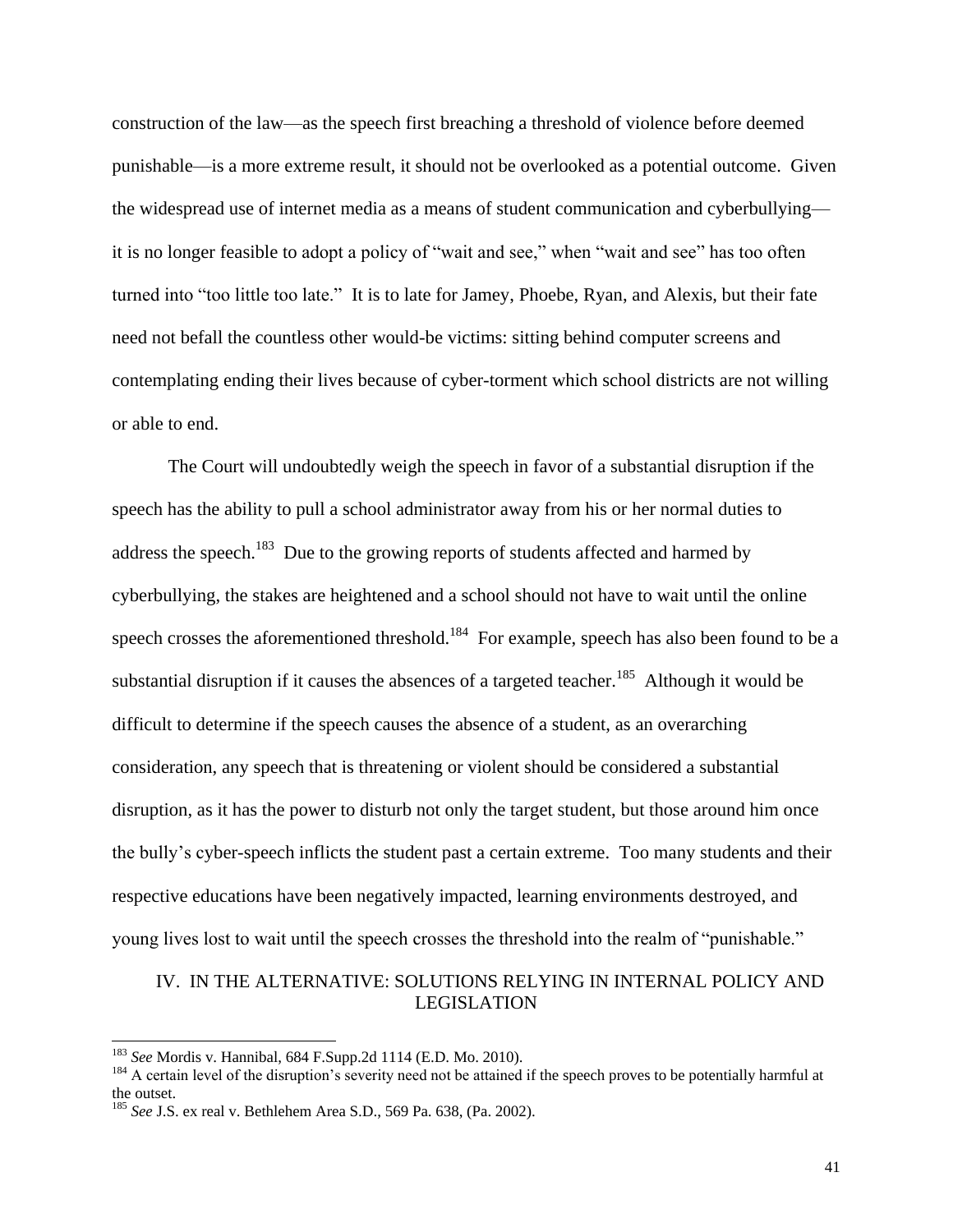## *A. Educate, Train, Repeat*

While an update to the *Tinker* speech test is needed, a potential alternative course of action is to train and educate students on the many facets of bullying, with a special focus on cyberbullying. Instead of merely setting up a regulatory scheme of punishment that can be meted out at the school district's discretion, education may instead take the form of policies in a student handbook, a factor that also might be considered in balancing the interests. The school however, will still need guidance as to the substance of handbook policy language and whether ultimately policies should regulate only on-campus speech. Adding this element would establish a clearly defined "when" and "where." Applied pre-emptively, this could stop many of the common type occurrences of cyberbullying.

By giving specific examples after articulating a comprehensive normative standard (so as not to be facially unconstitutional for vagueness)<sup>186</sup> a school district has the ability to take a preventative standpoint rather than one that is purely reactionary to student behavior. By being reactionary instead of preventative, the school district is arguably allocating more power to the student unnecessarily, and allowing *them* to have a say as to what controls behavior instead of the school administrators.

The school district must also consider the method(s) of implication of a preventative policy. Some school officials feel that a school district should begin indoctrinating its students about the issues of anti-cyberbullying at the youngest age possible.<sup>187</sup> Individual instructor and administrator trainings should first focus on aiding the faculty in identifying both cyberbullying and student-best-practices, with a district wide implementation program closely following. In

<sup>186</sup> *See* J.S. v. Blue Mt. Sch. Dist., 650 F.3d 915, (3rd Cir. 2011). In formulating its answer, even though the court fails to adopt an updated test, it provides guidance on how to structure, school policies so they are not overly broad or void for vagueness. *Id*.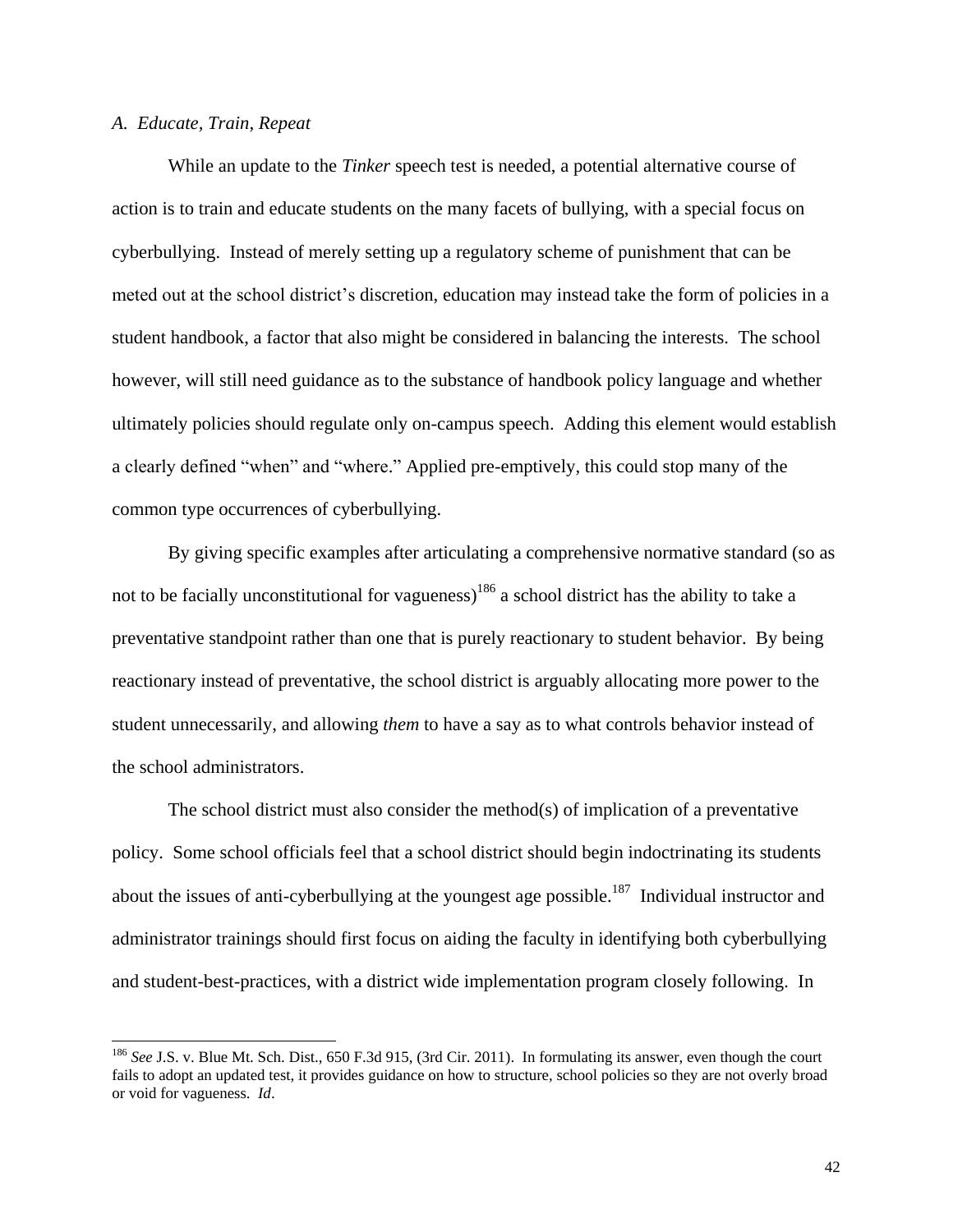such a district-wide program, students collaboratively (on a small scale in their classrooms) and collectively (through school-wide programs and assemblies) learn what constitutes the school's adopted anti-bullying policies, which are then widely disseminated amongst a school population and easily understood.<sup>188</sup> Educators and parents alike fear, however, that U.S. schools are already past the point of no return. A pre-emptive strike against a cyberbullying problem that has already reached monumental destructive capacity may be too little too late.<sup>189</sup> While it is not foolish to hope that policies adopted for a new generation of students will have the desired impact of reducing cyberbullying, another way to cope with the growing confusion on the laws application is for lawmakers to specifically issue mandates as to the scope of the school district's discretion in punishing the behavior at issue.

#### *B. Leave it to the Lawmakers*

A more viable solution would be the adoption of specific legislation, whether state or federal, to address the growing concerns surrounding cyberbullying and detail the discretionary powers of discipline school districts can have. This grant of authority would then define the limits of what can be punished and would need to surmount generalities and get to the core of the problem as well: can student speech be punished when it is done off campus, and in what circumstances can it be punished? One problem with this solution is that even if laws are adopted similar to those that have been seen in other states, this does not necessarily conclude the issue surrounding the jurisprudence. The court's standard defining what speech can be punished has the potential to remain vague, as students may attempt to still bring claims that the school district, while conducting itself within the bounds of the new law, did not accord with the principles set forth in the case law regarding student First Amendment rights.

<sup>188</sup> *Id*.

<sup>189</sup> *See infra* Part III.A.5.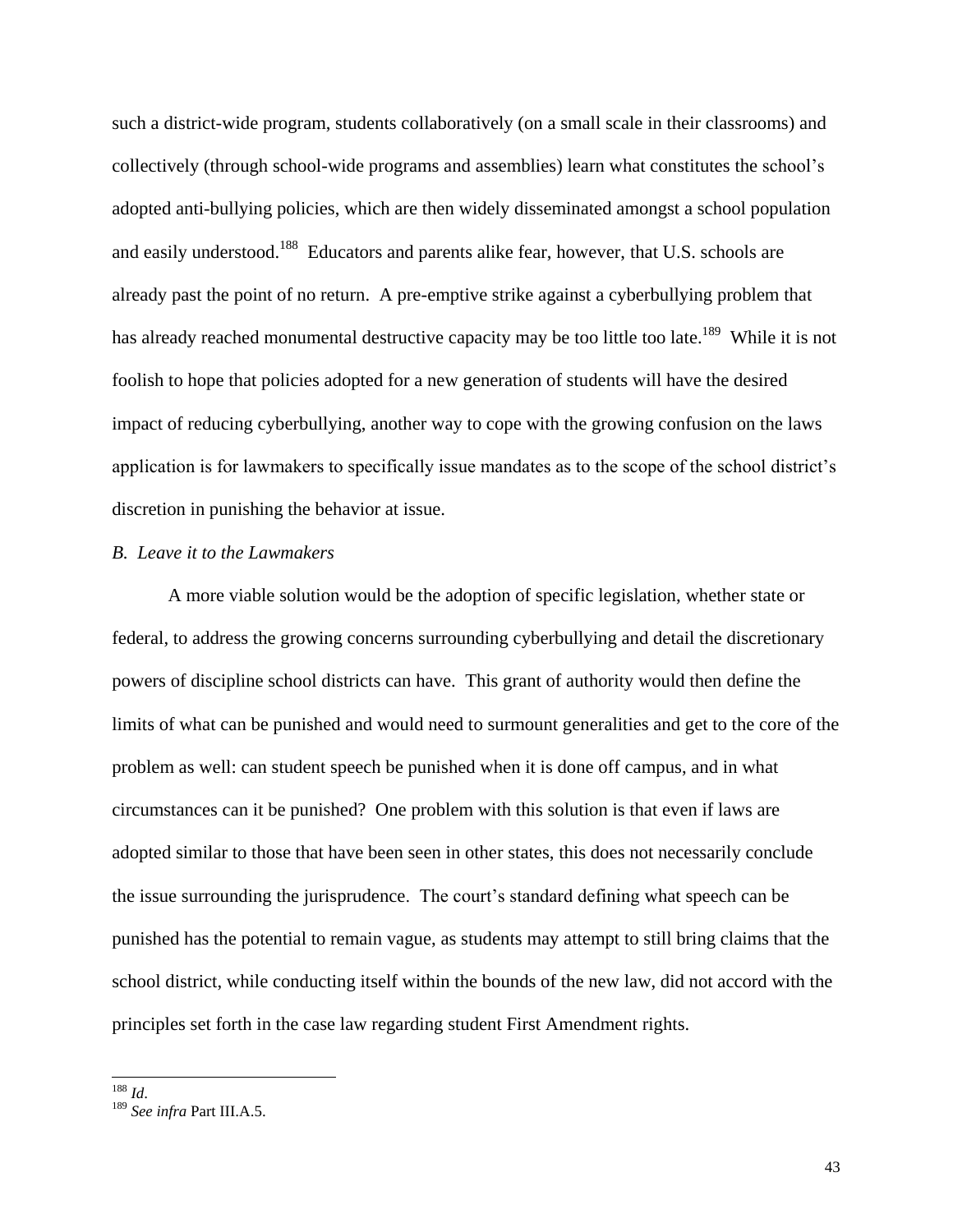## *C. Best Practices*

Out of all the solutions proposed above, the seemingly most plausible explanation is the solution that addresses the problem in the best way is a combination of a new court decision to be put on the books and in the meantime, state and local laws be promulgated that aid school officials in implementing anti-cyberbullying programs. While of course it is always interesting to note the opposing views that have already been proposed, one must distinguish this solution from some which promote ideas that are essentially disturbing and antiquated.

Several existing scholarly works or supposed research studies seem to suggest that student internet speech could actually be a self-regulating mechanism<sup>190</sup> and that it is natural for students to want to "vent" at each other, with the internet and social networking providing the perfect forum to do so.<sup>191</sup> Perhaps the notion behind this disastrous suggestion is correct—and society wants to believe that the younger generations will learn from their mistakes and be able to evolve into mature members of their respective communities. But the reality is that secondary students' involvement with the cyberbullying, which is consistently in the public eye, has reached proportions of severity (if not in numbers) that no longer can go unchecked or selfchecked. The over-optimistic outlook that kids will simply vent and have the awareness of when speech crosses into dangerous territory is outmoded by the maliciousness, undergirding the reality of many student online interactions.

#### V. PRACTICALITY AND PREDICTIONS

#### *A. Problem and Answer: The Usefulness of the Reformulated Test to Practitioners*

It is, of course, necessary to address any questions that the proposed solution of an update to the *Tinker* test might leave. One of the most foreseeable questions that will be raised by such

<sup>&</sup>lt;sup>190</sup> Student Comment/Anonymous, FACEBOOK AND OTHER STUDENT TECHNOLOGY MISUSES, 16 WIDENER L. REV. 89, 90 (2010)

<sup>191</sup> *Id*. at 98.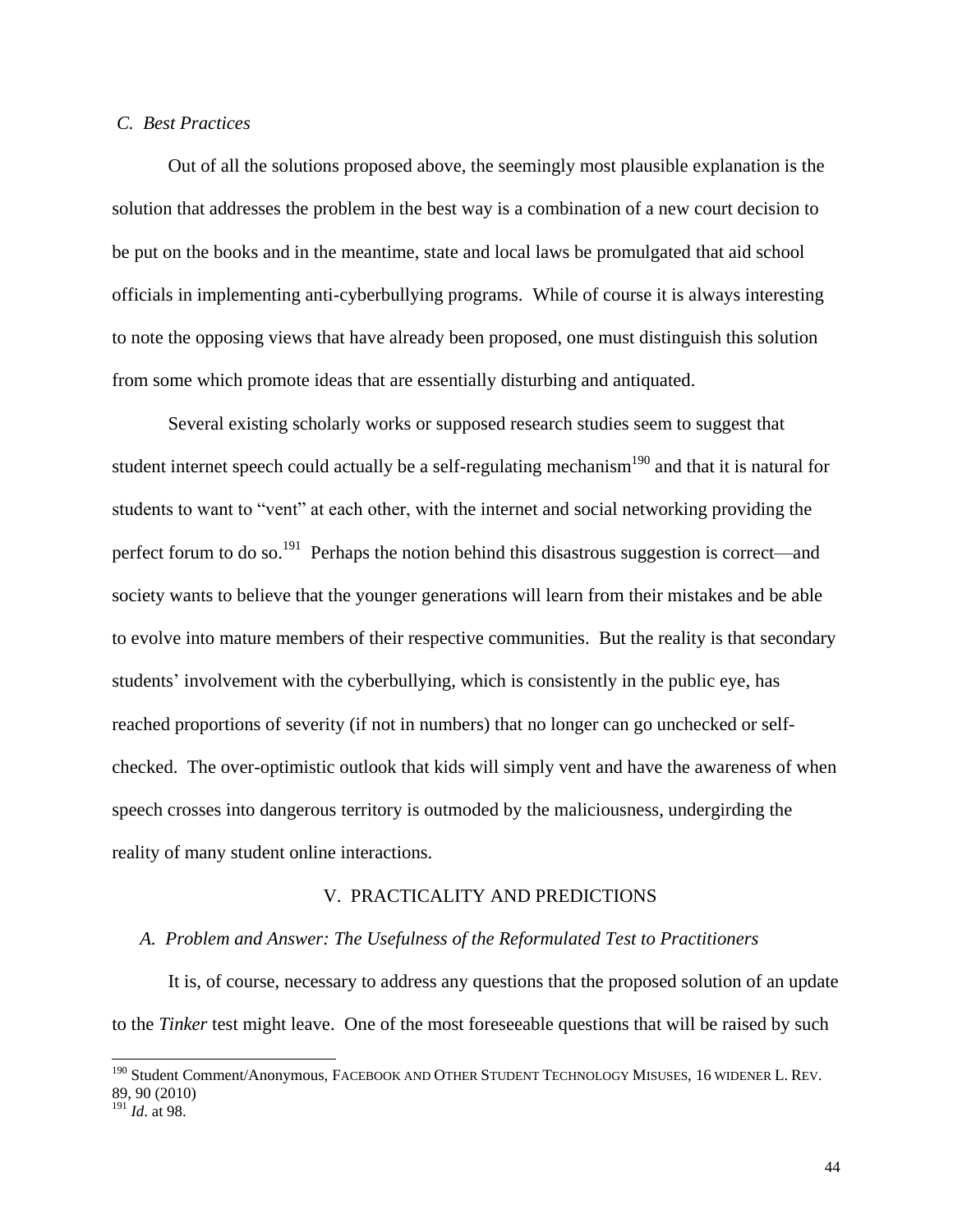a proposed update to the *Tinker* test is the notion of constant technological advances and changes--consumers often joke about how one cannot even remove certain technology products from the retail shelf without the immediate threat of being obsolete. However, this matter is of course far more serious and drafters must consider the solidification and implementation of a policy that is applicable to such rapidly changing technology. Any new judicial test, law, or school district policy must be able to compete with the growth of social media. The classic example to this is the constant "updates" and changes to Facebook<sup>192</sup>: those evaluating and making such policies must be willing to re-evaluate frequently and students must be willing to adapt.

While Facebook users might half-heartedly complain about the change in how status updates are projected or the consistent changes to their privacy settings, other conniving students might see this as a loophole to evade a school policy that may be based on a proposed test. A clever manipulation of how the actual cyberbullying is accomplished may be just the way (or perhaps a quick way) to get around a carefully crafted test—bringing society right back to where it began.

The counter to this, however, is that once the broad new re-envisioning of the *Tinker* test is put in place (in the form of a law or perhaps judicial test), it will allow school administrations much more discretion (within reason) as to how they will administer the law in their own districts. This does not mean giving carte blanche to punish, but this allows the school board or central office the capacity to create any provisions within their own cyberbullying policies that will allow for the facilitation of the national or state law. It should also be noted that this would perhaps be the best way and the best circumstances to administer "student pre-emptive/teaching" of the policies—as school districts comply and make updates or changes to their existing

<sup>&</sup>lt;sup>192</sup> Supra note [128](#page-24-0) and text accompanying.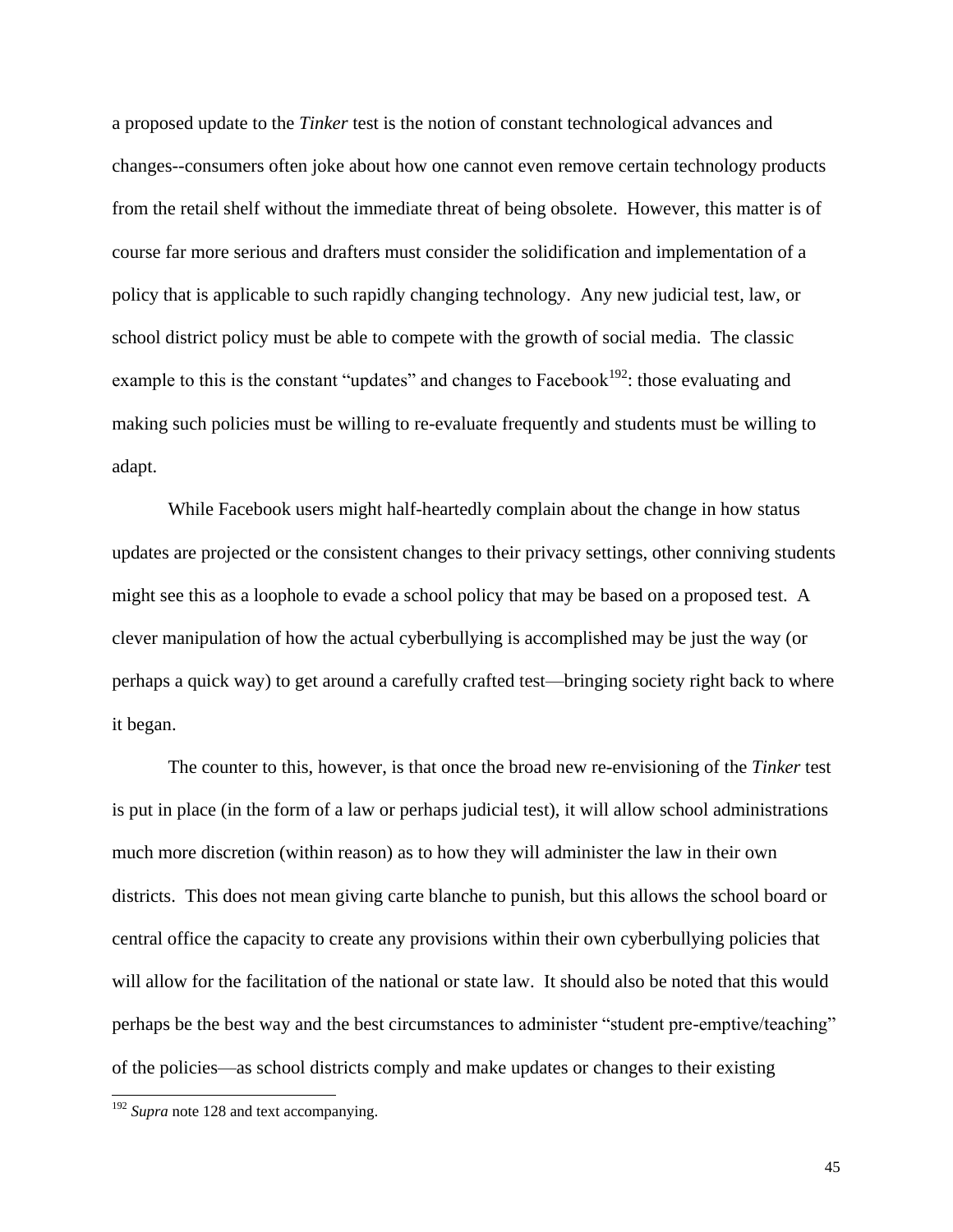policies, keep students and parents informed by having mandatory sessions where students must learn and become familiar with the updated policies and sign a code of conduct or letter of understanding that the policies were introduced and explicated for them.<sup>193</sup>

Another potential outcome/threat to this structure may be the nagging insistence of certain critics that parents have the duty, means, and ultimately right, as conferred by the Fourteenth Amendment, to raise their children<sup>194</sup> and reasonably included in the concept of child rearing is the monitoring of student online activity. This argument however overlooks the fact that while parents may be in the best position to individually monitor their child's respective activity; the school district is ultimately in a better position to monitor and control inter-student online behaviors.

If this issue does in fact get granted certification in the context of another case, it will be helpful to predict how the justices of the Robert's Supreme Court may rule on the issue, based on past rulings and political inclinations and leanings. Specifically, it will be interesting to note a possible prediction based on Justice Samuel Alito's concurrence in *Morse* in which he opined, "that this is the far reaches of what student speech permits."<sup>195</sup> Some theorists and scholars have said that this quote proves that Alito favors more protectionist measures for student speech and he would most likely favor a provision which restricts the discretion of school districts in punishing speech, leaning more toward support of the students.<sup>196</sup>

<span id="page-46-0"></span>Lastly, there are a few other pieces of the puzzle that may be interesting to consider in an attempt to formulate the most cohesive solution possible. There is also the continuing notion that

<sup>&</sup>lt;sup>193</sup> Another interesting solution in general is perhaps having students serve on advisory boards/work with the administration to develop policies that are most applicable to students and put into terminology that student's can best comprehend. By drawing student "leaders" from a variety of backgrounds the district can make sure that the input is balanced to a degree and more likely to be accepted and adhered to by a broader range of students.  $194$  U.S. CONT. amend. XIV, § 3.

<sup>&</sup>lt;sup>195</sup> Morse v. Frederick, 551 U.S. 393 (2007). Alito's concurrence was joined by Kennedy and may perhaps be indicative of his view as well.

<sup>196</sup> *See* Mary-Rose Papandrea, *Student Speech Rights in the Digital Age*, 60 FLA. L. REV. 1027, 1052 (2008).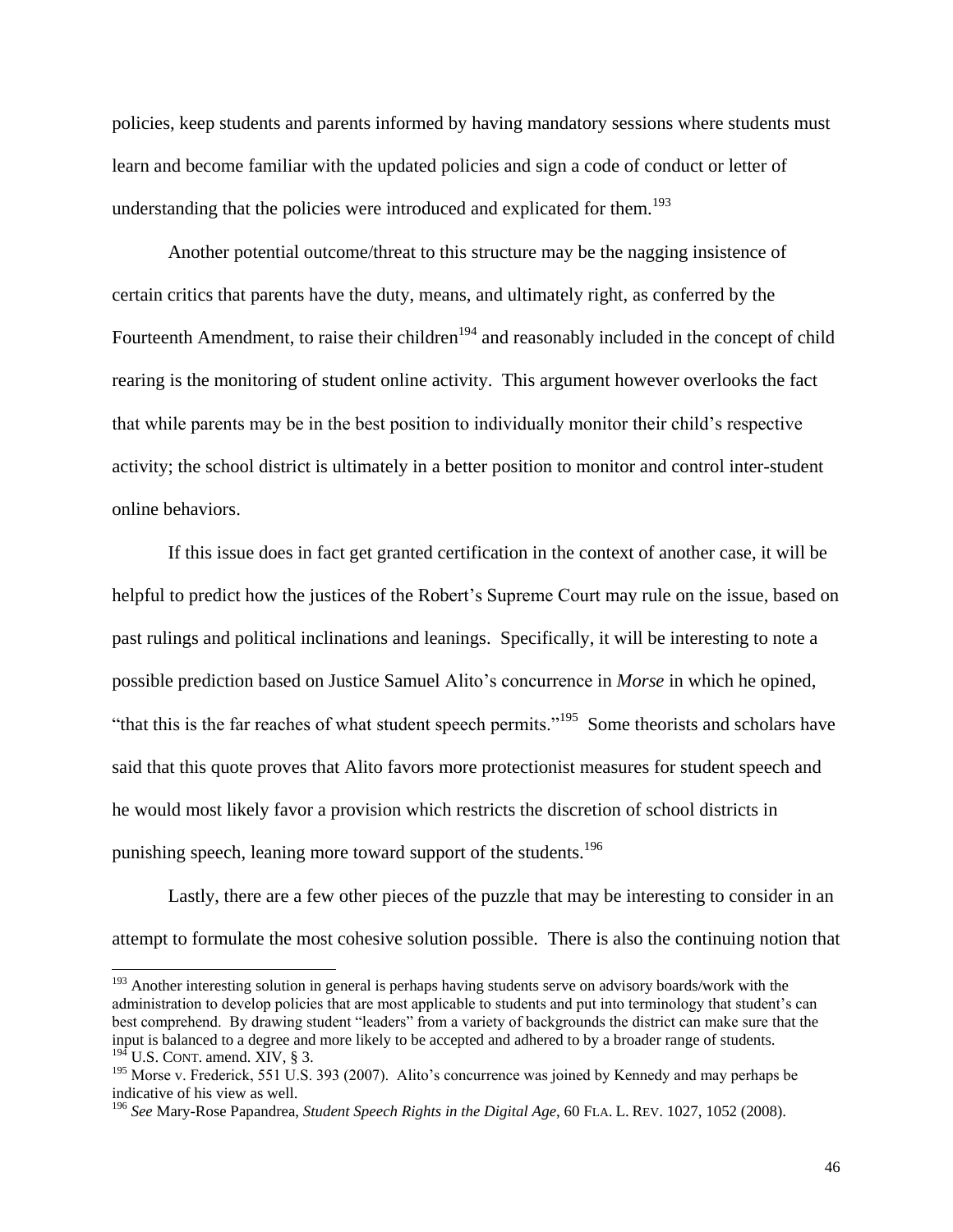some scholars note that the cases most frequently cited deal with student on adult violence and not student on student, which was the case in both *Layshock* and *J.S.*<sup>197</sup> Finally, there is the possibility in some cases that criminal punishment can be meted out in response to cyberbullying, however this is rare and normally the bullying must rise to the level of harassment.

## VI. CONCLUSION: MODEL BEHAVIOR, CELEBRITY STATUS, AND THE TENTATIVE NEW HOPE

 The *Tinker* test, while still functional in some contexts, is in desperate need of a renovation. One need only look to the number of students who still affirm they feel bullied online by others in their school community to recognize that *Tinker* is no longer workable. 198 The exigency of the situation is thus determinative upon the fact that cyberbullying is not going away, its not being quelled, and if continued to be left unchecked, the horrifying results that happened to Ryan Halligan, Phoebe Prince, Alexis Pilkington, and Jamey Rodeymeyer will become even more prolific.

While this comment ultimately argues for school districts to have the ability to punish off-campus cyberbullying speech, it is not an avocation for the intrusion upon all student-speech. Students must be allowed to express themselves in a healthy way, even if it is the controversial proclamation of a sexual preference, idea, or belief. It is the peer reaction of death threats, wishes, and violence, which must be ended. It is imperative that if American parents, students, administrators, and every citizen alike do not want to live in a society that construes loss of a young life through internet-induced peer cruelty, the law, in some capacity must step-up and lay

<sup>&</sup>lt;sup>197</sup> Layshock v. Hermitage Sch. Dist., 593 F.3d 249, (3d Cir. 2010), vacated, rehearing en banc, 650 F.3d 205 (3d Cir. 2011) (Jordan, K., concurring), aff'g 496 F.Supp. 2d 587 (W.D. Pa. 2007); J.S. v. Blue Mt. Sch. Dist., 650 F.3d 915, (3rd Cir. 2011).

<sup>198</sup> See *That Facebook Friend Might be 10 Years old, and Other Troubling News*, CONSUMER REPORTS MAGAZINE, June 2011, available at http://www.consumerreports.org/cro/magazine-archive/2011/june/electronicscomputers/state-of-the-net/facebook-concerns/index.htm. The survey reports that "one million children were harassed, threatened, or subject to other forms of cyberbullying" on Facebook over the past year. *Id*.